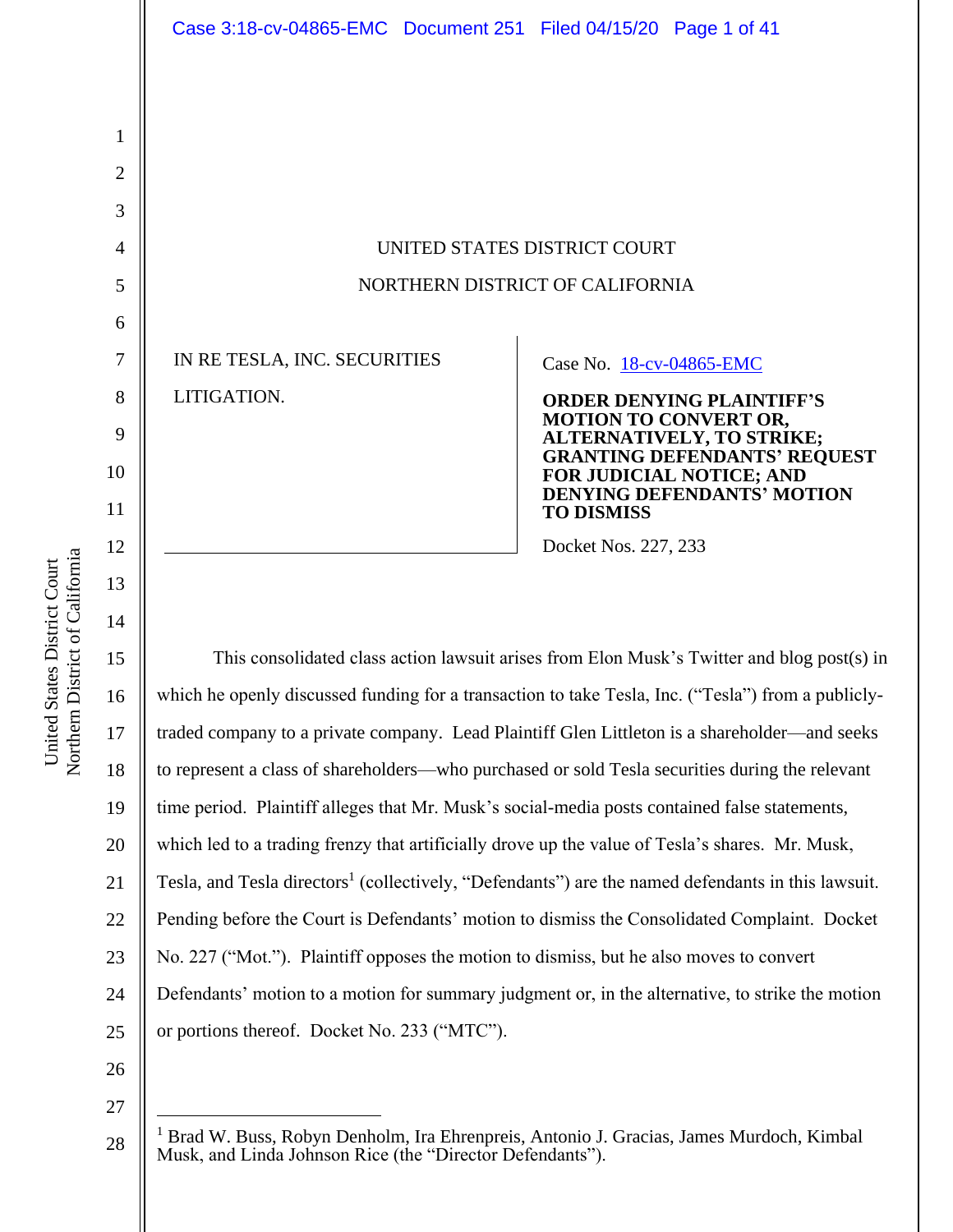3

4

5

6

7

8

9

## **I. PROCEDURAL BACKGROUND**

This action is a consolidation of nine lawsuits.<sup>2</sup> The Court granted Glen Littleton's motion to serve as Lead Plaintiff under 15 U.S.C. § 78u-4(3)(B)(ii). Docket No. 152. Mr. Littleton subsequently filed the Consolidated Complaint on behalf of himself and those similarly situated. Docket No. 184 ("Compl."). The Consolidated Complaint alleges Mr. Musk and Tesla violated Section 10(b) of the Securities Exchange Act of 1934, 15 U.S.C. §78j, and SEC Rule 10b-5, 17 C.F.R. 240.10b-5. *Id*. ¶ 1. It further alleges that Tesla's Board of Directors violated Section 20(a) of the Securities Exchange Act, 15 U.S.C. § 78t. *Id*. This action seeks to represent a class of shareholders who purchased and/or sold Tesla stock from August 7, 2018 to August 17, 2018 (the "Class Period"). *Id*.

11

12

13

14

15

16

17

18

22

23

24

10

# **II. FACTUAL BACKGROUND**

The Court must assume all factual allegations<sup>3</sup> in the Consolidated Complaint as true, liberally construe them, and draw all reasonable inferences in Plaintiff's favor. *In re Xytronyx Sec. Litig.*, 1992 WL 427475, at \*2 (S.D. Cal. Oct. 14, 1992) (citing *Plaine v. McCabe*, 797 F.2d 713, 723 (9th Cir.1986)). As discussed below, however, the pleadings are subject to the requirements of PLSRA and Federal Rule of Civil Procedure 9(b). The Consolidated Complaint alleges the following:

A. Tesla's Vehicle Production

19 20 21 Mr. Musk is the co-founder, former Chairman of the Board, and current Chief Executive Officer of Tesla, which "designs, develops, manufactures, and sells electronic vehicles." Compl. ¶¶ 2, 38. Tesla produces the Model S, the Model X, and the Model 3. *Id*. In 2012 and 2015, the

28 on allegations in an FTC complaint and settlement]).

<sup>2</sup> Case Nos. 18-cv-04865-EMC; 18-cv-04876-EMC; 18-cv-04912-EMC; 18-cv-04939-EMC;18 cv-04948-EMC; 18-cv-05258-EMC; 18-cv-05463-EMC; 18-cv-05470-EMC; and 18-cv-05899- EMC.

<sup>25</sup> 26 <sup>3</sup> Some of the factual allegations derive from sources subject to judicial notice, such as the SEC Complaint filed on September 27, 2018. Defendants consented to the settlements and entries of judgments. This Court finds Plaintiff's reliance on allegations contained in the SEC Complaint permissible. *See Evanston Police Pension Fund v. McKesson Corp.*, 411 F. Supp. 3d 580, 593 (N.D. Cal. 2019) (citing *In re VeriFone Holdings, Inc. Sec. Litig.*, 704 F.3d 694, 706–07 (9th Cir.

<sup>27</sup> 2012) [relying on allegations in an SEC complaint incorporated into the plaintiff's pleadings]; *In re Musical Instruments and Equip. Antitrust Litig.*, 798 F.3d 1186, 1199 (9th Cir. 2015) [relying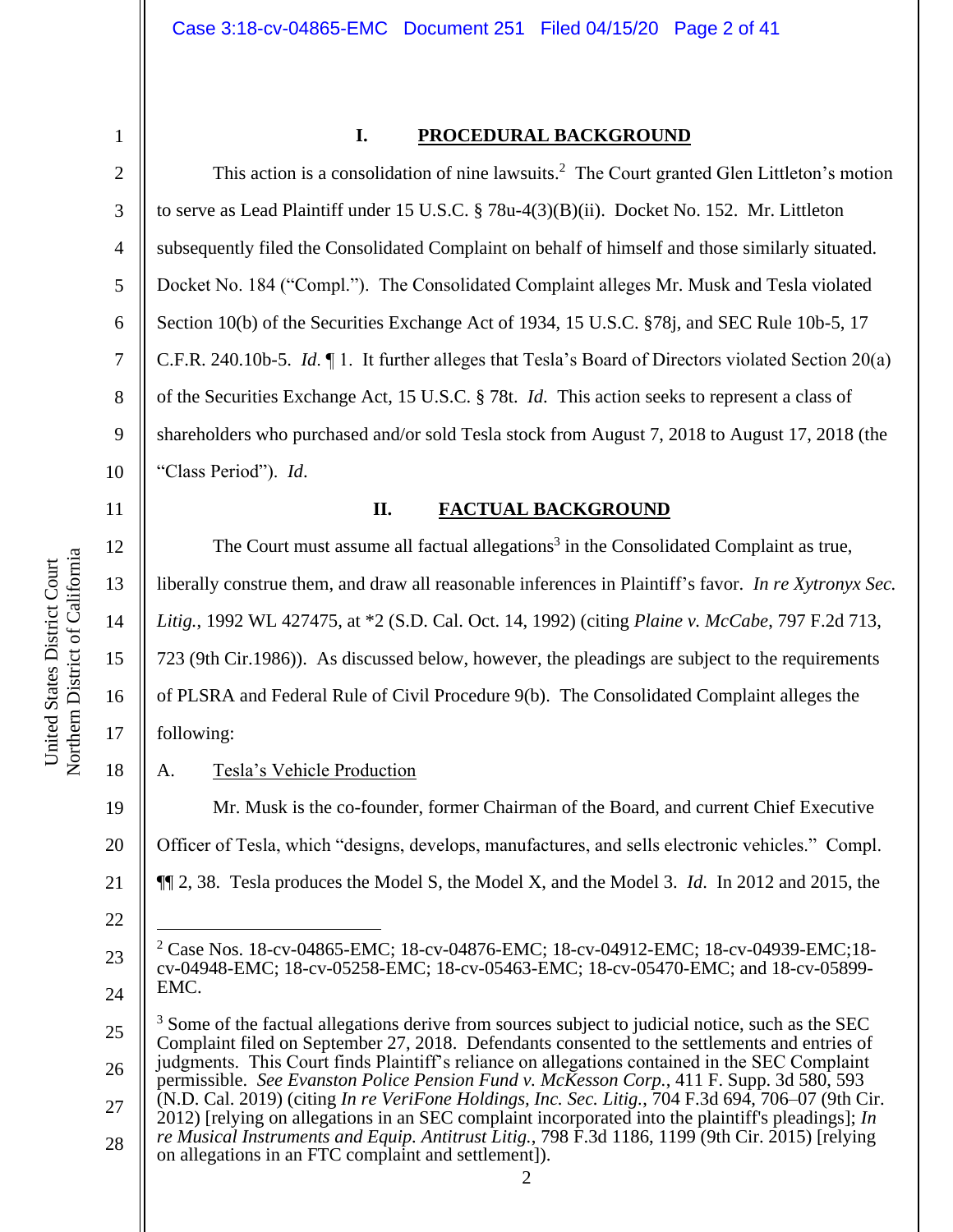### Case 3:18-cv-04865-EMC Document 251 Filed 04/15/20 Page 3 of 41

1 2 3 4 5 Model S and Model X experienced production issues, so investors closely followed Tesla's 2017 rollout of the Model 3, which was anticipated to be built in large quantities due to it being a massmarket sedan. *Id*. ¶¶ 38, 39. From October 2017 through January 2018, Tesla experienced production problems for its Model 3 because of issues related to manufacturing lithium-ion battery cells. *Id*. ¶¶ 40, 44.

These production difficulties led numerous short-selling investors to target Tesla. *Id*. ¶ 45. As one example pled in the Consolidated Complaint, Stanphyl Capital pursued a significant shortterm investment in Tesla; a CNBC report subsequently quoted this investor making the following statement:

> While I've no doubt that Tesla will eventually work out its Model 3 vehicle production problems, the base model will cost Tesla at least mid-\$40,000s to build. The company will never deliver more than a token few for less than the current 400,000 a year. And even at those higher prices Tesla will never come anywhere close to its promised [profitability].

*Id.* (alteration in original). At the end of January 2018, Tesla's short interests were 30 million shares, which amounted to 18% of the company's outstanding shares. *Id*. ¶ 46. On April 3, 2018, Tesla revealed in a press release that instead of producing 2,500 Model 3 vehicles per week as promised, it was producing slightly more than 2,000. *Id*. ¶ 47. Based on this

shortcoming, the Wall Street Journal published an article describing Mr. Musk's reputation for

19 setting "ambitious deadlines that he fail[ed] to meet on time." *Id*. The same day, Tesla's short

20 interest grew to 32 million shares, representing 19% of its outstanding shares. *Id*. ¶ 48. A week

21 later, on April 11, 2018, a CNBC article entitled "*Tesla is the biggest short in the US stock* 

22 23 *market*" reported that Tesla had \$10.7 billion in short shares, which was more than 25% of Tesla's available stock. *Id*. ¶ 49.

24

# B. Mr. Musk's Public Animosity Towards Short-Selling Investors

25 26 27 28 According to the Consolidated Complaint, Mr. Musk publicly displayed his animosity to those who were short-selling Tesla stock. *Id*. ¶ 50. On May 2, 2018, Mr. Musk responded to analysts' questions about Tesla's first-quarter earnings by responding "Boring, bonehead questions are not cool, Next?" and "These questions are so dry. They're killing me." *Id*. On

6

7

8

9

10

11

12

13

14

15

16

17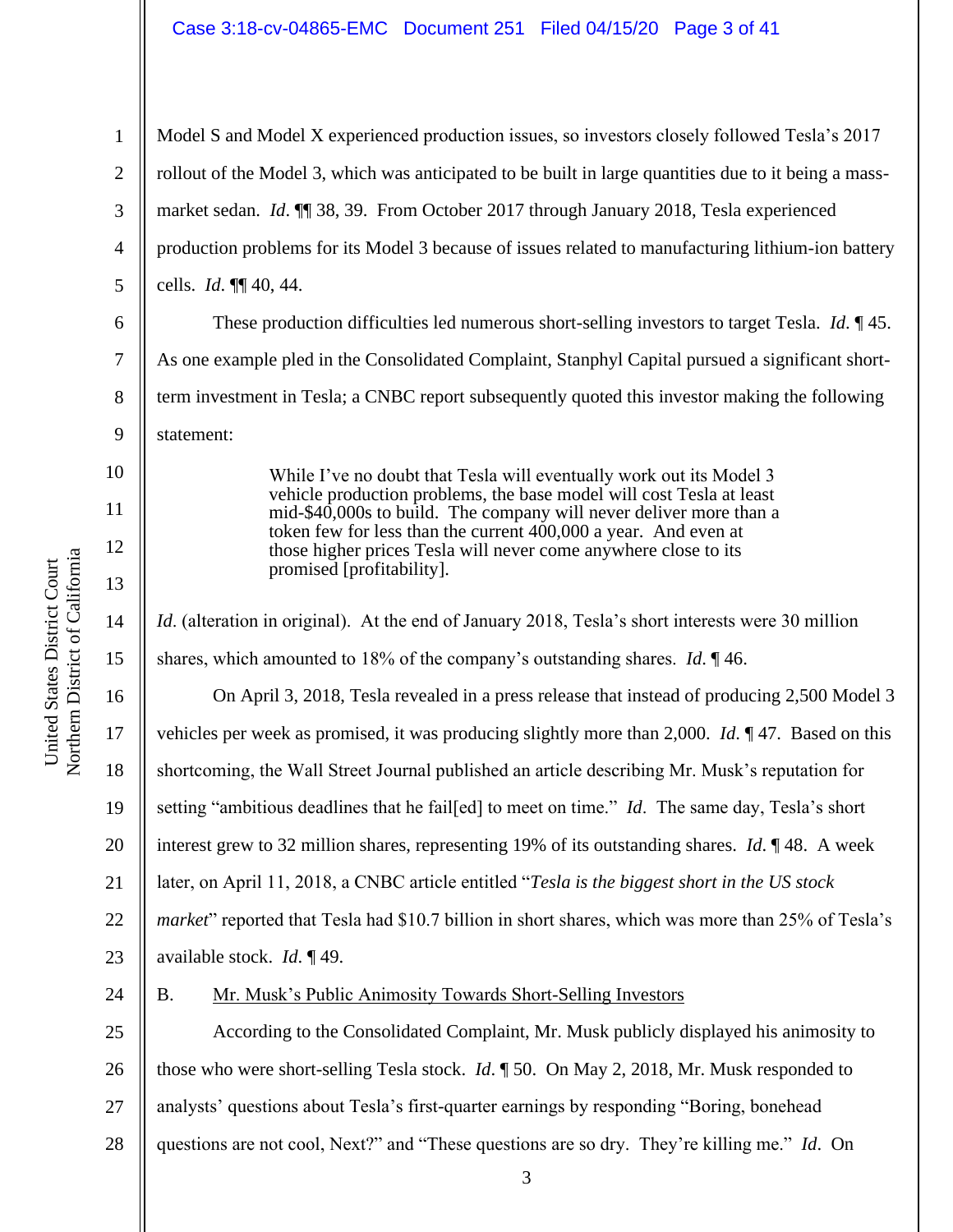Twitter, Mr. Musk defended his answers by posting "two sell-side analyst who were trying to justify their Tesla short thesis." *Id*. He further tweeted the following: "Oh and uh short burn of the century comin [sic] soon. Flamethrowers should arrive just in time." And immediately after, he posted "Looks like sooner than expected. The sheer magnitude of short carnage will be unreal. If you're short, I suggest tiptoeing quietly to the exit . . . ." *Id*. ¶ 52.

On May 7, 2018, Mr. Musk bought \$9.85 million worth of Tesla shares to force a burst of the short-covering, which caused Tesla's stock price to increase from \$297.50 to \$302.77. *Id*. ¶ 53. Mr. Musk did this again on June 12, 2018 to maintain Tesla's stock price while Tesla laid off 46,000 employees (roughly 9% of the workforce). *Id*. ¶ 54. A few days later, Mr. Musk tweeted that "[the shorts] have about three weeks before their short position explodes." *Id*. ¶ 55 (alteration in original). By the end of July 2018, Tesla's short-stock interest was 35 million shares (20% of outstanding stock). *Id*. ¶ 62.

13

14

15

16

17

18

19

20

21

1

2

3

4

5

6

7

8

9

10

11

12

### C. Mr. Musk's Meeting with Saudi Arabia's Public Investment Fund

On July 31, 2018, Mr. Musk met with representatives from the Public Investment Fund ("PIF"), which expressed interest in taking Tesla private, if Tesla agreed to build a production facility in the Middle East. *Id*. ¶ 63. No decision resulted from this meeting. *Id*. ¶ 64. On August 2, 2018, Mr. Musk sent an e-mail to Tesla's Board of Directors, CFO, and General Counsel with a subject line reading "Offer to Take Tesla Private at \$420" in which he explained the move would avoid the "constant defamatory attacks by the short-selling community" and requested the "matter be put to a shareholder vote at the earliest opportunity" because the "offer expires in 30 days." *Id*. ¶ 69.

22 23 24 25 26 27 In response to Mr. Musk's e-mail, the Board held a conference call on August 3, 2018, during which Mr. Musk revealed that PIF was interested in funding a transaction for Tesla to go private, conditioned on Tesla building a production facility in the Middle East. *Id*. ¶ 72. According to Paragraph 72 of the Consolidated Complaint, "On August 3, 2018, in response to Musk's email, the Board held a telephonic meeting at which time Musk informed the board that the Public Investment Fund was interested in funding a going-private transaction and that the fund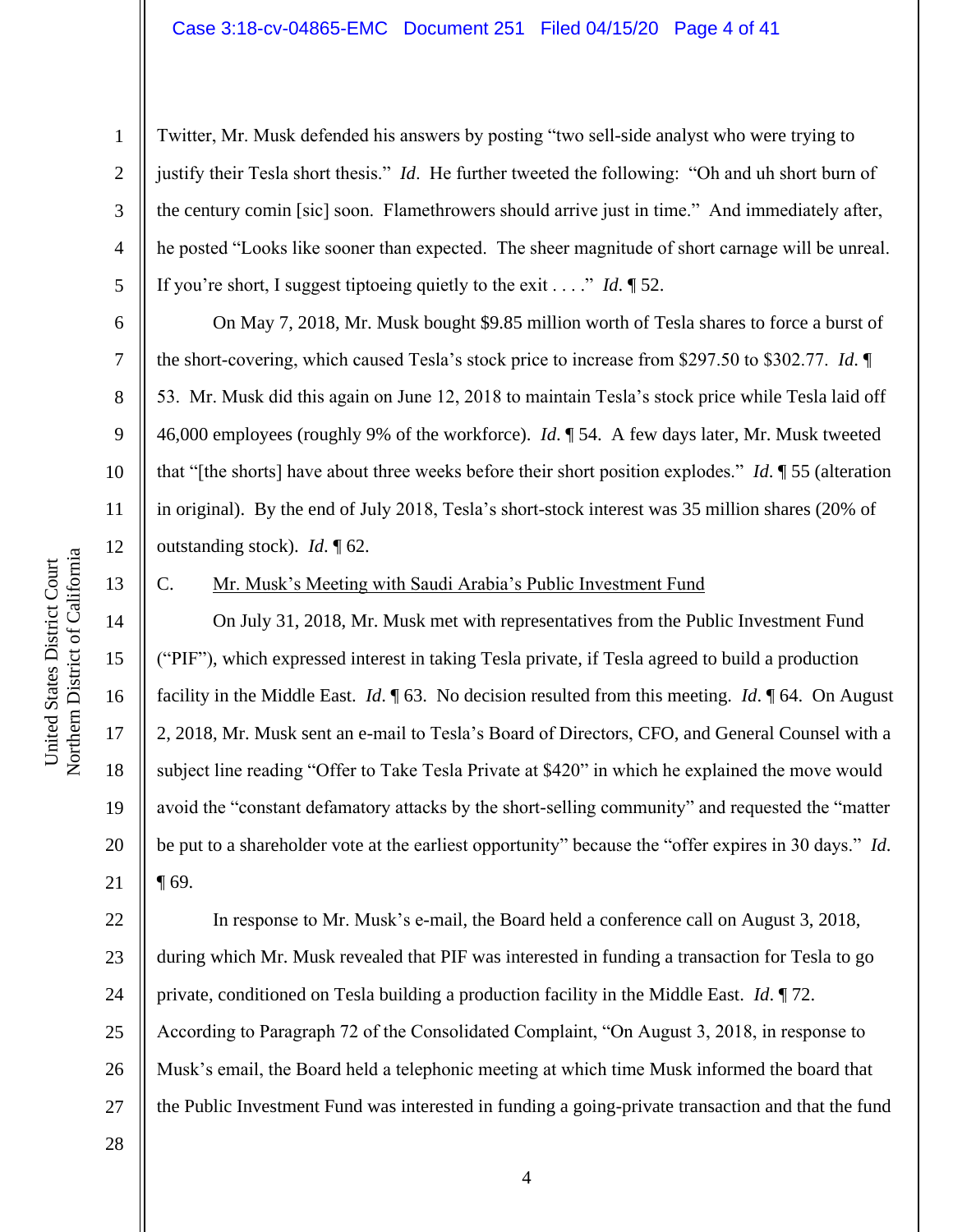1 2 3 4 5 6 7 8 9 10 11 12 13 14 15 16 17 18 19 20 21 22 23 24 25 26 27 28 was interested in having Tesla build a production facility in the Middle East."<sup>4</sup> Some Board members considered the condition of having a Middle East production facility to be a "nonstarter," and others described it as "really difficult for small investors" to retain shareholders. *Id*. However, the Board authorized Mr. Musk to contact investors to gauge their interest in participating in such a transaction. *Id*. On August 6, 2018, Mr. Musk spoke with a private equity fund partner who described the structure of Tesla's contemplated move as "unprecedented" in his experience because Mr. Musk desired the number of shareholders in a private Tesla to be less than 300, but Tesla had over 800 institutional investors at the time. *Id*. ¶ 73. D. Mr. Musk's August 7, 2018 Tweet And Subsequent Tweets/E-mails/Blog Posts On August 7, 2018,<sup>5</sup> Mr. Musk posted the following message on his Twitter account: "Am considering taking Tesla private at \$420. *Funding secured.*" *Id*. ¶ 74 (emphasis added). According to the Consolidated Complaint, this tweet resulted in the following exchange of text messages: • Martin Viecha, Tesla's Senior Director of Investor Relations, sent a text message to Mr. Musk asking, "Was this text legit?" • A Tesla investor texted Sam Teller (Tesla's Director, Office of the CEO) asking, "What's Elon's tweet about? Can't make any sense of it. Would be incredibly disappointing for shareholders that have stuck it out for so long." • A reporter also texted Mr. Teller saying, "Quite a tweet! (Is it a joke?)." *Id*. ¶ 74–76. Further, Mr. Musk responded to comments related to his tweet and posted new tweets: • A Twitter user asked, "At what price?" and Mr. Musk responded "420." • Mr. Musk tweeted, "I don't have a controlling vote now & wouldn't expect any shareholder to have one if we go private. I won't be selling in either scenario." <sup>4</sup> However, Plaintiff does not attribute how he knows this detail. Instead, Plaintiff relies on the SEC Complaint, which discusses this Middle East facility as a condition for funding. <sup>5</sup> Unless otherwise stated, all alleged messages and tweets in Subsection D occurred on August 7, 2018.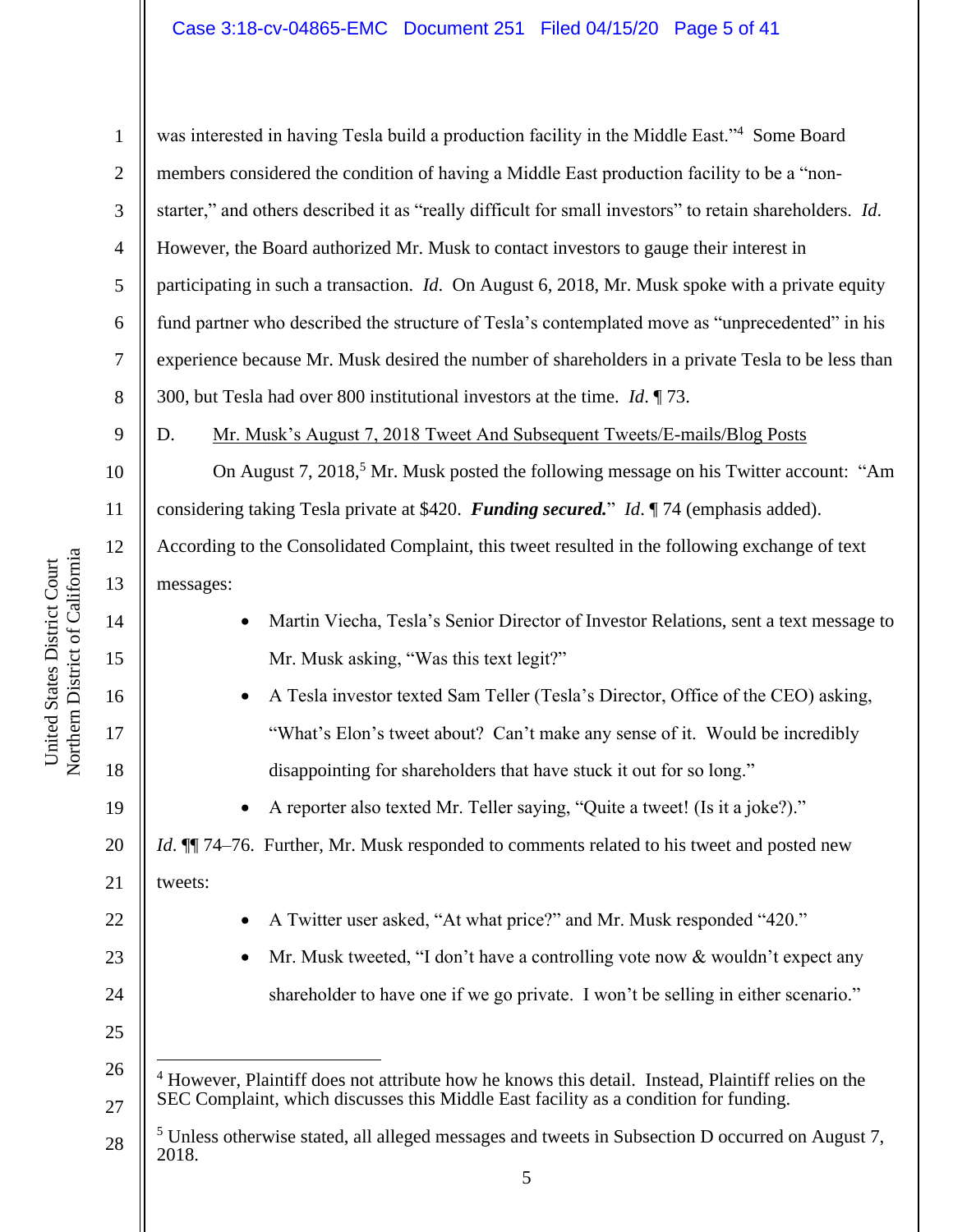- Mr. Musk then tweeted, "My hope is \*all\* current investors remain with Tesla even if we're private. Would create special purpose fund enabling anyone to stay with Tesla. Already do this with Fidelity's SpaceX."
- A Twitter user asked, "Could we still invest once private?" to which Mr. Musk responded, "Yes, but liquidity events would be limited to every 6 months or so (like SpaceX)."
- Another Twitter user posted, "Or if you do take Tesla private, please have a provision for retail investors who have held Tesla shares prior to Dec 31, 2016 that those shares will be converted into private shares in the new private company . . . ." Mr. Musk responded, "Absolutely. Am super appreciative of Tesla shareholders. Will ensure their prosperity in any scenario."<sup>6</sup>
- Mr. Musk then posted the following, "Shareholders could either to [sic] at 420 or hold shares & go private."

*Id*. ¶¶ 77–82.

15 16 17 18 19 20 21 22 23 24 Following this Twitter activity, a reporter e-mailed Mr. Musk with a subject line, "Are you just messing around?" in which the reporter wrote "Reaching out to see what's going on with your tweets about taking the company private? Is this just a 420 joke gone awry? Are you serious? It seems like you are dancing into some pretty tricky legal territory by messing about with the markets this way. Is there an actual explanation coming?" *Id*. ¶ 83. The Consolidated Complaint does not allege that Mr. Musk responded to this e-mail, but it alleges that he went back on Twitter and responded further to comments. Mr. Musk responded to a Twitter comment about a "forced buyout" with the following answer: "Def. no forced sales. Hope all shareholders remain. Will be way smoother & less disruptive as a private company. Ends negative propaganda from shorts." *Id*.

Mr. Musk e-mailed Tesla employees with a subject line entitled "Taking Tesla Private."

- *Id*. ¶ 84. This e-mail became publicly available on Tesla's blog, and read as follows:
- 27

25

26

1

2

3

4

5

6

7

8

9

10

11

12

13

<sup>28</sup> <sup>6</sup> After this tweet, "HASDAQ halted trading in Tesla stock due to the increased volatility" for one and a half hours. *Id*. ¶ 81.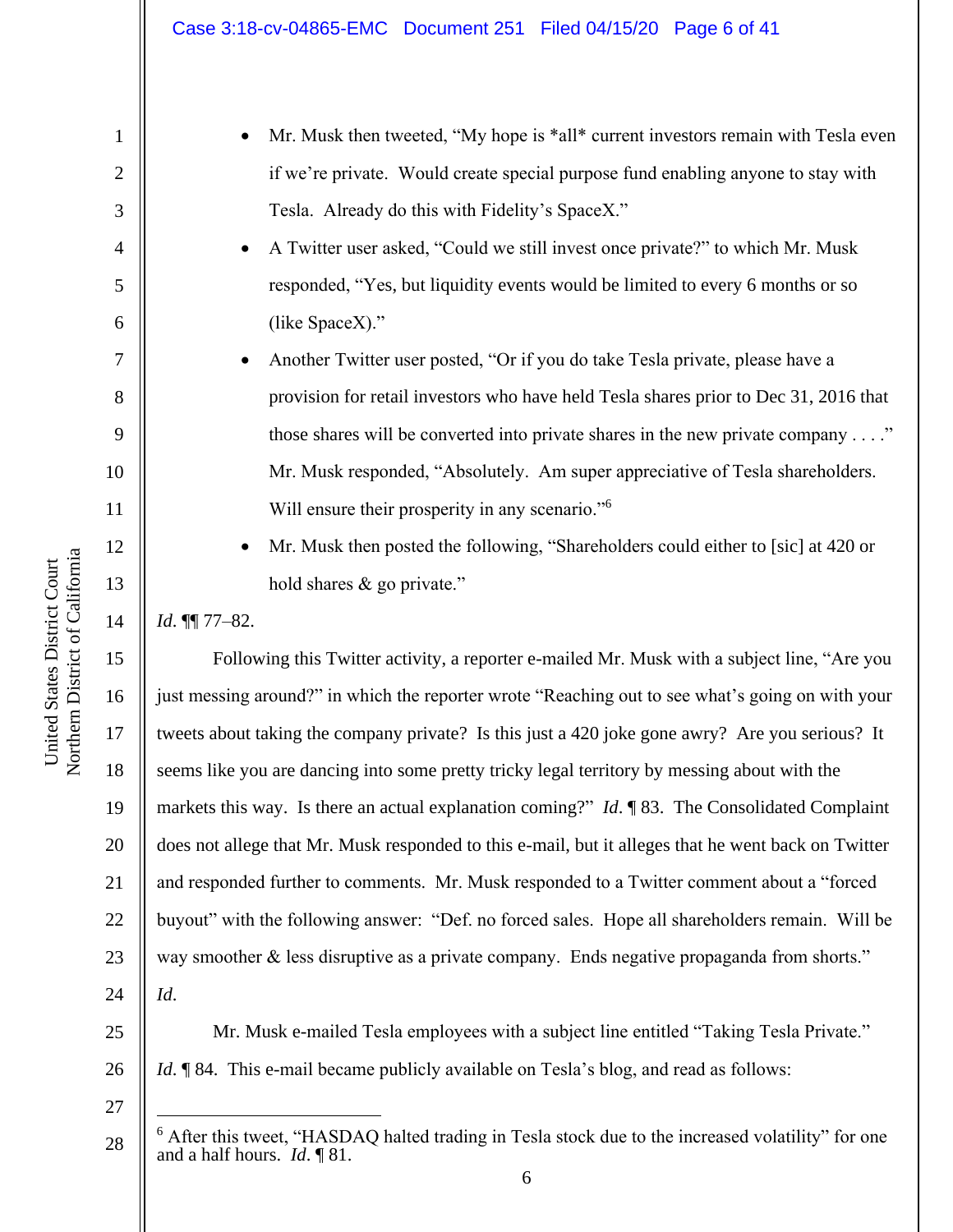*Taking Tesla Private* August 7, 2018

The following email was sent to Tesla employees today:

Earlier today, I announced that I'm considering taking Tesla private at a price of \$420/share. I wanted to let you know my rationale for this, and why I think this is the best path forward.

First, a final decision has not yet been made, but the reason for doing this is all about creating the environment for Tesla to operate best. As a public company, we are subject to wild swings in our stock price that can be a major distraction for everyone working at Tesla, all of whom are shareholders. Being public also subjects us to the quarterly earnings cycle that puts enormous pressure on Tesla to make decisions that may be right for a given quarter, but not necessarily right for the long-term. Finally, as the most shorted stock in the history of the stock market in the history of the stock market, being public means that there are large numbers of people who have the incentive to attack the company.

I fundamentally believe that we are at our best when everyone is focused on executing, when we can remain focused on our long-term mission, and when there are not perverse incentives for people to try to harm what we're all trying to achieve.

This is especially true for a company like Tesla that has a long-term, forward-looking mission. SpaceX is a perfect example: it is far more operationally efficient, and that is largely due to the fact that it is privately held. This is not to say that it will make sense for Tesla to be private over the long-term. In the future, once Tesla enters a phase of slower, more predictable growth, it will likely make sense to return to the public markets.

Here's what I envision being private would mean for all shareholders, including all of our employees.

First, I would like to structure this so that all shareholders have a choice. Either they can stay investors in a private Tesla or they can be bought out at \$420 per share, which is a 20% premium over the stock price following our Q2 earnings call (which had already increased by 16%). My hope is for all shareholders to remain, but if they prefer to be bought out, then this would enable that to happen at a nice premium.

Second, my intention is for all Tesla employees to remain shareholders of the company, just as is the case at SpaceX. If we were to go private, employees would still be able to periodically sell their shares and exercise their options. This would enable you to still share in the growing value of the company that you have all worked so hard to build over time.

Third, the intention is not to merge SpaceX and Tesla. They would continue to have separate ownership and governance structures. However, the structure envisioned for Tesla is similar in

Northern District of California Northern District of California United States District Court United States District Court

1

2

3

4

5

6

7

8

9

10

11

12

13

14

15

16

17

18

19

20

21

22

23

24

25

26

27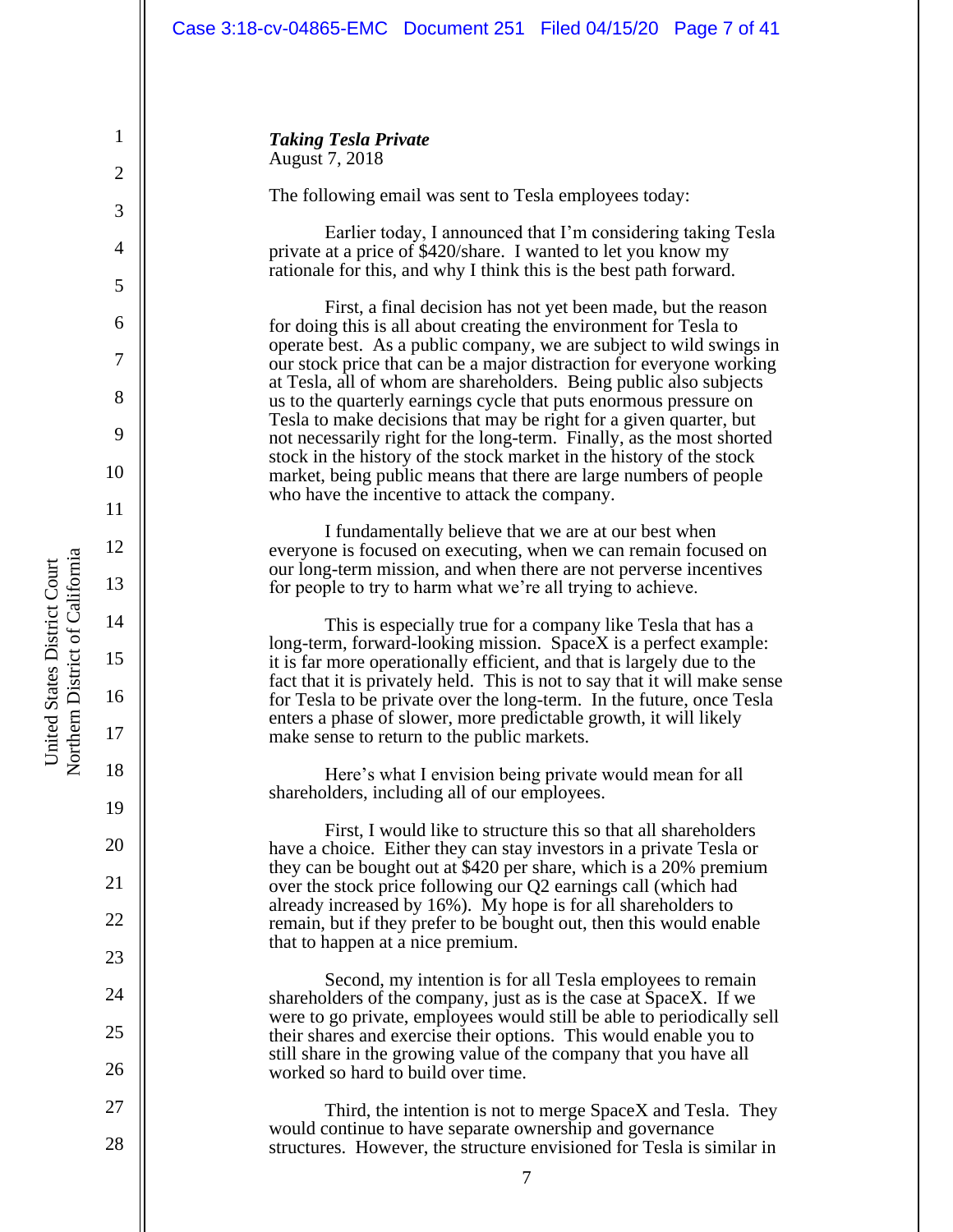|                | Case 3:18-cv-04865-EMC  Document 251  Filed 04/15/20  Page 8 of 41                                                                                                                                                                                          |
|----------------|-------------------------------------------------------------------------------------------------------------------------------------------------------------------------------------------------------------------------------------------------------------|
|                |                                                                                                                                                                                                                                                             |
| 1              | many ways to the SpaceX structure: external shareholders and<br>employee shareholders have an opportunity to sell or buy                                                                                                                                    |
| $\overline{c}$ | approximately every six months.                                                                                                                                                                                                                             |
| 3              | Finally, this has nothing to do with accumulating control for<br>myself. I own about 20% of the company now, and I don't envision<br>that being substantially different after any deal is completed.                                                        |
| 4              | Basically, I'm trying to accomplish an outcome where Tesla                                                                                                                                                                                                  |
| 5<br>6         | can operate at its best, free from as much distraction and short-term<br>thinking as possible, and where there is as little change for all of our<br>investors, including all of our employees, as possible.                                                |
| 7              | This proposal to go private would ultimately be finalized                                                                                                                                                                                                   |
| 8<br>9         | through a vote of our shareholders if the process ends the way I<br>expect it will, as private Tesla would ultimately be an enormous<br>opportunity for all of us. Either way, the future is very bright and<br>we'll keep fighting to achieve our mission. |
| 10             | Thanks,                                                                                                                                                                                                                                                     |
| 11             | Elon                                                                                                                                                                                                                                                        |
| 12             | <i>Id.</i> ¶ 84. Mr. Musk then tweeted: "Investor support is confirmed. <i>Only reason why this is not</i>                                                                                                                                                  |
| 13             | <i>certain is that it's contingent on a shareholder vote.</i> " <i>Id.</i> 185 (emphasis added). On August 7,                                                                                                                                               |
| 14             | 2018, Tesla's stock closed with a 10% increase from its opening price—rising from \$343.84 per                                                                                                                                                              |
| 15             | share to \$379.59 per share. <i>Id.</i> $\sqrt{86}$                                                                                                                                                                                                         |
| 16             | The Consolidated Complaint alleges Mr. Viecha (Tesla's Senior Director of Investor                                                                                                                                                                          |
| 17             | Relations) received three e-mails inquiring about Mr. Musk's tweets. First, an analyst asked the                                                                                                                                                            |
| 18             | following, "In the tweet, [Mr. Musk] said financing is secured but in the letter he doesn't address                                                                                                                                                         |
| 19             | this. Can you clarify?" <i>Id.</i> 187. Mr. Viecha responded saying "I can only say that the first Tweet                                                                                                                                                    |
| 20             | clearly stated that 'financing is secured.' Yes, there is a firm offer." Id. (emphasis added).                                                                                                                                                              |
| 21             | Second, another analyst e-mailed Mr. Viecha and another Tesla investor-relations member and                                                                                                                                                                 |
| 22             | asked "Had some questions/clarifications on today's news and blog post. Can either of you                                                                                                                                                                   |
| 23             | speak?" Mr. Viecha responded that "[A] part from what has been tweeted and what was written in                                                                                                                                                              |
| 24             | a blog post, we can't add anything else. I only want to stress that Elon's first tweet, which                                                                                                                                                               |
| 25             | mentioned ' <i>financing secured'</i> is correct." <i>Id.</i> $\sqrt{\frac{88}{9}}$ (emphasis added). Lastly, the following                                                                                                                                 |
| 26             | exchange occurred after Mr. Viecha asked if the analyst read Tesla's "official blog post on this                                                                                                                                                            |
| 27             | $topic[]$ ":                                                                                                                                                                                                                                                |
| 28             | Analyst: "I did. Nothing on funding though?" Id. ¶ 89.<br>$\bullet$                                                                                                                                                                                         |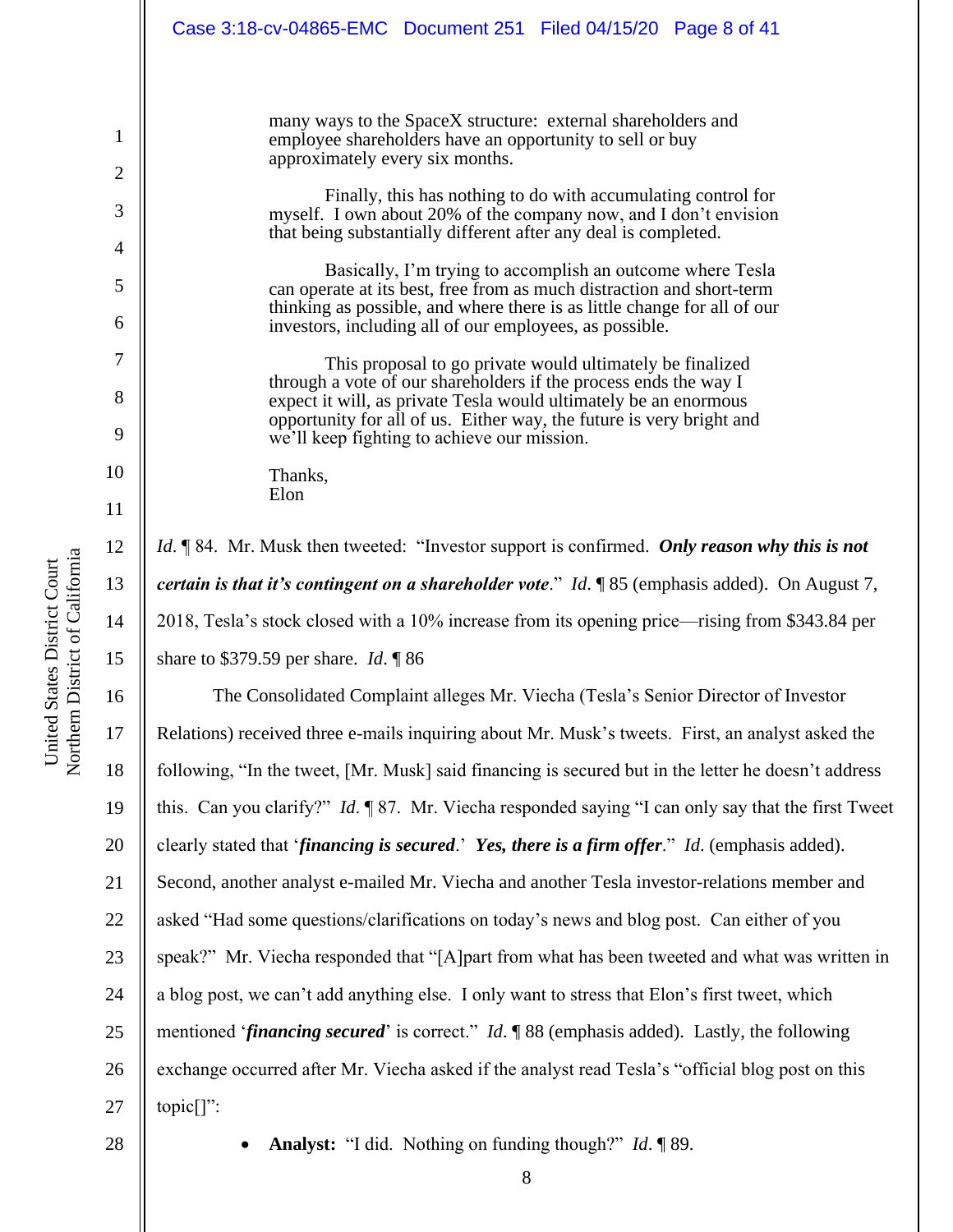|                      | Case 3:18-cv-04865-EMC Document 251 Filed 04/15/20 Page 9 of 41                                                                                                                                                                                                                                                                                                                                                         |
|----------------------|-------------------------------------------------------------------------------------------------------------------------------------------------------------------------------------------------------------------------------------------------------------------------------------------------------------------------------------------------------------------------------------------------------------------------|
| 1                    | <b>Mr. Viecha:</b> The very first tweet simply mentioned 'Funding secured' which<br>$\bullet$                                                                                                                                                                                                                                                                                                                           |
| $\overline{2}$       | means there is a firm offer. Elon did not disclose details of who the buyer is." Id.                                                                                                                                                                                                                                                                                                                                    |
| 3                    | Analyst: "Firm offer means there is a commitment letter or is this a verbal<br>$\bullet$                                                                                                                                                                                                                                                                                                                                |
| 4                    | agreement?" Id.                                                                                                                                                                                                                                                                                                                                                                                                         |
| 5                    | Mr. Viecha: "I actually don't know, but I would assume that given we went full-<br>$\bullet$                                                                                                                                                                                                                                                                                                                            |
| 6                    | on public with this, the offer is as firm as it gets." Id. (emphasis added).                                                                                                                                                                                                                                                                                                                                            |
| 7                    | The Stock Market's Reaction<br>Ε.                                                                                                                                                                                                                                                                                                                                                                                       |
| $8\,$                | The Consolidated Complaint alleges that various investors and analysts <sup>7</sup> reacted to Mr.                                                                                                                                                                                                                                                                                                                      |
| 9                    | Musk's August 7, 2018 tweet. See id. II 90–92. The day following Mr. Musk's tweet, on August                                                                                                                                                                                                                                                                                                                            |
| 10                   | 8, 2018, Tesla issued a press release on its website and on <i>Globe Newswire</i> :                                                                                                                                                                                                                                                                                                                                     |
| 11<br>12             | Statement from the following members of Tesla's Board of<br>Directors: Brad Buss, Robyn Denholm, Ira Ehrenpreis, Antonio<br>Gracias, Linda Johnson Rice, and James Murdoch.                                                                                                                                                                                                                                             |
| 13<br>14<br>15<br>16 | PALO ALTO, Calif., Aug. 08, 2018 (GLOBE NEWSWIRE) -- Last<br>week, Elon openly discussed with the board about taking the<br>company private. This included discussions as to how being private<br>could better serve Tesla's long-term interests, and also addressed the<br>funding for this to occur. The board has met several times over the<br>last week and is taking the appropriate next steps to evaluate this. |
| 17                   | <i>Id.</i> ¶ 93. At the close of trading on August 8, 2018, Tesla's stock price dropped 2.5%—from                                                                                                                                                                                                                                                                                                                       |
| 18                   | \$379.59 to \$370.34 because "[c]ontrary to what Musk had said on August 7, 2018, the press                                                                                                                                                                                                                                                                                                                             |
| 19                   | release from Tesla's Board did not state that funding for a going-private transaction had been                                                                                                                                                                                                                                                                                                                          |
| 20                   | 'secured." Id. III 94, 191. On August 9, 2018, Tesla's stock closed with a further drop from                                                                                                                                                                                                                                                                                                                            |
| 21                   | \$370.34 to \$352.45, which reflected a 5% decline, due to the Wall Street Journal's publication of                                                                                                                                                                                                                                                                                                                     |
| 22                   | an SEC investigation into the August 7, 2018 tweet. <i>Id.</i> $\P$ 99, 192.                                                                                                                                                                                                                                                                                                                                            |
| 23                   | On August 10, 2018, Mr. Musk posted the following tweet: "Short shorts coming soon to                                                                                                                                                                                                                                                                                                                                   |
| 24                   | Tesla merch[andise]." <i>Id.</i> 100 (alteration in original). A few days later, on August 13, 2018,                                                                                                                                                                                                                                                                                                                    |
| 25                   | Mr. Musk posted on Tesla's blog with the title reading "Update on Taking Tesla Private" and                                                                                                                                                                                                                                                                                                                             |
| 26                   | wrote the following:                                                                                                                                                                                                                                                                                                                                                                                                    |
| 27                   |                                                                                                                                                                                                                                                                                                                                                                                                                         |
| 28                   | $7 E.g., RBC Capital Markets; Moningstar Equity Research; Jeffries; J.P. Morgan; Everyone;$                                                                                                                                                                                                                                                                                                                             |

Northern District of California Northern District of California United States District Court United States District Court

Phoenix Financial Services; CNBC; and Bloomberg, etc.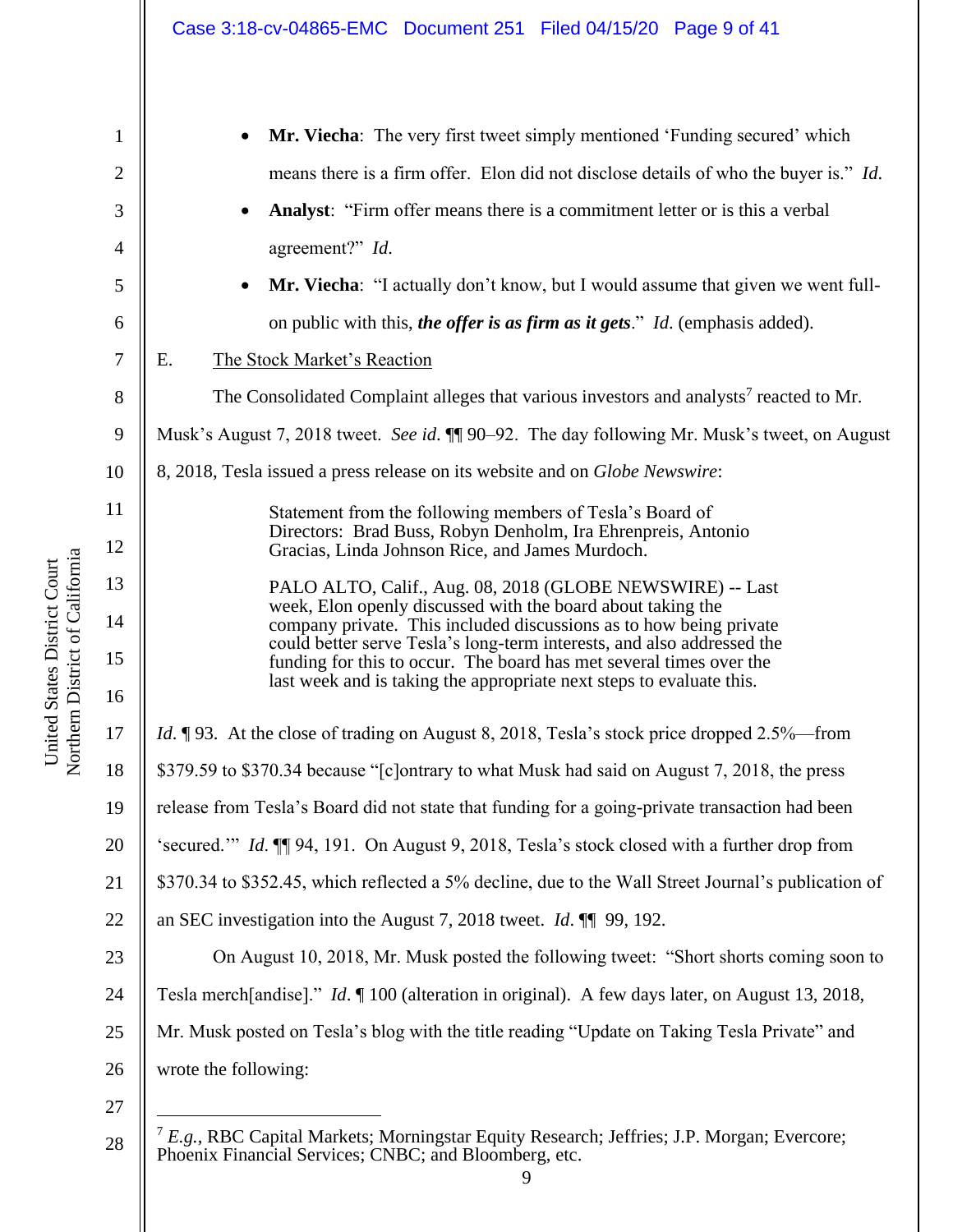As I announced last Tuesday, I'm considering taking Tesla private because I believe it could be good for our shareholders, enable Tesla to operate at its best, and advance our mission of accelerating the transition to sustainable energy. As I continue to consider this, I want to answer some of the questions that have been asked since last Tuesday.

### **What has happened so far?**

On August 2nd, I notified the Tesla board that, in my personal capacity, I wanted to take Tesla private at \$420 per share. This was a 20% premium over the ~\$350 then current share price (which already reflected a ~16% increase in the price since just prior to announcing Q2 earnings on August 1st). My proposal was based on using a structure where any existing shareholder who wished to remain as a shareholder in a private Tesla could do so, with the \$420 per share buyout used only for shareholders that preferred that option.

After an initial meeting of the board's outside directors to discuss my proposal (I did not participate, nor did Kimbal), a full board meeting was held. During that meeting, I told the board about the funding discussions that had taken place (more on that below) and I explained why this could be in Tesla's long-term interest.

At the end of that meeting, it was agreed that as a next step, I would reach out to some of Tesla's largest shareholders. Our largest investors have been extremely supportive of Tesla over the years, and understanding whether they had the ability and desire to remain as shareholders in a private Tesla is of critical importance to me. They are the ones who believed in Tesla when no one else did and they are the ones who most believe in our future. I told the board that I would report back after I had these discussions.

### **Why did I make a public announcement?**

The only way I could have meaningful discussions with our largest shareholders was to be completely forthcoming with them about my desire to take the company private. However, it wouldn't be right to share information about going private with just our largest investors without sharing the same information with all investors at the same time. As a result, it was clear to me that the right thing to do was announce my intentions publicly. To be clear, when I made the public announcement, just as with this blog post and all other discussions I have had on this topic, I am speaking for myself as a potential bidder for Tesla.

### **Why did I say "funding secured"?**

Going back almost two years, the Saudi Arabian sovereign wealth fund has approached me multiple times about taking Tesla private. They first met with me at the beginning of 2017 to express this interest because of the important need to diversify away from oil. They then held several additional meetings with me over the next year to reiterate this interest and to try to move forward with a going

1

2

3

4

5

6

7

8

9

10

11

12

13

14

15

16

17

18

19

20

21

22

23

24

25

26

27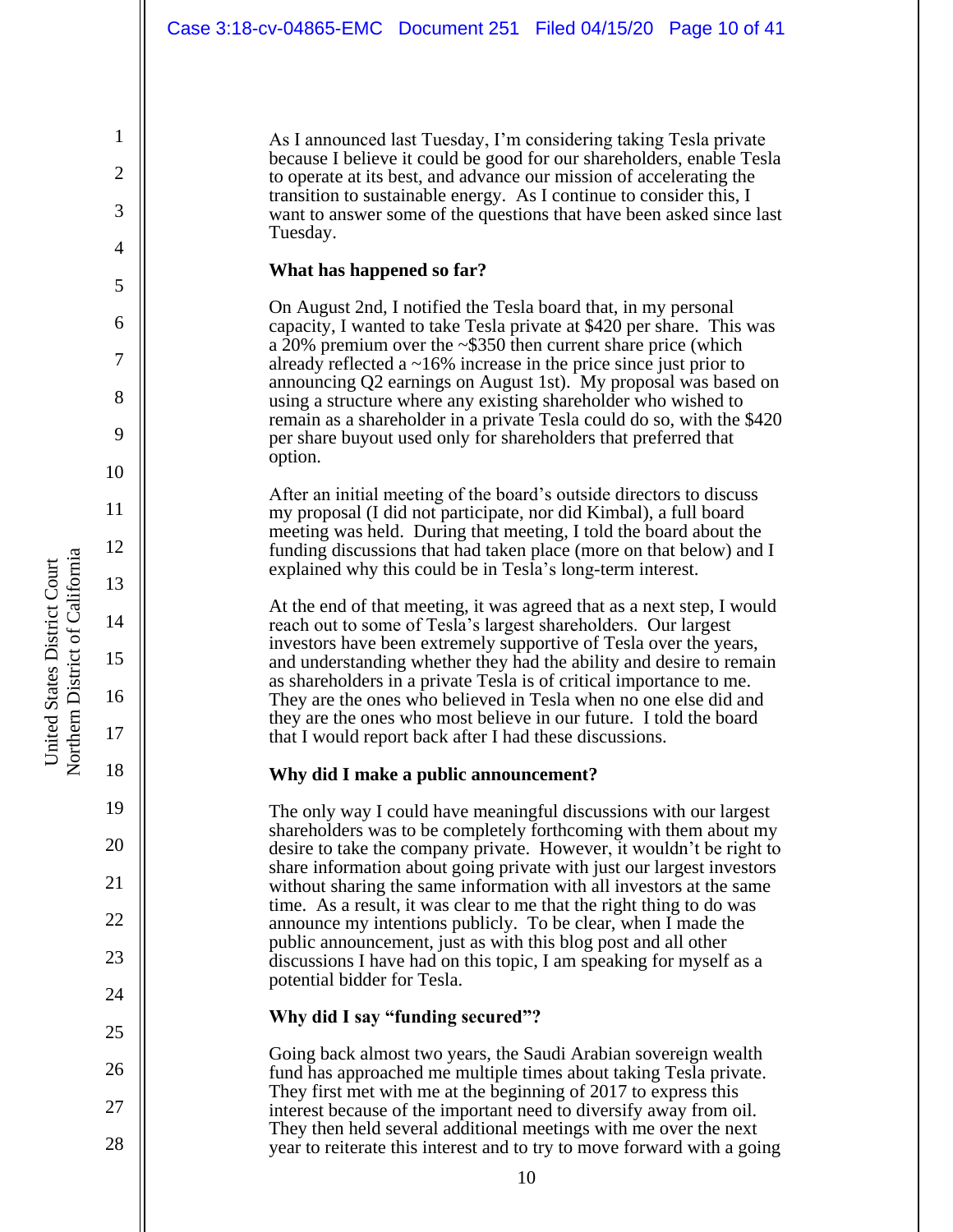private transaction. Obviously, the Saudi sovereign fund has more than enough capital needed to execute on such a transaction.

Recently, after the Saudi fund bought almost 5% of Tesla stock through the public markets, they reached out to ask for another meeting. That meeting took place on July 31st. During the meeting, the Managing Director of the fund expressed regret that I had not moved forward previously on a going private transaction with them, and he strongly expressed his support for funding a going private transaction for Tesla at this time. I understood from him that no other decision makers were needed and that they were eager to proceed.

#### *I left the July 31st meeting with no question that a deal with the Saudi sovereign fund could be closed, and that it was just a matter of getting the process moving. This is why I referred to "funding secured" in the August 7th announcement.*

Following the August 7th announcement, I have continued to communicate with the Managing Director of the Saudi fund. He has expressed support for proceeding *subject to financial and other due diligence and their internal review process for obtaining approvals*. He has also *asked for additional details* on how the company would be taken private, including any required percentages and any regulatory requirements.

Another critical point to emphasize is that before anyone is asked to decide on going private, full details of the plan will be provided, including the proposed nature and source of the funding to be used. However, it would be *premature* to do so now. I continue to have discussions with the Saudi fund, and I also am having discussions with a number of other investors, which is something that I always planned to do since I would like for Tesla to continue to have a broad investor base. *It is appropriate to complete those discussions before presenting a detailed proposal to an independent board committee***.**

It is also worth clarifying that most of the capital required for going private would be funded by equity rather than debt, meaning that this would not be like a standard leveraged buyout structure commonly used when companies are taken private. I do not think it would be wise to burden Tesla with significantly increased debt.

Therefore, reports that more than \$70B would be needed to take Tesla private dramatically overstate the actual capital raise needed. The \$420 buyout price would only be used for Tesla shareholders who do not remain with our company if it is private. My best estimate right now is that approximately two-thirds of shares owned by all current investors would roll over into a private Tesla.

### **What are the next steps?**

As mentioned earlier, I made the announcement last Tuesday because I felt it was the right and fair thing to do so that all investors had the same information at the same time. I will now continue to talk with investors, and I have engaged advisors to investigate a

1

2

3

4

5

6

7

8

9

10

11

12

13

14

15

16

17

18

19

20

21

22

23

24

25

26

27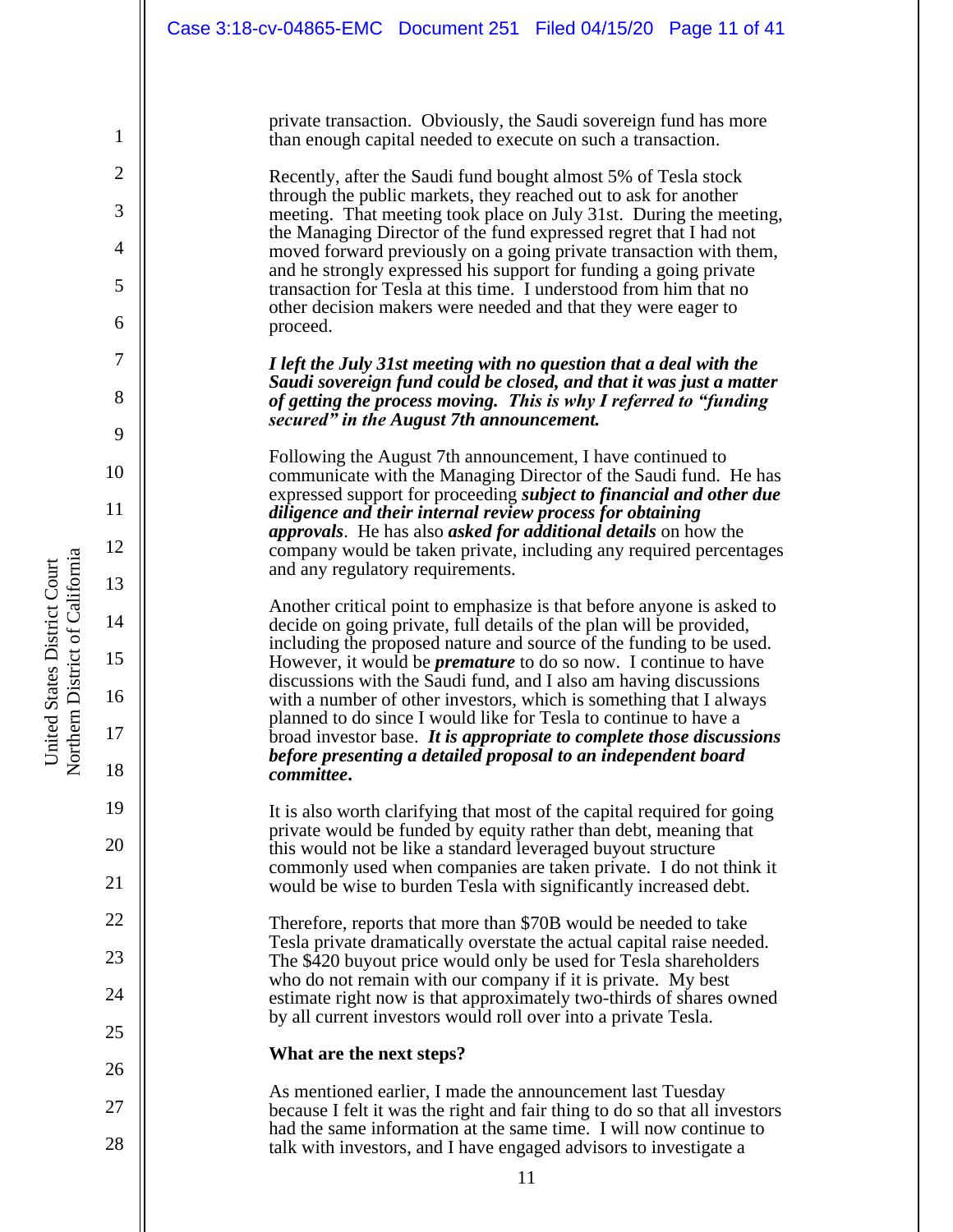|                                                                                         | Case 3:18-cv-04865-EMC  Document 251  Filed 04/15/20  Page 12 of 41                                                                                                                                                                                                                                                                                                                                                                                                                                                                                                                                                                                                                                                                                                                                                                                                                                                                                                                                                                                                                                                                                                                                                                                                                                                                                                              |
|-----------------------------------------------------------------------------------------|----------------------------------------------------------------------------------------------------------------------------------------------------------------------------------------------------------------------------------------------------------------------------------------------------------------------------------------------------------------------------------------------------------------------------------------------------------------------------------------------------------------------------------------------------------------------------------------------------------------------------------------------------------------------------------------------------------------------------------------------------------------------------------------------------------------------------------------------------------------------------------------------------------------------------------------------------------------------------------------------------------------------------------------------------------------------------------------------------------------------------------------------------------------------------------------------------------------------------------------------------------------------------------------------------------------------------------------------------------------------------------|
| 1<br>2<br>3<br>$\overline{4}$<br>5<br>6<br>$\tau$<br>$8\,$<br>9<br>10<br>11<br>12<br>13 | range of potential structures and options. Among other things, this<br>will allow me to obtain a more precise understanding of how many<br>of Tesla's existing public shareholders would remain shareholders if<br>we became private.<br>If and when a final proposal is presented, an appropriate evaluation<br>process will be undertaken by a special committee of Tesla's board,<br>which I understand is already in the process of being set up, together<br>with the legal counsel it has selected. If the board process results in<br>an approved plan, any required regulatory approvals will need to<br>be obtained and the plan will be presented to Tesla<br>shareholders for a vote.<br><i>Id.</i> 103 (emphasis added in italics). Mr. Musk then tweeted the following on August 13, 2018:<br>"I'm excited to work with Silver Lake and Goldman Sachs as financial advisors, plus Wachtell,<br>Lipton, Rosen & Katz and Munger, Tolles & Olson as legal advisors, on the proposal to take Tesla<br>private." $Id. \P$ 104 (emphasis added). The next day, Tesla issued the following statement<br>regarding Tesla's Board and the going-private transaction:<br>Tesla, Inc. (the "Company") announced today that its Board of<br>Directors has formed a special committee comprised of three<br>independent directors to act on behalf of the Company in connection |
| 14<br>15<br>16                                                                          | with Elon Musk's previously announced consideration of a<br>transaction to take the Company private (the "Going Private<br>Transaction"). The special committee has not yet received a formal<br>proposal from Mr. Musk regarding any Going Private Transaction<br>nor has it reached any conclusion as to the advisability or feasibility<br>of such a transaction.                                                                                                                                                                                                                                                                                                                                                                                                                                                                                                                                                                                                                                                                                                                                                                                                                                                                                                                                                                                                             |
| 17<br>18<br>19<br>20                                                                    | The special committee is composed of Brad Buss, Robyn Denholm<br>and Linda Johnson Rice. The special committee has retained<br>Latham & Watkins LLP as its legal counsel and intends to retain an<br>independent financial advisor to assist in its review of a formal<br>proposal once received. The Company has separately retained<br>Wilson Sonsini Goodrich & Rosati as its legal counsel in this matter.                                                                                                                                                                                                                                                                                                                                                                                                                                                                                                                                                                                                                                                                                                                                                                                                                                                                                                                                                                   |
| 21<br>22                                                                                | The special committee has the full power and authority of the Board<br>of Directors to take any and all actions on behalf of the Board of<br>Directors as it deems necessary to evaluate and negotiate a potential<br>Going Private Transaction and alternatives to any transaction<br>proposed by Mr. Musk. The special committee's grant of authority                                                                                                                                                                                                                                                                                                                                                                                                                                                                                                                                                                                                                                                                                                                                                                                                                                                                                                                                                                                                                          |
| 23<br>24                                                                                | provides that no Going Private Transaction will be consummated<br>without the approval of the special committee. The special<br>committee expects to provide a further update concerning the<br>process associated with Mr. Musk's proposal as soon as practicable.                                                                                                                                                                                                                                                                                                                                                                                                                                                                                                                                                                                                                                                                                                                                                                                                                                                                                                                                                                                                                                                                                                              |
| 25<br>26<br>27<br>28                                                                    | No assurances can be given regarding the likelihood, terms and<br>details of any proposal or potential Going Private Transaction, that<br>any proposal made by Mr. Musk regarding a potential Going Private<br>Transaction will be accepted by the special committee, that<br>definitive documentation relating to any such Going Private<br>Transaction will be executed or that such a transaction will be                                                                                                                                                                                                                                                                                                                                                                                                                                                                                                                                                                                                                                                                                                                                                                                                                                                                                                                                                                     |
|                                                                                         | 12                                                                                                                                                                                                                                                                                                                                                                                                                                                                                                                                                                                                                                                                                                                                                                                                                                                                                                                                                                                                                                                                                                                                                                                                                                                                                                                                                                               |

United States District Court<br>Northern District of California Northern District of California United States District Court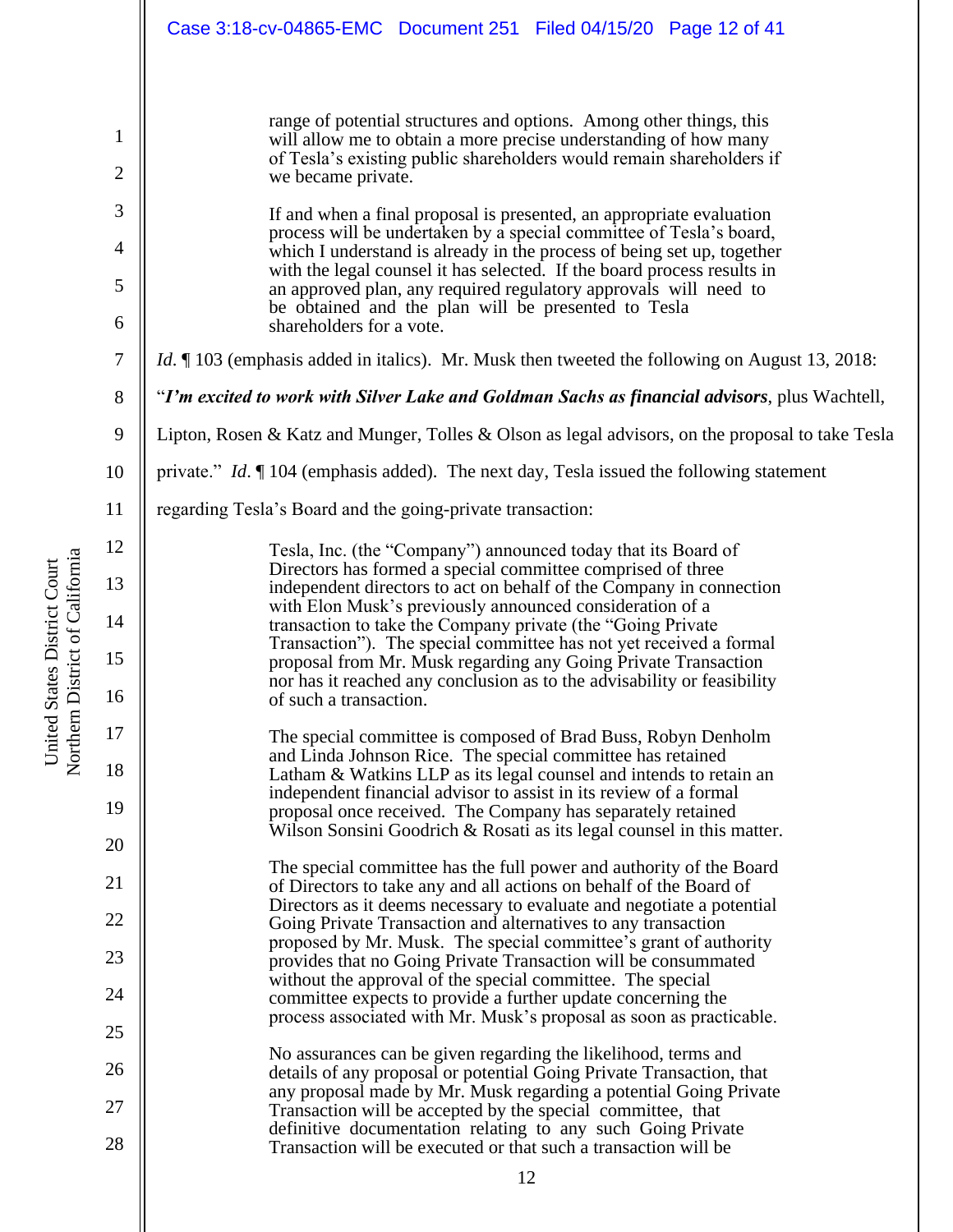5

6

7

8

9

10

11

12

13

14

15

16

17

18

19

20

21

26

27

28

completed.

*Id*. ¶ 106. On the same day as Tesla's statement, "Bloomberg reported that neither Goldman Sachs nor Silver Lake were yet working with Musk pursuant to a signed agreement or in an official capacity." *Id*. ¶ 107. Similarly, the New York Times reported that Goldman Sachs and Silver Lake were only in talks with Tesla, but there was nothing finalized. *Id*.

Tesla's stock price rose following Mr. Musk's August 13, 2018 blog post—from \$356.41 to \$361.13. *Id*. ¶ 107. *Id*. ¶ 193. But on August 14, 2018, Tesla's stock closed at \$347.64, which represented a 2.5% decline from \$356.41 because of reports that Defendants did not retain the financial advisors mentioned in Mr. Musk's Twitter post. *Id*. ¶¶ 108, 194.

### F. The SEC's Involvement

On August 15, 2018, the Wall Street Journal reported that the SEC formally subpoenaed Tesla regarding Mr. Musk's tweets. *Id*. ¶ 109. The same day, Tesla's stock fell from \$346.64 to \$338.69, a 2.5% decline. *Id*. ¶ 110. The next day, the Wall Street Journal published an article indicating that the SEC was investigating whether Mr. Musk misled investors intentionally with his tweet in order to hurt short-sellers. *Id*. ¶ 111.

The New York Times published an article on August 17, 2018, summarizing a recent interview with Mr. Musk; the article reported that, during the interview, Mr. Musk revealed that no one reviewed his August 7, 2018 tweet before he posted it, he chose the \$420 price per share because of "better karma," and the going-private transaction was far from secure because the PIF had not committed to financing it. *Id*. ¶ 112. At the close of trading on August 17, 2018, Tesla's stock price closed at \$305.50, which was a 9% fall from the previous day at \$335.45. *Id*. ¶ 114.

22 23 24 25 The Consolidated Complaint alleges the stock price declines on August 15 and 17 were due to the SEC subpoena and the publication of Mr. Musk's interview, respectively. *Id*. ¶¶ 195– 96. Ultimately, on August 24, 2018, Tesla published a blog post on its website entitled "Staying Public," which read as follows:

> Earlier this month, I announced that I was considering taking Tesla private. As part of the process, it was important to understand whether our current investors believed this would be a good strategic move and whether they would want to participate in a private Tesla.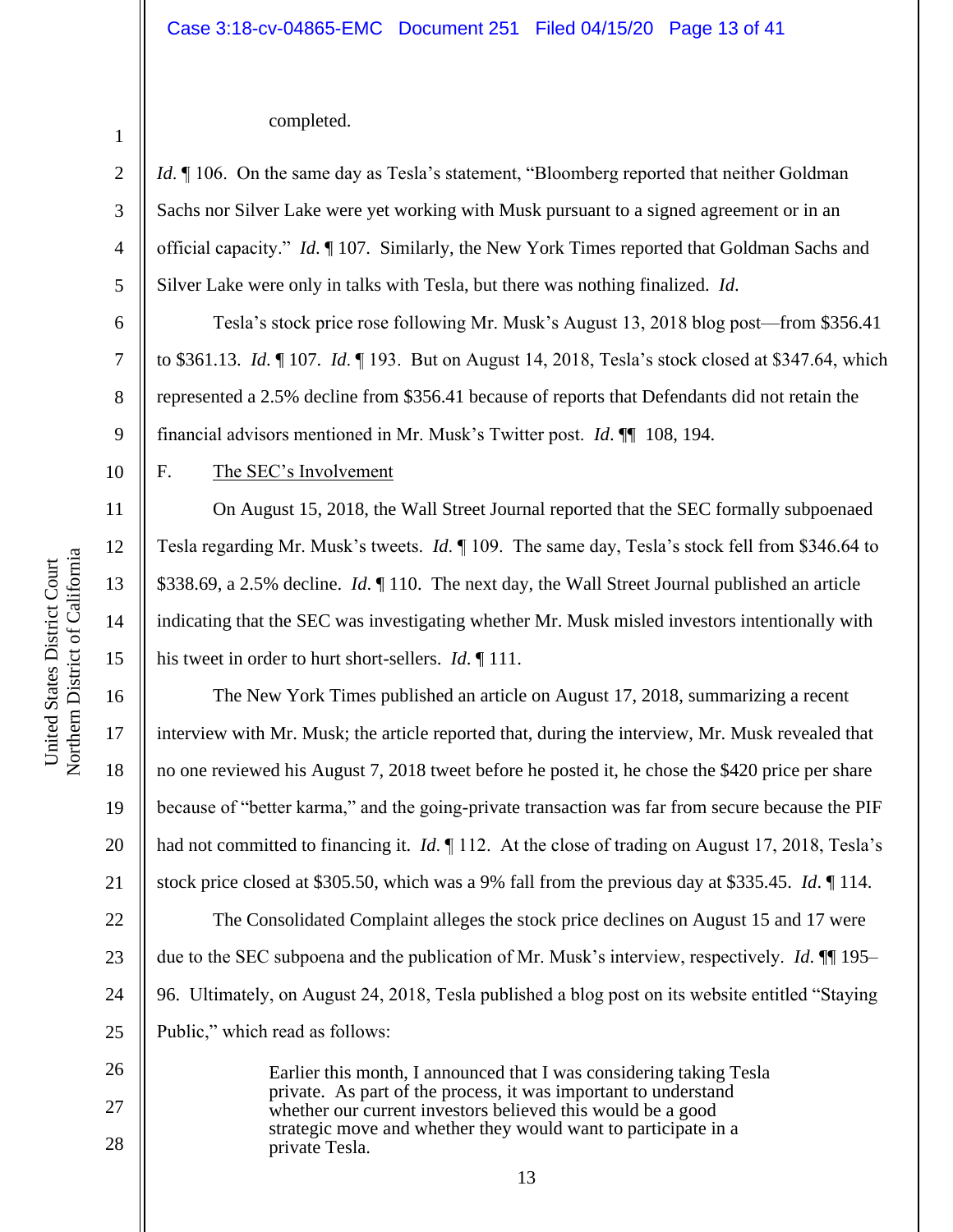Our investors are extremely important to me. Almost all have stuck with us from the time we went public in 2010 when we had no cars in production and only a vision of what we wanted to be. They believe strongly in our mission to advance sustainable energy and care deeply about our success.

I worked with Silver Lake, Goldman Sachs and Morgan Stanley, who have world-class expertise in these matters, to consider the many factors that would come into play in taking Tesla private, and to process all the incoming interest that we received from investors to fund a go-private transaction. I also spent considerable time listening to current shareholders, large and small, to understand what they think would be in the best long-term interests of Tesla.

Based on all the discussions that have taken place over the last couple of weeks and a thorough consideration of what is best for the company, a few things are clear to me:

- Given the feedback I've received, it's apparent that most of Tesla's existing shareholders believe we are better off as a public company. Additionally, a number of institutional shareholders have explained that they have internal compliance issues that limit how much they can invest in a private company. There is also no proven path for most retail investors to own shares if we were private. Although the majority of shareholders I spoke to said they would remain with Tesla if we went private, the sentiment, in a nutshell, was "please don't do this."
- I knew the process of going private would be challenging, but it's clear that it would be even more time-consuming and distracting than initially anticipated. This is a problem because we absolutely must stay focused on ramping Model 3 and becoming profitable. We will not achieve our mission of advancing sustainable energy unless we are also financially sustainable.
- That said, my belief that there is more than enough funding to take Tesla private was reinforced during this process.

After considering all of these factors, *I met with Tesla's Board of Directors yesterday and let them know that I believe the better path is for Tesla to remain public.* The Board indicated that they agree.

Moving forward, we will continue to focus on what matters most: building products that people love and that make a difference to the shared future of life on Earth. We've shown that we can make great sustainable energy products, and we now need to show that we can be sustainably profitable. With all the progress we've made on Model 3, we're positioned to do this, and that's what the team and I are going to be putting all of our efforts toward.

Thank you to all of our investors, customers and employees for the support you've given our company. I'm incredibly excited to continue leading Tesla as a public company. It is a privilege.

1

2

3

4

5

6

7

8

9

10

11

12

13

14

15

16

17

18

19

20

21

22

23

24

25

26

27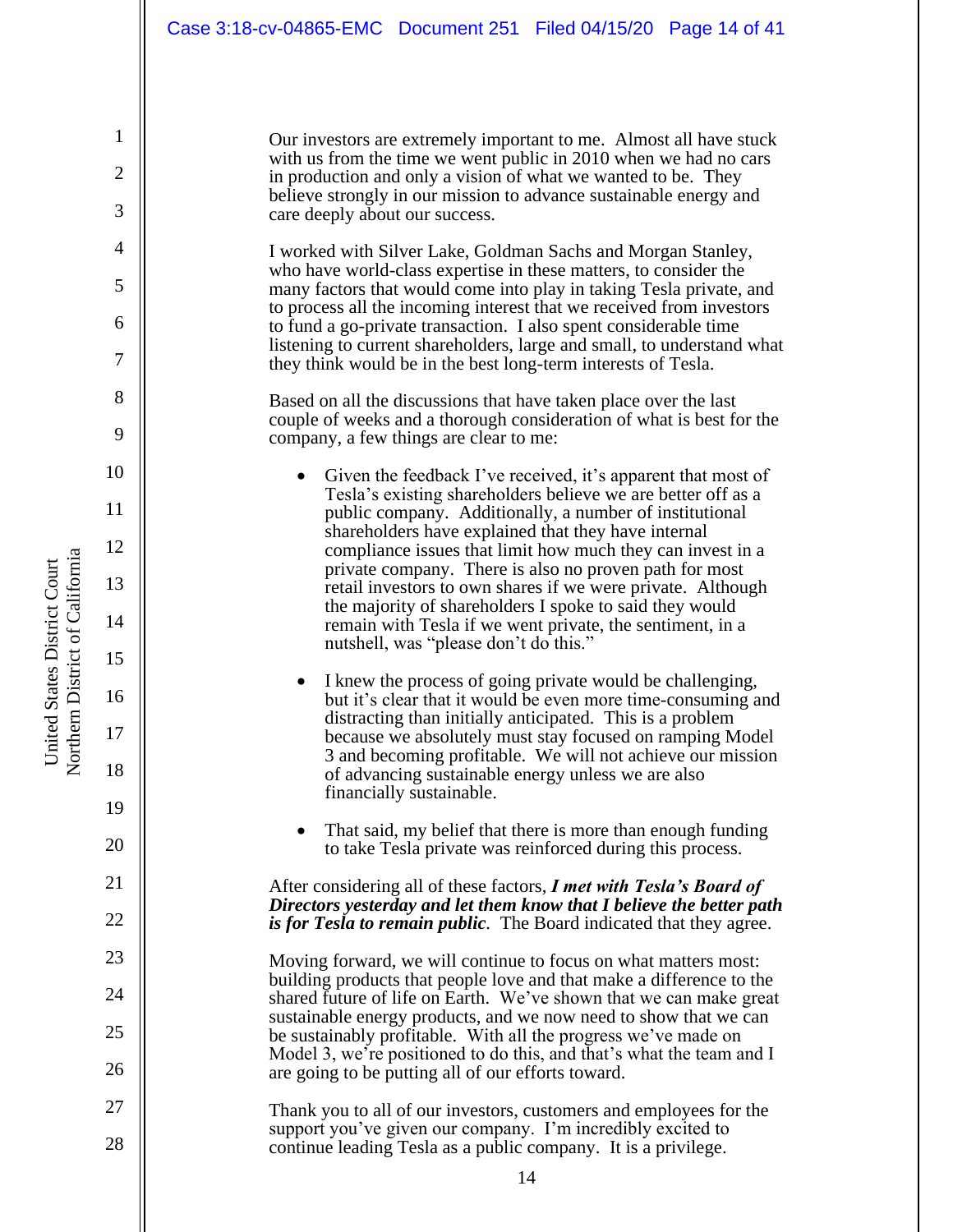*Id*. ¶ 115 (emphasis in original).

On September 27, 2018, the SEC filed a complaint against Mr. Musk alleging he violated Section 10(b) of the Securities Exchange Act of 1934 and Rule 10b-5. *Id*. ¶ 116. The SEC followed up with a second complaint against Tesla, alleging it violated Rule 13a-15. *Id*. Tesla and Mr. Musk consented to judgments, which ordered each to pay \$20 million in penalties. A district judge from the Southern District of New York approved the settlements and judgments on October 16, 2018. *Id*.

# 8

1

2

3

4

5

6

7

9

11

12

13

14

17

18

19

21

22

23

# **III. LEGAL STANDARD**

### A. Rule 12(b)(6)

10 15 16 20 24 Federal Rule of Civil Procedure 8(a)(2) requires a complaint to include "a short and plain statement of the claim showing that the pleader is entitled to relief." Fed. R. Civ. P. 8(a)(2). A complaint that fails to meet this standard may be dismissed pursuant to Federal Rule of Civil Procedure 12(b)(6). *See* Fed. R. Civ. P. 12(b)(6). To overcome a Rule 12(b)(6) motion to dismiss after the Supreme Court's decisions in *Ashcroft v. Iqbal*, 556 U.S. 662 (2009), and *Bell Atlantic Corp. v. Twombly*, 550 U.S. 544 (2007), a plaintiff's "factual allegations [in the complaint] 'must . . . suggest that the claim has at least a plausible chance of success.'" *Levitt v. Yelp! Inc.*, 765 F.3d 1123, 1135 (9th Cir. 2014). The court "accept[s] factual allegations in the complaint as true and construe[s] the pleadings in the light most favorable to the nonmoving party." *Manzarek v. St. Paul Fire & Marine Ins. Co.*, 519 F.3d 1025, 1031 (9th Cir. 2008). But "allegations in a complaint . . . may not simply recite the elements of a cause of action [and] must contain sufficient allegations of underlying facts to give fair notice and to enable the opposing party to defend itself effectively." Levitt, 765 F.3d at 1135 (internal quotation marks omitted).<sup>8</sup> "A claim has facial plausibility when the plaintiff pleads factual content that allows the court to draw the reasonable inference that the defendant is liable for the misconduct alleged." *Iqbal*, 556 U.S. at 678. "The plausibility standard is not akin to a probability requirement, but it asks for more than a sheer

26

<sup>27</sup> 28  $8$  A court "need not . . . accept as true allegations that contradict matters properly subject to judicial notice or by exhibit.<sup>3</sup> *Sprewell v. Golden State Warriors*, 266 F.3d 979, 988 (9th Cir.  $2001$ ).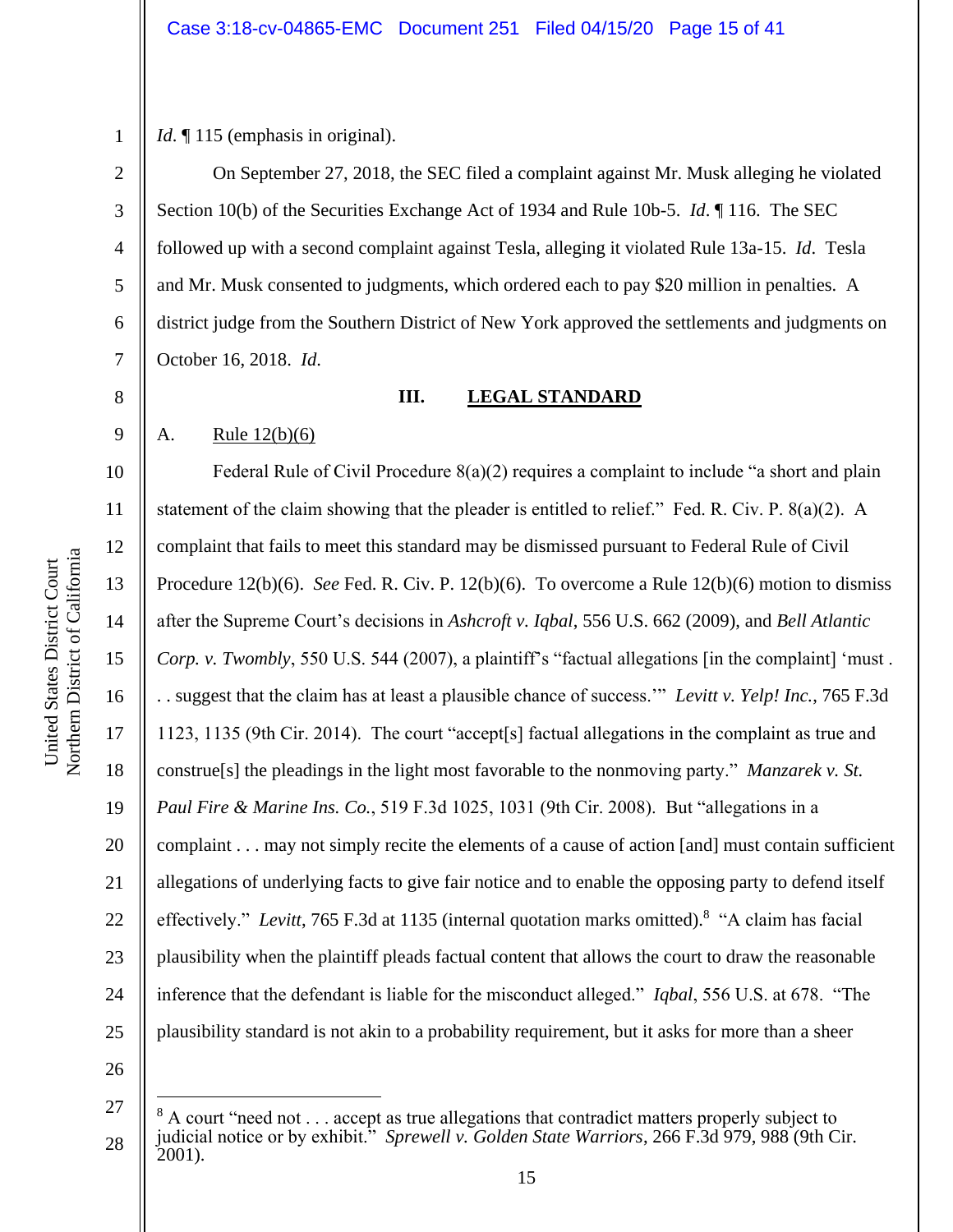4

5

6

7

8

9

10

11

12

13

14

15

16

17

20

21

22

23

24

25

1

possibility that a defendant has acted unlawfully." *Id.* (internal quotation marks omitted).

B. Rule 9(b) and the Private Securities Litigation Reform Act ("PLSRA")

The PSLRA imposes additional pleading requirements. *Ronconi v. Larkin*, 253 F.3d 423, 429 (9th Cir. 2001). "In alleging fraud or mistake, a party must state with particularity the circumstances constituting fraud or mistake." Fed. R. Civ. P. 9(b). In order to "properly allege falsity, a securities fraud complaint must now 'specify each statement alleged to have been misleading, the reason or reasons why the statement is misleading, and, if an allegation regarding the statement or omission is made on information and belief, . . . state with particularity all facts on which that belief is formed.'" *In re Rigel Pharm., Inc. Sec. Litig.*, 697 F.3d 869, 876–77 (9th Cir. 2012) (quoting 15 U.S.C.  $\S$  78u–4(b)(1)) (marks of omission in original).

Under the PSRLA, scienter must be pled with particularity. For a private securities fraud complaint to survive the pleadings stage, the complaint must raise a "strong inference" that Defendants made misleading statements to investors knowingly or with deliberate recklessness. *Ronconi*, 253 F.3d at 429. In particular, a "plaintiff may recover money damages only on proof that the defendant acted with a particular state of mind, the complaint shall, with respect to each act or omission alleged to violate [section 10(b)], state with particularity facts giving rise to a strong inference that the defendant acted with the required state of mind." 15 U.S.C.A. § 78u-4. *.*

18 19

# **IV. PLAINTIFF'S MOTION TO CONVERT DEFENDANTS' MOTION TO DISMISS TO A MOTION FOR SUMMARY JUDGMENT OR, ALTERNATIVELY, TO STRIKE DEFENDANTS' MOTION TO DISMISS**

In response to Defendants' motion to dismiss and request for judicial notice, Plaintiff filed a motion to convert Defendants' motion to a summary judgment motion under Rule 12(d) or, alternatively, to strike it pursuant to Rule 12(f). *See* MTC. Plaintiff's motion is based on Defendants' alleged reliance on matters outside of the Consolidated Complaint in an effort to dismiss the pleading. *See id*.

26 27 28 In resolving a motion to dismiss under Rule  $12(b)(6)$ , a court normally confines its review to the complaint and does not consider extrinsic materials such as facts presented in briefs, affidavits, or discovery materials. *In re American Continental Corp./Lincoln Sav. & Loan*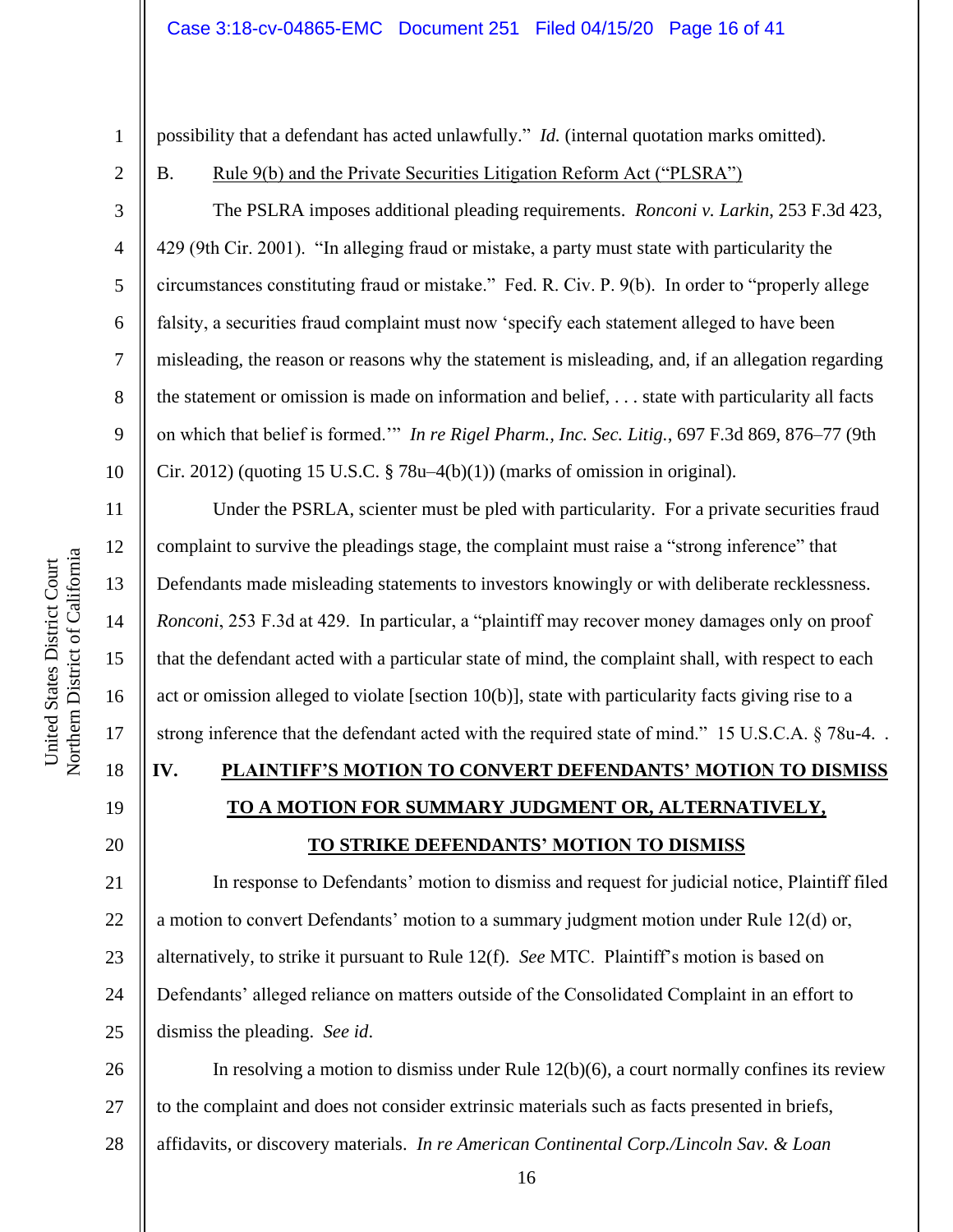*Securities, Litig.*, 102 F.3d 1524, 1537 (9th Cir. 1996), *reversed on other grounds sub nom Lexecon, Inc. v. Milberg Weiss Bershad Hynes & Lerach*, 523 U.S. 26 (1998). Under Rule 12(d), subject to two exceptions (*e.g.*, judicial notice and incorporation by reference), if "matters outside the pleadings are presented to and not excluded by the court," the Court must convert the motion to dismiss under Rule 12(b)(6) to a motion for summary judgment under Rule 56 and give "[a]ll parties … a reasonable opportunity to present all the material that is pertinent to the motion." Fed. R. Civ. P. 12(d).

However, under the doctrine of incorporation by reference, it is proper for a court to consider exhibits submitted with the complaint and documents whose contents are alleged in the complaint when their authenticity is not questioned. *Lee v. City of Los Angeles*, 250 F.3d 668, 688 (9th Cir. 2001); *see also Tellabs, Inc. v. Makor Issues & Rights, Ltd*., 551 U.S. 308 (2007). In addition, a court may take judicial notice under Federal Rule of Evidence 201 pertaining to "matters of public record" without converting a motion to dismiss to a motion for summary judgment. *Lee*, 250 F.3d at 689. But a court may not take judicial notice of a fact that is "subject to reasonable dispute." *Id*.

Here, Plaintiff takes issue with Defendants' reliance on five publications (*e.g.*, three news stories and two scholarly articles<sup>9</sup>) that are allegedly outside of the Consolidated Complaint for their argument for dismissal. *See* MTC at 3–6. Plaintiff's motion relies almost exclusively on the Ninth Circuit's decision in *Khoja v. Orexigen Therapeutics, Inc.*, 899 F.3d 988 (9th Cir. 2018), *cert. denied sub nom. Hagan v. Khoja*, 139 S. Ct. 2615 (2019), in arguing that Defendants' mentioning of articles beyond the Consolidated Complaint mandate conversion to a motion for summary judgment. MTC at 1.

23 24 25 26 Defendants respond that their motion to dismiss is consistent with the spirit of *Khoja*, because the Ninth Circuit expressly recognized the application of the doctrine of incorporation by reference as well as judicial notice. Opp. to MTC at 4. Defendants request the Court consider these five publications by granting their request for judicial notice or through the incorporation-

27

28

<sup>9</sup> Exhibits B, W, X, Y, and Z. Docket No. 229 ("RJN"); Docket No. 228 ("Bretan Decl.").

17

1

2

3

4

5

6

7

8

9

10

11

12

13

14

15

16

17

18

19

20

21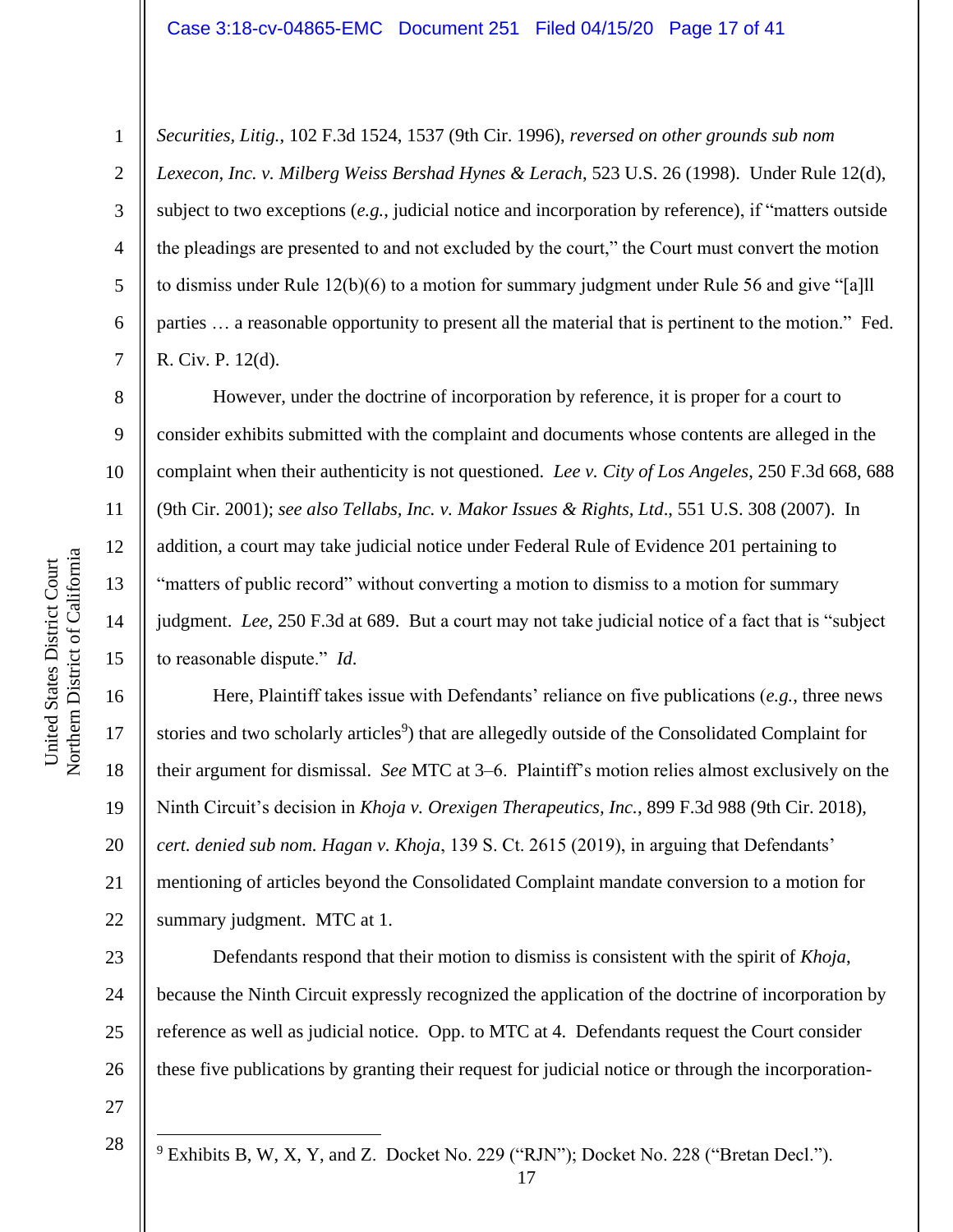1 by-reference doctrine.

2

3

4

5

6

7

8

9

10

11

12

13

14

15

17

18

19

21

23

25

*Khoja* specifically held that "[a] court may take judicial notice of matters of public record without converting a motion to dismiss into a motion for summary judgment . . . . But a court cannot take judicial notice of disputed facts contained in such public records." *Id*. at 999. Plaintiff has not identified any facts in the publications that are in conflict with those pleaded in the Consolidated Complaint. Nor is there any dispute about the public nature of those documents, all of which are distinguishable from the documents considered in *Khoja* because those were in the "sole possession" of the defendants. *See Khoja*, 899 F.3d at 999. Defendants argue that such publicly available sources are worthy of consideration because the Consolidated Complaint represents that it is based, "without limitation," on "media reports," and "publicly available information." *See* Compl. at preamble. As demonstrated in greater detail below, this Court need not consider any content within the publications in such a way that would create a disputed fact. As explained below, the Court thus takes judicial notice of the documents and their public nature, but not to the accuracy of their contents. Plaintiff's motion to convert is therefore **DENIED**.

16 20 22 24 26 Plaintiff's alternative request to strike is not discussed throughout his motion aside from a single sentence in the preamble: "Plaintiff's well-pleaded factual allegations are irreconcilable with the facts and conclusions asserted by Defendants in their motion. Defendants' decision to rely on—and, indeed, center their brief around—facts outside of the pleadings requires that this Court . . . strike substantial swaths of their motion papers." MTC at 1. Defendants' motion to dismiss, however, is not subject to a motion to strike because only pleadings can be stricken under Rule 12(f), and pleadings are defined as complaints, third-party complaints, answers, and replies to answers. *Sidney-Vinstein v. A.H. Robins Co*., 697 F.2d 880, 885 (9th Cir. 1983); *Peralta v. Countrywide Home Loans, Inc.*, 2009 WL 3837235, at \*2, 6 (N. D. Cal. Nov. 16, 2009). Further, Plaintiff has not sufficiently demonstrated that the motion to dismiss is "redundant, immaterial, impertinent, or scandalous matter," as required to succeed on a Rule 12(f) motion to strike. *Id*. (citing Fed. R. Civ. P.  $12(f)$ ).

27 28 Accordingly, Plaintiff's motion to strike is **DENIED** because he has not met the requirements of Rule 12(f).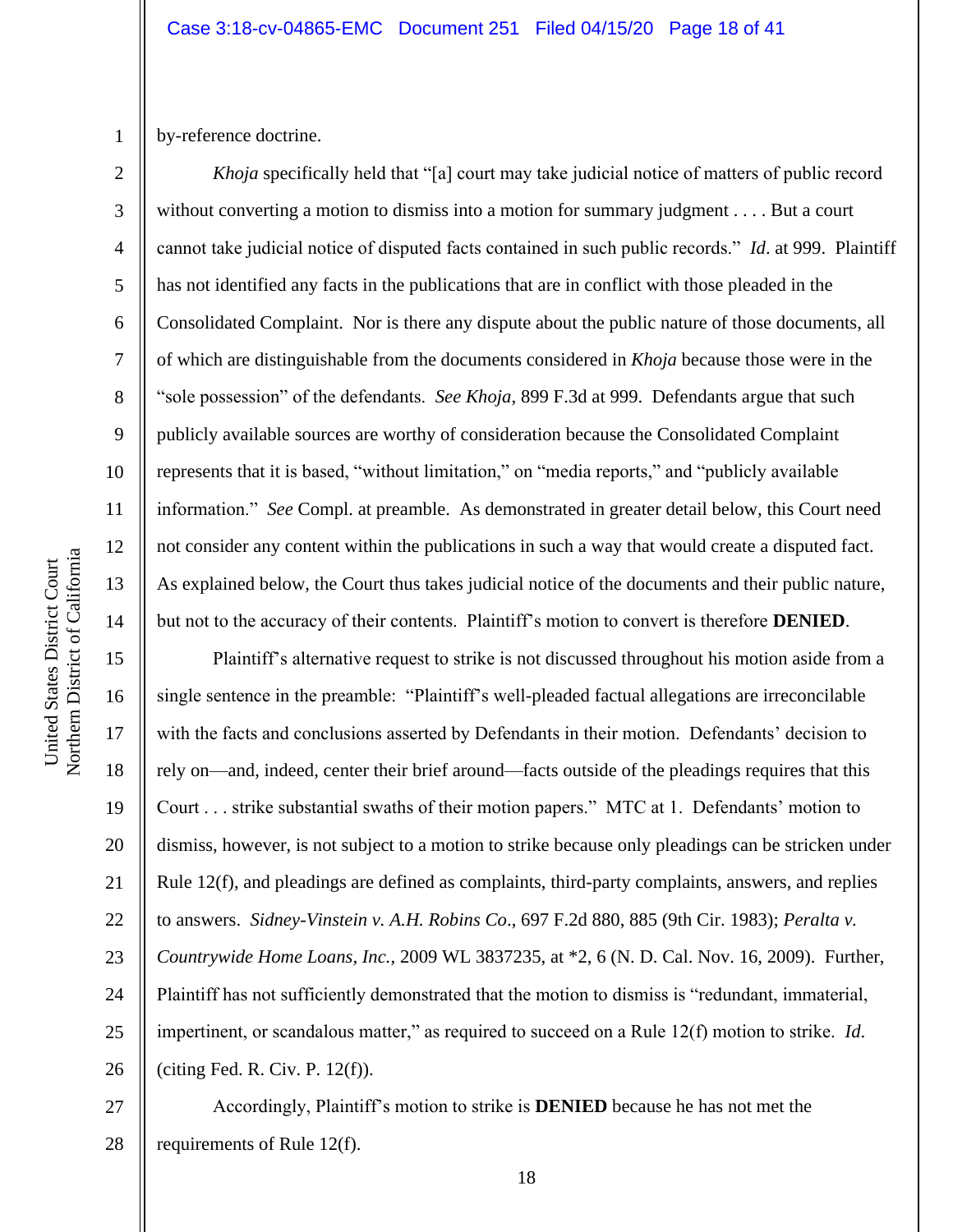4

5

6

7

8

9

10

11

12

13

14

15

16

17

18

19

1

### **V. DEFENDANTS' REQUEST FOR JUDICIAL NOTICE**

In support of their motion to dismiss, Defendants request the Court take judicial notice of Exhibits B–T and W–Z. *See* RJN; *see also* Bretan Decl. Additionally, they seek consideration of Exhibits A–K, M–O, and T under the doctrine of incorporation by reference. *Id*. All the exhibits before the Court are the tweets, e-mails, blog posts, and other public documents such as news publications, SEC filings, and scholarly articles. *Id*. Plaintiff only objects to the consideration of Exhibits B, W, X, Y, and Z because, according to him, these exhibits are only offered to rebut the Consolidated Complaint's well-pleaded facts. As such, Defendants' request to incorporate Exhibits A, C–K, M–O, and T by reference is **GRANTED** because the Consolidated Complaint expressly relies on them; Plaintiff does not object.

This Court, however, does not consider any of the exhibits to which Plaintiff objects (*e.g.* B, W, X, Y, and Z**)** in such a way that contradicts factual allegations pled in the Consolidated Complaint. Defendants request judicial notice of these exhibits, which are news reports, because they are documents that were publicly available. Docket No. 239 ("Reply ISO RJN") at 1. Plaintiff does not contend otherwise. Because Plaintiff relies on the fraud-on-the-market doctrine, *see* Compl. ¶¶ 183–87, the Court may "take judicial notice that the market was aware of the information contained in news articles . . . ." *Heliotrope Gen., Inc. v. Ford Motor Co.*, 189 F.3d 971, 981 (9th Cir. 1999) (citing Fed. R. Evid. 201; *Basic Inc. v. Levinson*, 485 U.S. 224, 244–47 (1988)).

20 21 22 23 24 25 Accordingly, Defendants' request for judicial notice is **GRANTED** as to Exhibits B, W, X, Y, and Z to show that this information was available to the market. *See Sgarlata v. PayPal, Inc.*, 2018 WL 6592771, at \*6 (N.D. Cal. Dec. 13, 2018) (taking judicial notice of press releases not for the truth of the matters asserted, but to show what was reported publicly). This Court does not consider Exhibits V or U, both of which are law review articles—thus, Defendants request as to these two exhibits are moot.

26

# **VI. DEFENDANTS' MOTION TO DISMISS THE CONSOLIDATED COMPLAINT**

27 28 Defendants make four arguments in support of their motion to dismiss: (1) Mr. Musk's statements were not misrepresentations; (2) Tesla did not make any statement because the posts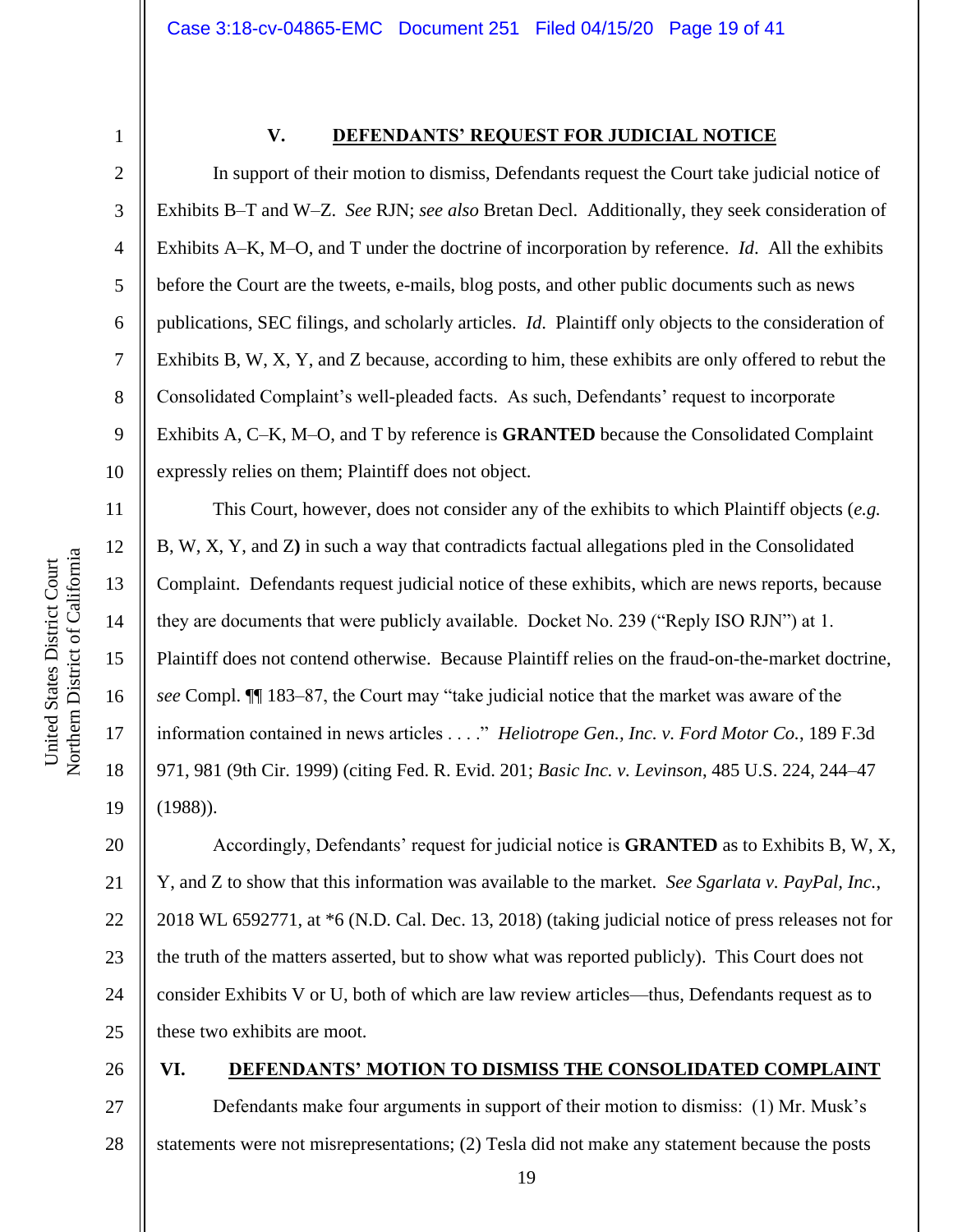2

3

4

5

6

7

8

9

18

19

20

21

28

came from Mr. Musk in his individual capacity as a potential bidder; (3) Plaintiff cannot plead loss causation because Tesla's decline in stock price was from a corrective disclosure of facts; and (4) Mr. Musk's tweets were not cleared by anyone at Tesla, so the Director Defendants cannot be liable. Mot. at 2–4. Plaintiff responds that Mr. Musk and Tesla knowingly distributed false information—namely, that they unconditionally secured funding for the going-private transaction at \$420 per share, and, as a result of the misrepresentation, investors lost billions of dollars by relying on the false information. Docket No. 231 ("Opp.") at 2.

"Section 10(b) of the Securities Exchange Act of 1934 makes it unlawful for 'any person . . . [t]o use or employ, in connection with the purchase or sale of any security registered on a national securities exchange . . . any manipulative or deceptive device or contrivance in contravention of such rules and regulations as the Commission may prescribe as necessary or appropriate in the public interest or for the protection of investors." *Zucco Partners, LLC v. Digimarc Corp.*, 552 F.3d 981, 990 (9th Cir. 2009), *as amended* (Feb. 10, 2009) (quoting 15 U.S.C. § 78j(b)) (internal quotation marks omitted) (alterations in original). Rule 10b–5 states the following:

> It shall be unlawful for any person, directly or indirectly, by the use of any means or instrumentality of interstate commerce, or of the mails or of any facility of any national securities exchange, (a) To employ any device, scheme, or artifice to defraud, (b) To make any untrue statement of a material fact or to omit to state a material fact necessary in order to make the statements made, in the light of the circumstances under which they were made, not misleading, or (c) To engage in any act, practice, or course of business which operates or would operate as a fraud or deceit upon any person, in connection with the purchase or sale of any security.

22 17 C.F.R. § 240.10b–5. "The SEC promulgated Rule 10b–5 pursuant to authority granted under §

- 23 10(b) of the Securities Exchange Act of 1934, 15 U.S.C. § 78j(b). Although neither Rule 10b–5
- 24 nor § 10(b) expressly creates a private right of action, [the Supreme] Court has held that 'a private
- 25 right of action is implied under § 10(b).'" *Janus Capital Grp., Inc. v. First Derivative Traders*,
- 26 564 U.S. 135, 141–42 (2011) (quoting *Superintendent of Ins. of N.Y. v. Bankers Life & Casualty*
- 27 *Co.*, 404 U.S. 6, 13, n. 9 (1971)).

To succeed on a claim under Section 10(b) and Rule 10b–5, a plaintiff must prove the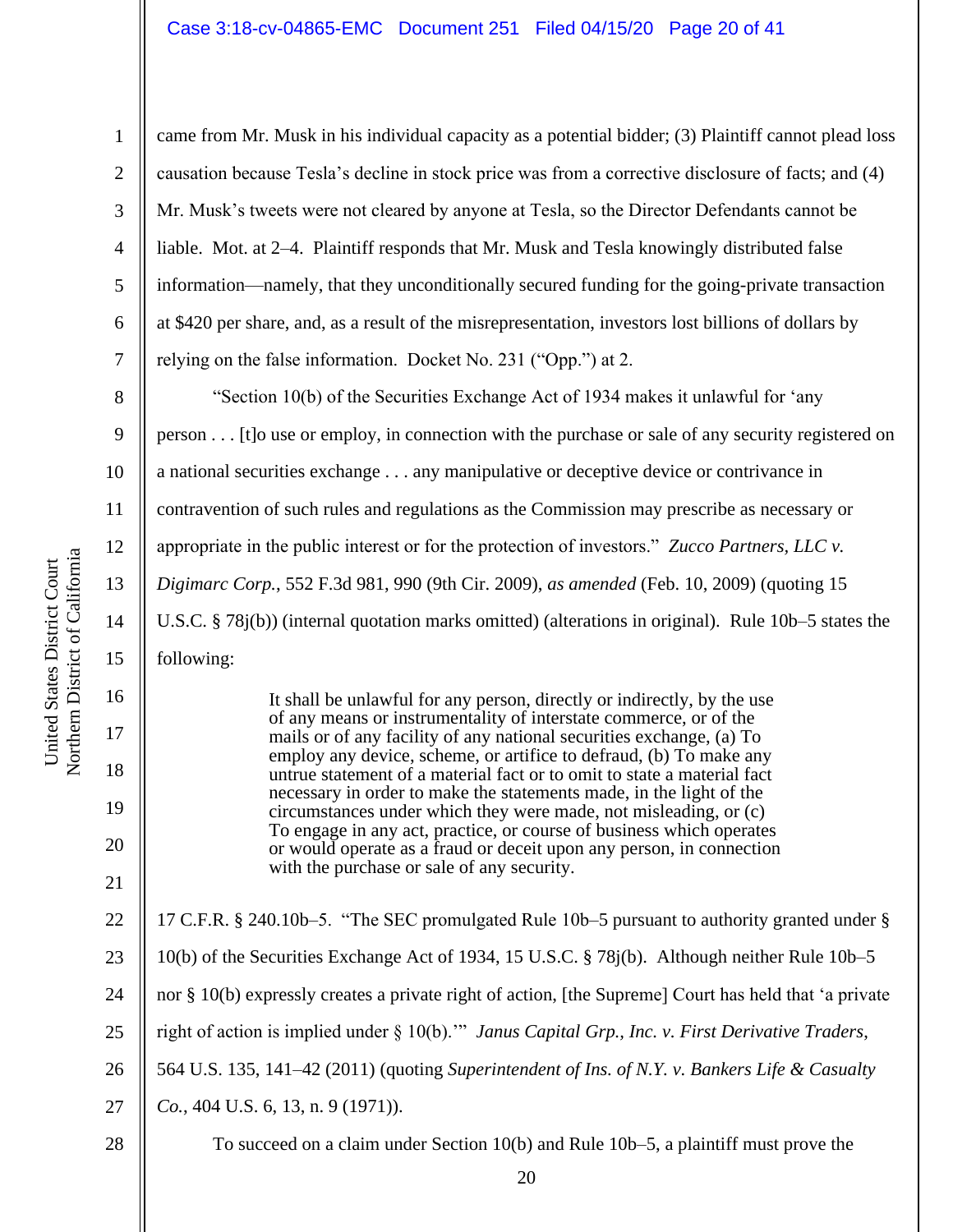1 2 3 4 5 following: "(1) a material misrepresentation or omission; (2) scienter; (3) a connection between the misrepresentation or omission and the purchase or sale of a security; (4) reliance; (5) economic loss; and (6) loss causation." *Oregon Pub. Employees Ret. Fund v. Apollo Grp. Inc.*, 774 F.3d 598, 603 (9th Cir. 2014) (citing *Stoneridge Inv. Partners, LLC v. Scientific–Atlanta, Inc.*, 552 U.S. 148, 157 (2008)).

6

7

8

9

10

11

13

14

15

16

17

18

19

20

21

22

### A. Whether Mr. Musk's Public Statements Qualify As Material Misrepresentations

In response to this Court's Standing Order pertaining to allegations of securities violations, Plaintiff submitted a chart that lays out each alleged false or misleading statement or omission that gives rise to this lawsuit. Docket No. 224. Plaintiff alleges the three false statements at issue are: (1) the August 7, 2018 tweet (and follow-up tweets shortly thereafter); (2) the August 13, 2018 tweet; and (3) the August 13, 2018 blog post. *Id*. at 1–9.

12

### 1. August 7, 2018 Tweets

Plaintiff argues that Mr. Musk's August 7, 2018 tweet—"Am considering taking Tesla private at \$420. Funding secured."—was false and materially misleading. Opp. at 10. Because this statement is comprised of two sentences, Defendants begin by addressing each sentence independently—they then contend that when read together, the statement is neither false nor misleading. Defendants claim that the latter part of the statement, *i.e.*, "funding secured," represented "funding would be no obstacle if [Mr. Musk] decided to proceed with a transaction." Mot. at 10. Defendants then argue that the first sentence cannot be false or a misrepresentation because it uses the word "considering," which they contend was plainly aspirational. *Id*. Plaintiff rejects Defendants' version of what this tweet actually meant, because "[a] statement is misleading if it would mislead a reasonable investor . . . ." Opp. at 10.

23 24 25 26 27 28 To plead falsity for the purposes of Section 10(b) and Rule 10b–5, a plaintiff must "specify each statement alleged to have been misleading, [and] the reason or reasons why the statement is misleading." 15 U.S.C. § 78u–4(b)(1). Even a literally true statement "can be misleading and thus actionable under the securities laws." *Brody v. Transitional Hosps. Corp.*, 280 F.3d 997, 1006 (9th Cir. 2002) (citing *In re GlenFed Sec. Litig.*, 42 F.3d 1541, 1551 (9th Cir. 1994)). "Often, a statement will not mislead even if it is incomplete or does not include all relevant facts."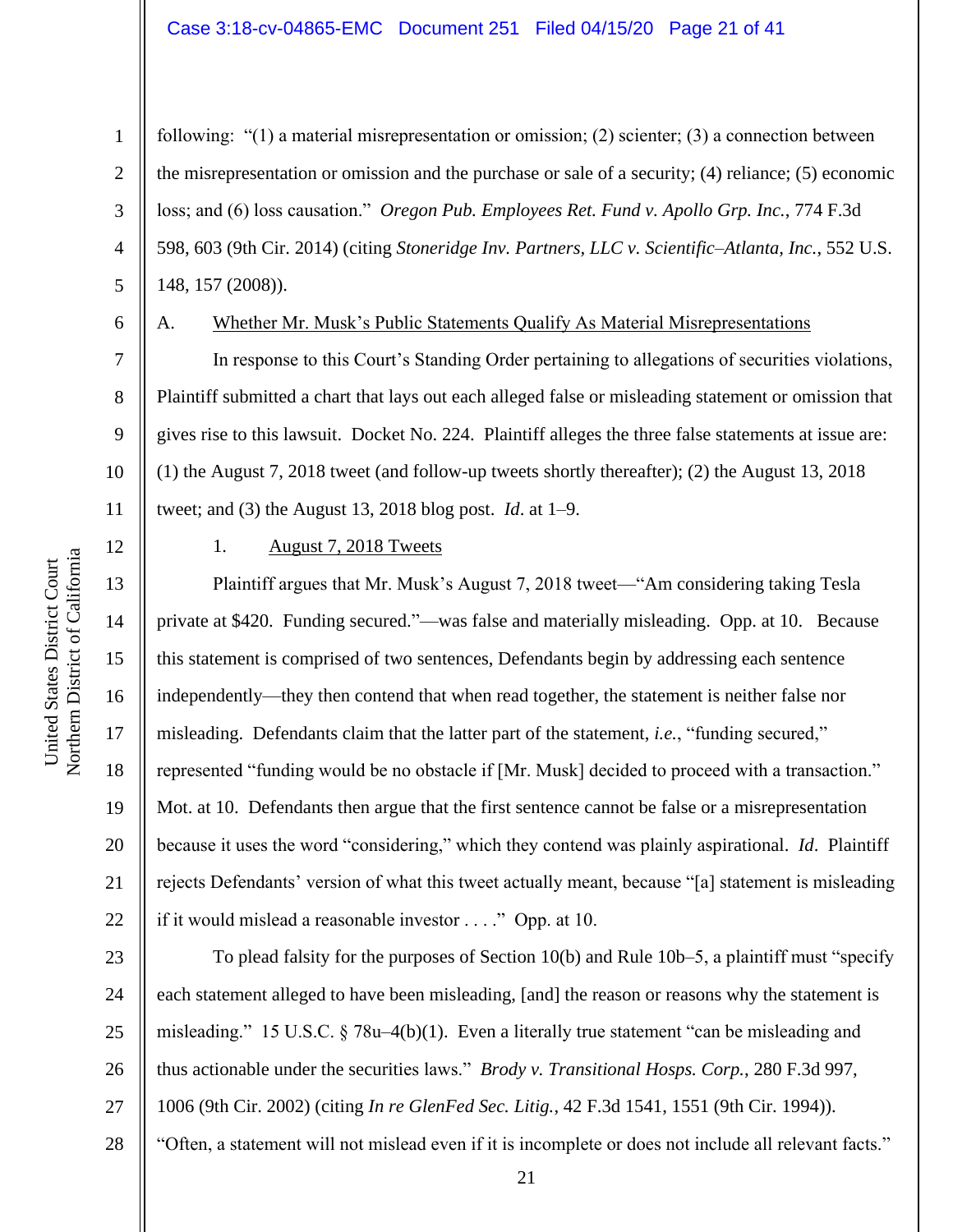*Id.* "To be actionable under the securities laws, an omission must be misleading; in other words, it must affirmatively create an impression of a state of affairs that differs in a material way from the one that actually exists." *Id.* (citing *McCormick v. The Fund American Cos.*, 26 F.3d 869, 880 (9th Cir. 1994)).

5 6 7 8 9 10 11 12 13 14 15 16 17 18 19 20 21 22 23 24 25 26 Plaintiff adequately pleads falsity in the August 7, 2018 tweets. Plaintiff's claim is directed at the phrase that funding was "secured" for a going-private transaction at \$420 per share. The statement could be read by a reasonable investor to mean complete funding for the transaction was unconditionally secured. So read, the statement is not true. Plaintiff alleges that Mr. Musk and Tesla had not, in fact, secured funding for the transaction to convert Tesla into a private company at the time of this tweet (or ever). In particular, the Consolidated Complaint alleges that Mr. Musk never discussed the  $$420$  price<sup>10</sup> with the PIF (Compl. ¶ 150). Nor did Mr. Musk finalize any of the basic terms of the agreement, which the Consolidated Complaint lays out: (a) There was no agreement to fund a going-private transaction involving Tesla; (b) Musk had not discussed the potential price of \$420 with the Public Investment Fund or any other potential investor; (c) Musk had not had any further substantive conversations with the Public Investment Fund since his meeting on July 31, 2018; (d) Musk had not discussed interest in participating in the transaction with any potential strategic investors; (e) Musk had not provided Tesla's Board with a specific proposal to take the company private, only a tentative offer with "a lot of uncertainty" that Musk believed only had a 50% likelihood of success; (f) Musk had not contacted existing Tesla shareholders to assess their interest in participating in the transaction; (g) Musk had not formally retained any legal or financial advisors to assist with the transaction; (h) Musk had not determined whether retail investors would be able to remain shareholders but had been advised that it would be  $10$  Plaintiff alleges that the price reflected a 20% premium on top of the closing stock price on

1

2

3

<sup>27</sup> 28 August 2, 2018, which was \$349.54. Compl. ¶¶ 70, 150. The added premium equated to \$419.49, but, according to the Consolidated Complaint, Mr. Musk rounded it up to \$420 as a joke for his girlfriend because it symbolized a date on which people smoke marijuana. *Id*.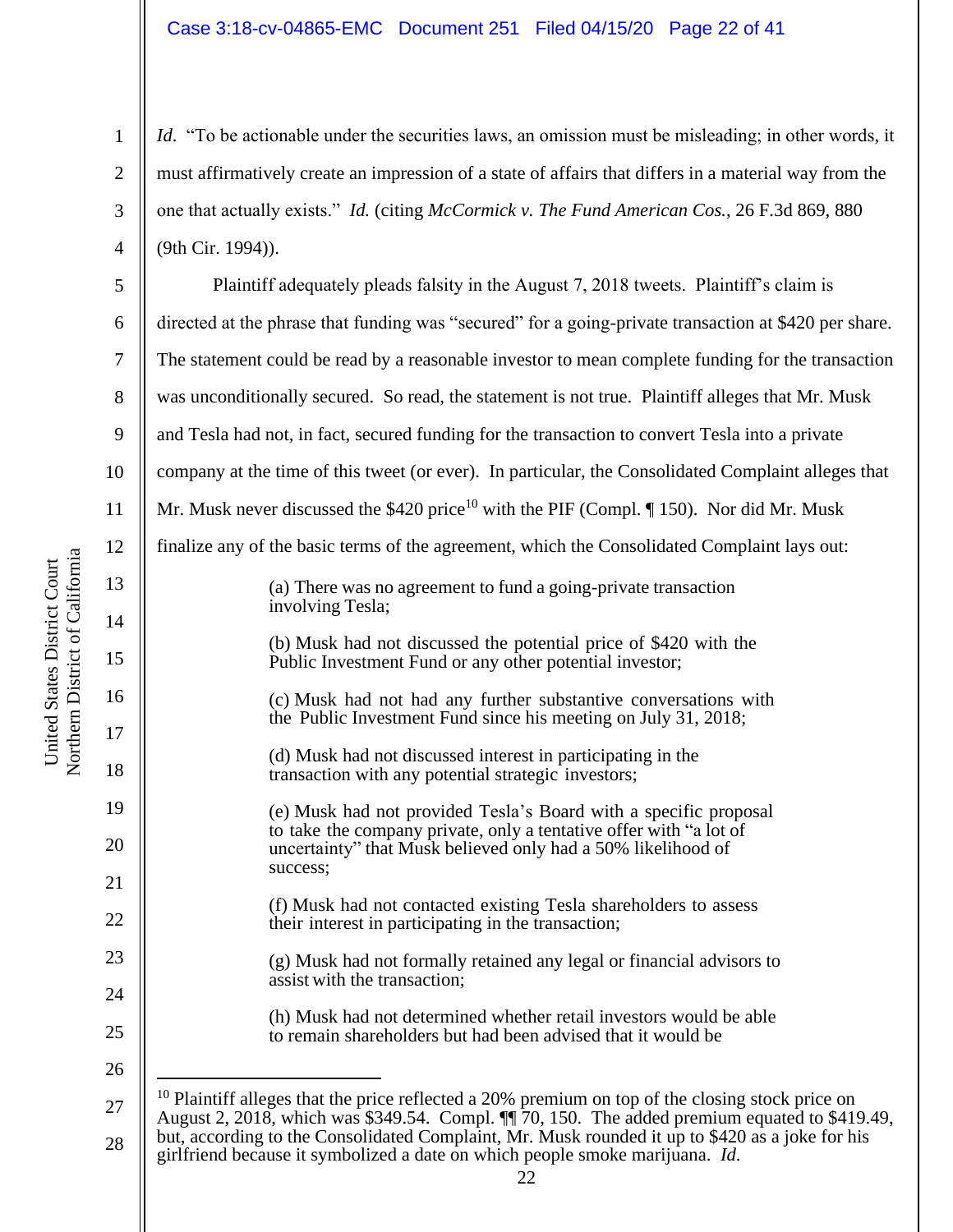unlikely and "unprecedented";

(i) Musk had not determined whether there were restrictions on illiquid holdings by Tesla's institutional investors;

(j) Musk had not determined what regulatory approvals would be necessary for the transaction; and

(k) Musk had no formal agreement, commitment, or plan for Tesla to go private at \$420 per share or at any other price.

*Id*. ¶ 150.

1

2

3

4

5

6

7

8

9

10

11

12

13

14

15

16

17

18

19

20

21

Internally, according to Plaintiff, the members of the Board signaled to Mr. Musk that the Middle East production facility was a "non-starter" and gaining investor support was "really difficult." *See* Compl. ¶ 72. Indeed, Defendants do not dispute that there was no agreement, formal or informal, regarding terms of the sale or its price at the time of this tweet. Mr. Musk's August 13, 2018 blog post on Tesla's website (discussed in greater detail *infra*) confirms this because it details how preliminary the discussions actually were, thus demonstrating the falsity of the August 7, 2018 tweet. Funding, according to the Consolidated Complaint, was not "secure."

Defendants argue that the tweet was neither false nor misleading because the *only* reasonable interpretation of the "funding secured" phrase was implicitly conditional: *e.g.*, it would be subject to Tesla's Board of Directors voting to proceed with the going-private transaction, and Mr. Musk's tweet started with his statement that he is merely "considering." But any implication that the decision to go forward had not been finally made does not condition the representation of "Funding secured." That funding was "secured" may reasonably be interpreted as a standalone representation; notably Mr. Musk used the past tense in this regard. The word "secured" implicitly negates any condition.

22 23 24 25 26 27 28 Moreover, even if the entire tweet is deemed an opinion about the future funding, that would not insulate the tweet from scrutiny under the PSLRA; a statement of opinion can be deemed misleading if it conveys facts, and this is especially so when the opinion contains highly specific facts—*e.g.*, here, the specific price of \$420. *See Omnicare, Inc. v. Laborers Dist. Council Const. Indus. Pension Fund*, 575 U.S. 175, 188, 190, n. 8 (2015) (". . . a reasonable investor may, depending on the circumstances, understand an opinion statement to convey facts about how the speaker has formed the opinion—or, otherwise put, about the speaker's basis for holding that view.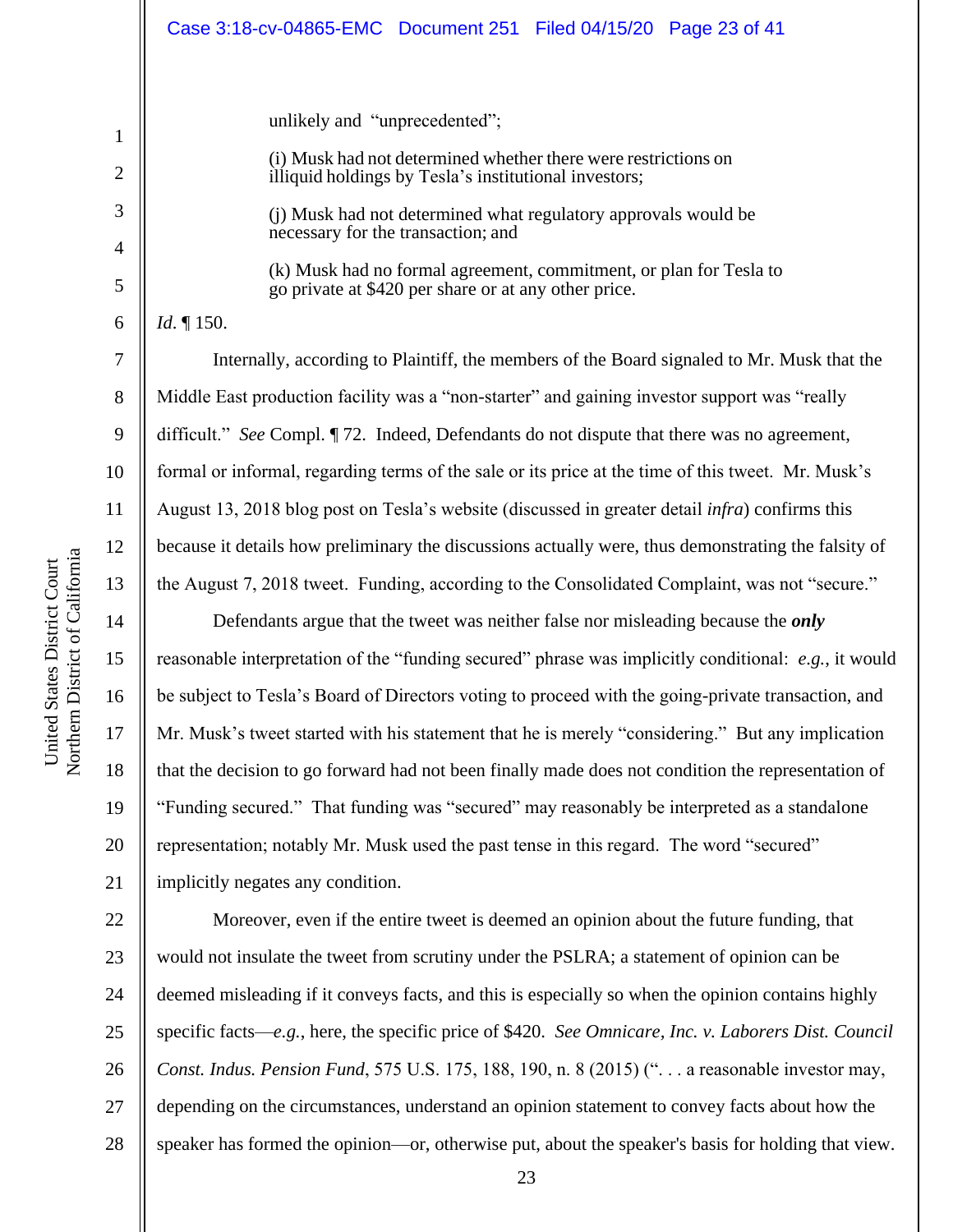| $\mathbf{1}$   | And if the real facts are otherwise, but not provided, the opinion statement will mislead its                                                                                                            |
|----------------|----------------------------------------------------------------------------------------------------------------------------------------------------------------------------------------------------------|
| $\overline{2}$ | audience."). As highlighted by the Supreme Court,                                                                                                                                                        |
| 3              | a reasonable investor generally considers the specificity of an                                                                                                                                          |
| $\overline{4}$ | opinion statement in making inferences about its basis. Compare<br>two new statements from our ever-voluble CEO. In the first, she<br>says: "I believe we have 1.3 million TVs in our warehouse." In the |
| 5<br>6         | second, she says: "I believe we have enough supply on hand to<br>meet demand." All else equal, a reasonable person would think that<br>a more detailed investigation lay behind the former statement.    |
| $\tau$         | <i>Id.</i> at 190, n. 8. So too here. Because Mr. Musk, the CEO of Tesla, included the highly-specific                                                                                                   |
| 8              | price of \$420 at which shares would be bought for the going-private transaction, and because his                                                                                                        |
| 9              | tweet followed with "funding secured," a reasonable investor would have interpreted it as                                                                                                                |
| 10             | something more than a speculative amorphous opinion about future possibilities. Instead, it can be                                                                                                       |
| 11             | read as implying a more concrete state of affair.                                                                                                                                                        |
| 12             | Indeed, many investors and analysts—in fact—did <i>not</i> read the tweet as a speculative                                                                                                               |
| 13             | statement of opinion according to the Consolidated Complaint:                                                                                                                                            |
| 14             | Tesla's own Senior Director of Investor Relations informed analysts that Mr. Musk's<br>$\bullet$                                                                                                         |
| 15             | tweet was correct, that there was a "firm offer" that was "as firm as it gets." Compl. II                                                                                                                |
| 16             | $87 - 89;$                                                                                                                                                                                               |
| 17             | JP Morgan noted that the tweets are "declarative statements from the CEO of a public<br>$\bullet$                                                                                                        |
| 18             | company which we feel should be considered seriously. Either funding is secured or                                                                                                                       |
| 19             | it is not secured and Tesla's CEO says funding is secured." <i>Id.</i> $\llbracket 96$ ; and                                                                                                             |
| 20             | The market reacted to the tweet with billions of dollars in trading on the stock market.<br>$\bullet$                                                                                                    |
| 21             | Id. II 189-92, 208-09.                                                                                                                                                                                   |
| 22             | These reactions from internal Tesla members, sophisticated analysts, and activity from the stock                                                                                                         |
| 23             | market tends to belie Defendants' asserted reading of the August 7, 2018 tweet.                                                                                                                          |
| 24             | Further, Mr. Musk's subsequent colloquy with Twitter users confirmed the definitiveness                                                                                                                  |
| 25             | of his representation about the going-private decision being unimpeded by funding conditions.                                                                                                            |
| 26             | After the August 7 tweet, Mr. Musk continued to publicly engage in conversations by confirming                                                                                                           |
| 27             | $(1)$ \$420 was, indeed, the price; (2) investors could still invest once Tesla is private; (3)                                                                                                          |
| 28             | shareholders will have the autonomy to sell at \$420 or hold shares to go private; and (4) that                                                                                                          |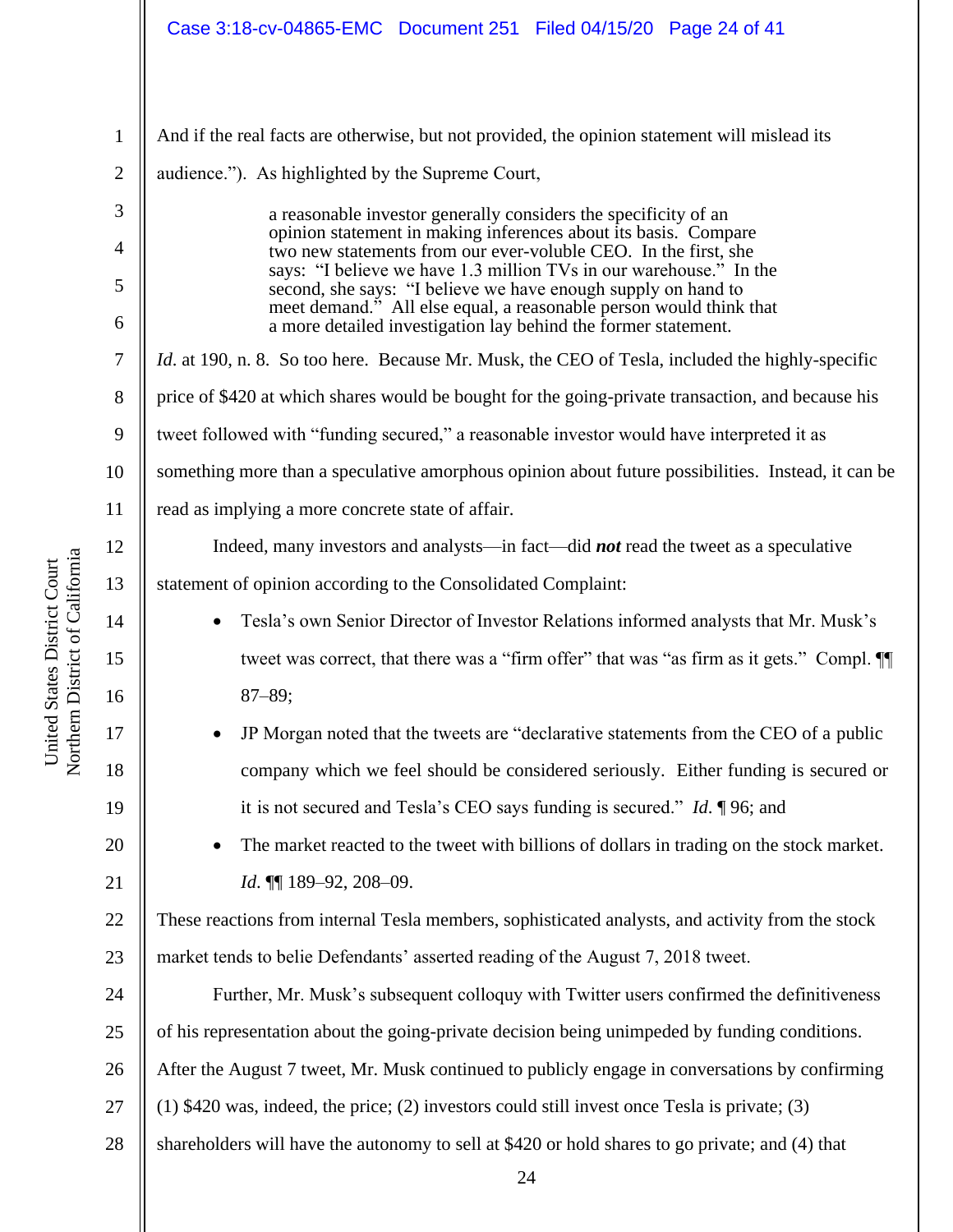investor support is confirmed, subject to one shareholder vote. Compl. ¶¶ 122, 124, 126, 128, and 130. All of this assumed that funding was not a condition.

In sum, Plaintiff has pled that the statement was materially misleading: a reasonable stock investor could believe that Tesla had secured funding for the going-private transaction at \$420 per share.

1

2

3

4

5

6

7

8

9

11

12

13

14

15

17

18

19

21

### 2. August 13, 2018 Tweet

10 16 20 Plaintiff also alleges that Mr. Musk's subsequent public statement on August 13, 2018, regarding his engagement of financial advisors (*e.g.*, Silver Lake and Goldman Sachs) was false and misleading because it "lent credibility to Musk's statement that a going-private transaction was still viable and imminent." Opp. at 12. Specifically, the tweet read as follows: "*I'm excited to work with Silver Lake and Goldman Sachs as financial advisors*, plus Wachtell, Lipton, Rosen & Katz and Munger, Tolles & Olson as legal advisors, on the proposal to take Tesla private." Compl. ¶ 104 (emphasis added). The Consolidated Complaint alleges that both Silver Lake and Goldman Sachs subsequently denied any formal engagement by Mr. Musk. Compl. ¶ 107. Defendants do not dispute that Mr. Musk had not engaged Silver Lake or Goldman Sachs as the time of his twitter post. Instead, Defendants argue that Mr. Musk was, again, merely sharing his aspirations. For the same reasons that this Court concludes that Plaintiff adequately pleads the August 7, 2018 tweet as a false or misleading statement, that reasoning applies here. Nothing in the statement suggested it was merely aspirational. It appears factual, and according to the Consolidated Complaint, was not true.

Northern District of California Northern District of California United States District Court United States District Court

# 3. August 13, 2018 Blog Post

22 23 24 25 26 27 28 Moreover, Plaintiff alleges that the statement contained in Mr. Musk's August 13, 2018 blog post—". . . no question that a deal with the Saudi sovereign fund could be closed . . ."—was similarly false and misleading. Compl. ¶ 136; Opp. at 12. Again, Defendants frame Mr. Musk's statement as subjectively aspirational and optimistic in an attempt to stonewall from inferences that it could be false or misleading at the pleading stage. The very same blog post, however, takes a completely different tone in the subsequent paragraph. After claiming that there was "no question" that a deal could be closed with the PIF once he left the July 2018 meeting, Mr. Musk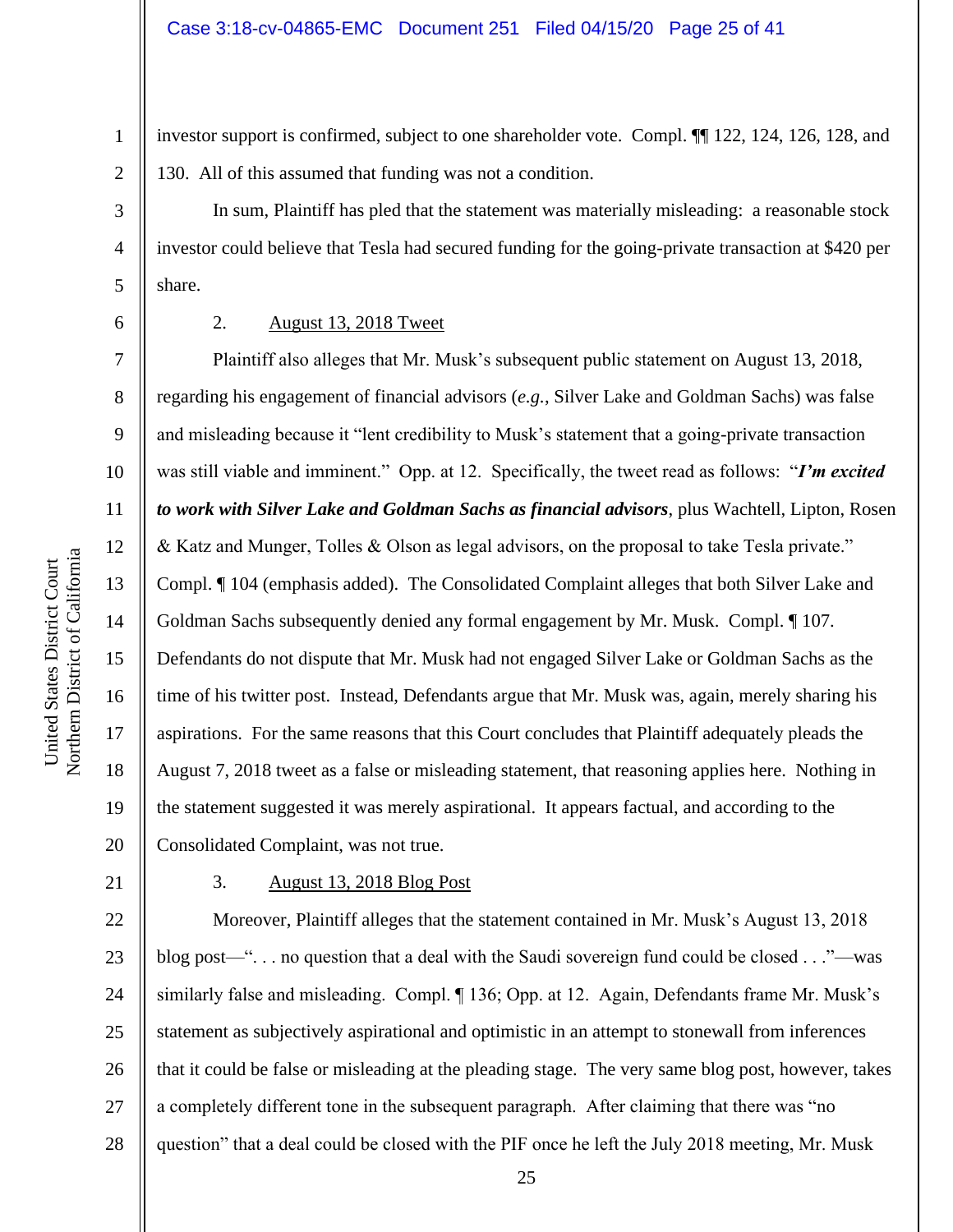then proceeds to identify significant hurdles that stand in the way of finalizing the transaction namely, "financial and other due diligence" and an "internal review process" among other conditions. Suffice it to say, Mr. Musk's optimism about closing the deal does not permeate into the latter half of this blog post. While Mr. Musk's representation that he had "no question" a deal could be closed was arguably untrue, the second half of the same communication contains the truth—*i.e.*, it contains the true state of affairs that a going-private transaction was not as imminent as he previously represented. The Court is therefore not convinced that a reasonable investor would read this August 13 blog post and take away an impression of a state of affairs that differs in a material way from the one that actually exists.

Accordingly, the Consolidated Complaint sufficiently pleads that the August 7, 2018 tweet was a false or misleading statement because funding was not secured. Mr. Musk's tweet less than a week later (August 13, 2018) continued to send mixed, inaccurate signals to the public by claiming to have hired financial consultants when, in fact, he had not. Both of these representations were false or misleading. However, the blog post on August 13 is not independently actionable as a misleading statement because while it claimed on the one hand that the deal was viable and imminent, it eventually (and truthfully) revealed that the deal was subject to further scrutiny.

18

1

2

3

4

5

6

7

8

9

10

11

12

13

14

15

16

17

# B. Whether Mr. Musk's Tweet Is Attributable to (And Speaks for) Tesla

19 20 21 22 23 24 25 26 27 Defendants next argue that Mr. Musk's statements on August 7 and 13 are not actionable against Tesla as a matter of law because it did not have ultimate authority over the statement, its content, or how to communicate it. Mot. at 19. Defendants contend the statements exclusively came from Mr. Musk's personal Twitter account, and the e-mails and blog posts were written solely by Mr. Musk. In response, Plaintiff contends Mr. Musk spoke for Tesla under the apparentauthority doctrine—*i.e.*, a corporation is liable for the misrepresentations of its CEO. Opp. at 13. Plaintiff also points to the previously-settled SEC filing in which "Tesla notified investors it would use Musk's Twitter account as a formal means of communication to convey 'additional information' about Tesla to investors." *Id*. (citing Compl. ¶¶ 19, 218).

28

Northern District of California Northern District of California United States District Court United States District Court

26

Defendants rely on *Janus Capital Group, Inc. v. First Derivative Traders*, 564 U.S. 135,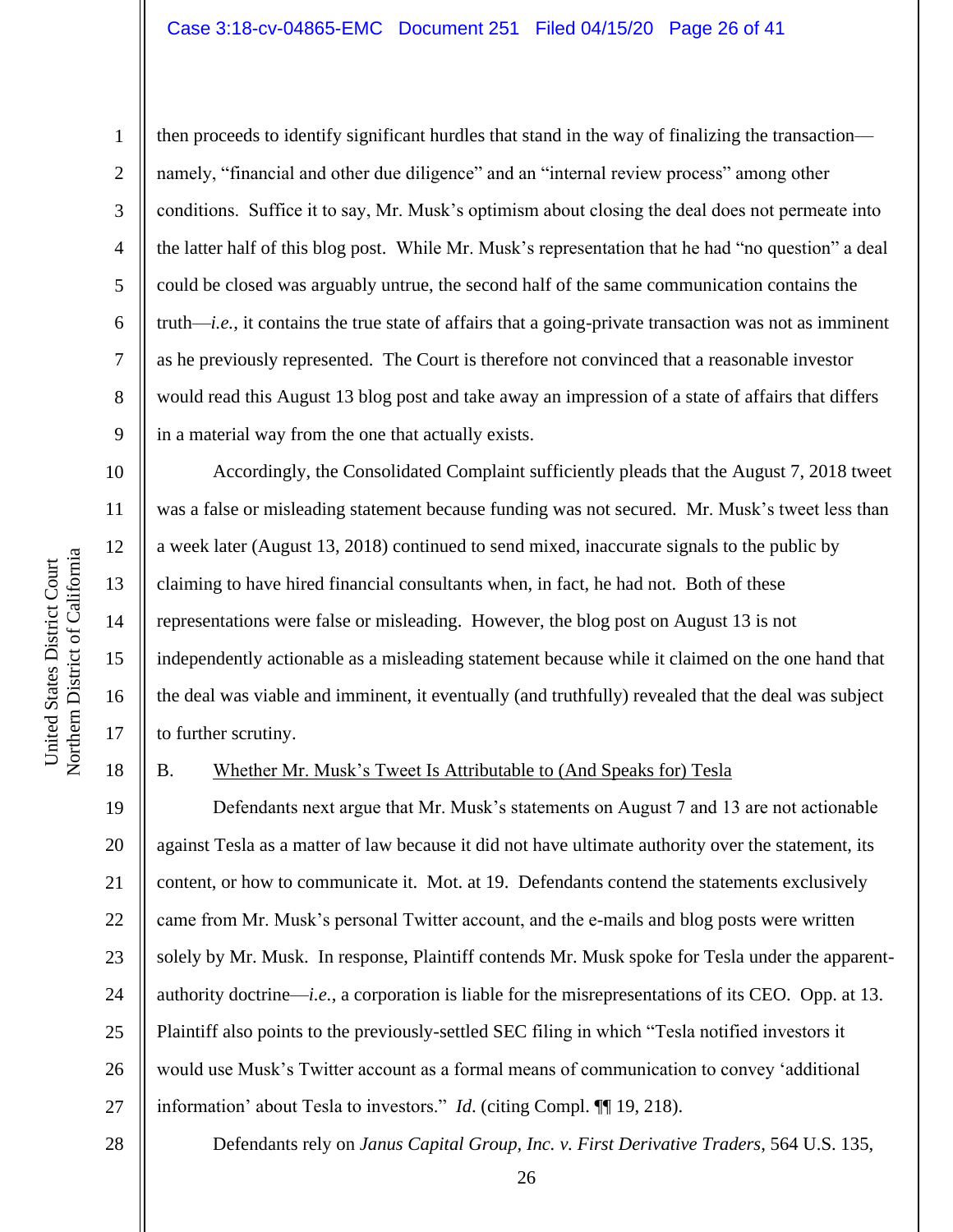1 2 3 4 5 6 7 8 9 10 11 12 13 14 15 16 17 18 19 20 21 22 23 24 25 26 27 141–42 (2011). But *Janus* is inapposite. In *Janus*, the Court decided whether Janus Capital Management LLC ("JCM"), the subsidiary of Janus Capital Group, Inc. ("JCG"), could be held liable for securities fraud for the statements made by JCG in a prospectus. 564 U.S. at 137. JCG created the Janus Investment Fund, but the fund was a separate legal entity that was owned entirely by mutual-fund investors. *Id*. at 138. Janus Investment Fund issued prospectuses describing the investment strategy and operations of its mutual funds to investors. The prospectuses for several funds represented that the funds were not suitable for market timing and can be read to suggest that JCM would implement policies to curb the practice. For example, the Janus Mercury Fund prospectus dated February 25, 2002, stated that the fund was "not intended for market timing or excessive trading" and represented that it "may reject any purchase request . . . if it believes that any combination of trading activity is attributable to market timing or is otherwise excessive or potentially disruptive to the Fund." The State of New York filed a complaint against JCG and JCM alleging that JCG entered into secret arrangements to permit market timing in several funds run by JCM. When the complaint became public, JCG's stock price fell nearly 25 percent. *Id*. at 140. A class of plaintiffs who owned JCG stock filed a complaint in federal court asserting claims against JCG and JCM for violations of Rule 10b–5 and Section 10(b). *Id*. They alleged that JCG and JCM "caused mutual fund prospectuses to be issued for Janus Mutual Funds and made them available to the investing public, which created the misleading impression that [JCG and JCM] would implement measures to curb market timing in the Janus [mutual Funds]." *Id*. (alteration in original). The district court dismissed the complaint for failure to state a claim. *Id*. The Fourth Circuit reversed, holding that plaintiffs had sufficiently alleged that "JCG and JCM, by participating in the writing and dissemination of the prospectuses, made the misleading statements contained in the documents." *Id*. at 141. The Supreme Court disagreed, holding JCM cannot be held liable for false statements included in Janus Investment Fund's prospectuses. *Id*. at 141. The Court reasoned that JCM did not bear the statutory obligation to file the prospectuses with the SEC, and there was no allegation that JCM filed the prospectuses and falsely attributed them to Janus Investment Fund. *Id*. at 147. Unlike *Janus*, which concerned liability of a separate but affiliated legal entity, the issue

28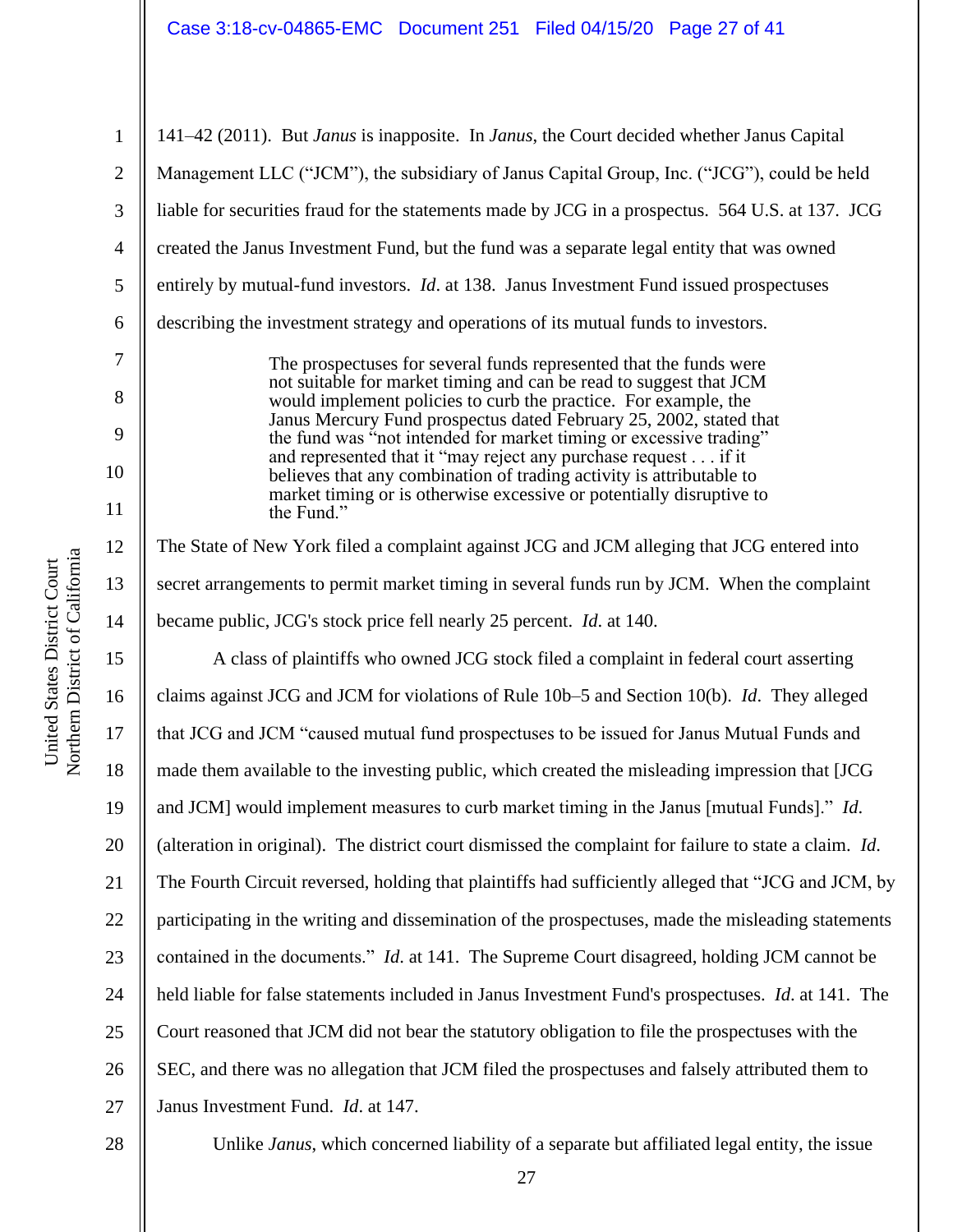1 2 3 4 5 6 7 8 9 10 11 12 13 14 15 16 17 18 19 20 21 22 23 here is whether liability attaches to a company for statements made by its own CEO. It is beyond dispute that a corporation can be liable for the fraud committed by its officers, so long as the officer commits it within the scope of his or her employment. *Janus* did not change that. *See Janus*, 564, U.S. at 142–43. In *In re ChinaCast Educ. Corp. Sec. Litig.*, 809 F.3d 471 (9th Cir. 2015), decided after *Janus*, the Ninth Circuit held shareholders adequately pled a securities violation against a company for the CEO's statements that represented the company's good health and stability, notwithstanding the company's knowledge that the CEO "looted the company's coffers, including proceeds from the U.S. stock offerings." *Id*. at 473. Defendants argue that Mr. Musk spoke as a potential bidder and not as the CEO of Tesla (Reply at 12–13) at the time of the August 7, 2018 tweet, but Plaintiff adequately pleads that Mr. Musk was in fact speaking as the CEO of Tesla within the scope of his authority. The Consolidated Complaint provides context: it specifically alleges that Mr. Musk co-founded Tesla, joined Tesla's Board of Directors as its Chairman, and became its CEO and spokesperson. Compl. ¶ 17. It further alleges Mr. Musk created this Twitter account in 2009. *Id*. ¶ 18. Perhaps most importantly, Plaintiff alleges that *In November 2013, Tesla formally notified investors that it would use Musk's Twitter account as a formal means of communication to convey "additional information" about the company to investors*. In a current report on Form 8-K dated November 5, 2013, Tesla stated, in pertinent part, as follows: "Tesla investors and others should note that we announce material information to the public about our company, products and services and other issues through a variety of means, including Tesla's website, press releases, SEC filings, blogs and social media, in order to achieve broad, non-exclusionary distribution of information to the public . . . . *For additional information, please follow Elon Musk's and Tesla's Twitter accounts: twitter.com/elonmusk and twitter.com/TeslaMotors*." *Id*. If 19 (emphasis added). While Mr. Musk claimed (after the fact) that he never cleared the tweet

24 with anyone at Tesla and that he spoke on behalf of himself as a potential bidder, Defendants do

25 not otherwise dispute that Mr. Musk and Tesla *did* have some form of practice and custom of

- 26 using Mr. Musk's Twitter account to communicate to Tesla's investors in his scope of
- 27 employment as the CEO.

28

Moreover, according to the Consolidated Complaint, Tesla affirmatively adopted Mr.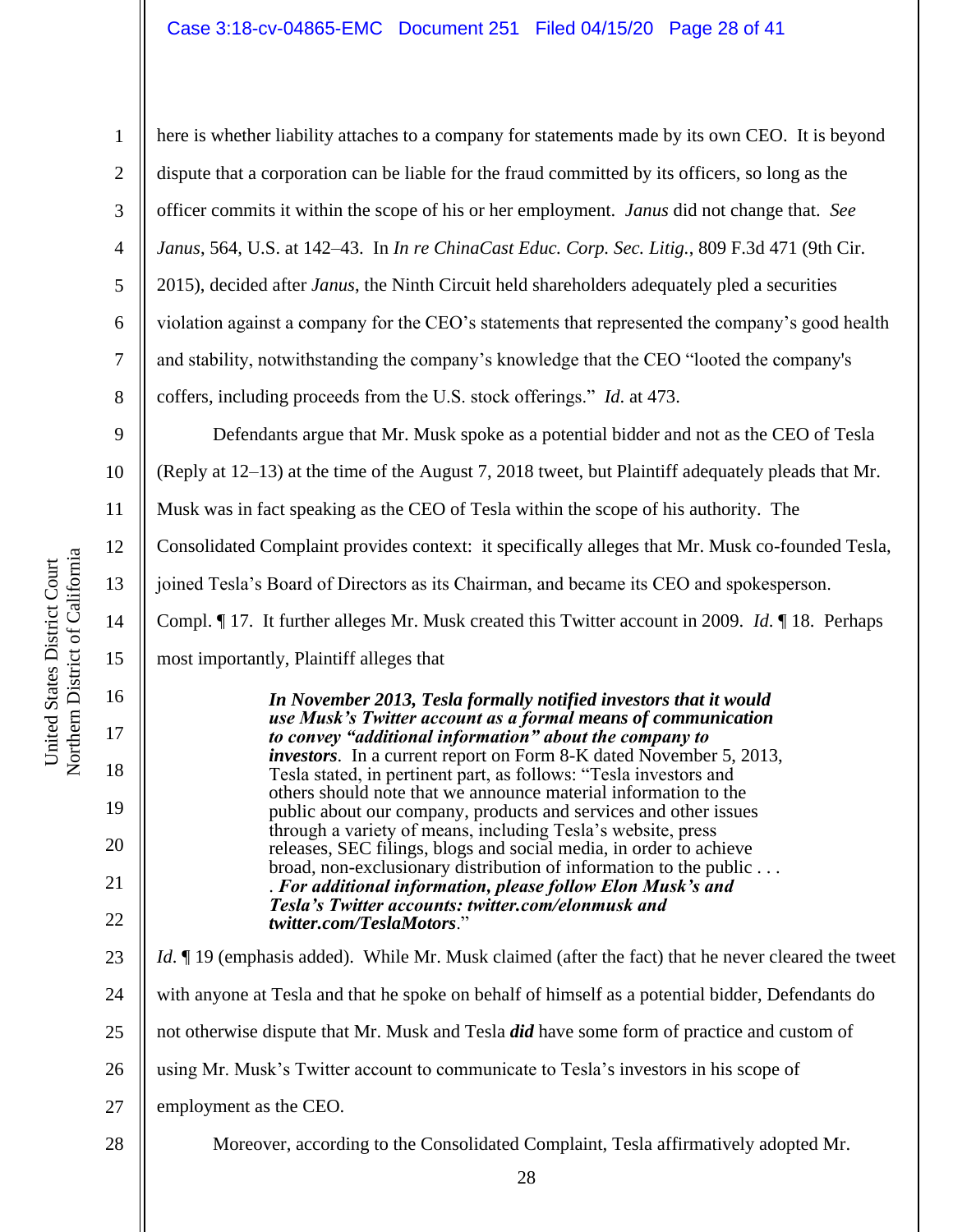### Case 3:18-cv-04865-EMC Document 251 Filed 04/15/20 Page 29 of 41

Musk's statement. Following Mr. Musk's tweet, Mr. Viecha (Tesla's Senior Director of Investor Relations) confirmed three times to analysts that funding was secured. Opp. at 15. Plaintiff further contends that Tesla's subsequent statements on its website and its blog do not retract from Mr. Musk's August 7, 2018 tweet; instead, according to Plaintiff, it bolstered and buttressed the misrepresentation. *Id*.

Plaintiff has sufficiently alleged, for purposes of the motion to dismiss, that Mr. Musk's statements are actionable against Tesla. *See Glickenhaus & Co. v. Household Int'l, Inc.*, 787 F.3d 408, 426 (7th Cir. 2015) ("Nothing in *Janus* undid the long-standing rule that 'a corporation is liable for statements by employees who have apparent authority to make them.'") (citation omitted); *Guevoura Fund v. Sillerman,* 2016 WL 4939372, at \*11 (S.D.N.Y. Sept. 12, 2016) (company's primary liability sufficiently established where CEO allegedly fraudulently announced offer to take company private because "allegations suggest that the line between Sillerman's role as CEO of the Company and potential buyer is murky at best").

### C. Whether Plaintiff Has Pled Scienter with Particularity

15 16 20 22 24 26 27 28 As noted at the outset, scienter must also be pled with particularity. For a private securities fraud complaint to survive a Rule 12(b)(6) motion to dismiss under the PSLRA, pleadings must raise a "strong inference" that Defendants made misleading statements to investors knowingly or with deliberate recklessness. *Ronconi*, 253 F.3d at 429. In particular, a "plaintiff may recover money damages only on proof that the defendant acted with a particular state of mind, the complaint shall, with respect to each act or omission alleged to violate [Section 10(b)], state with particularity facts giving rise to a strong inference that the defendant acted with the required state of mind." 15 U.S.C.A. § 78u-4. Scienter, for the purposes of Section 10(b), "refers to a mental state embracing intent to deceive, manipulate, or defraud." *Ernst & Ernst v. Hochfelder*, 425 U.S. 185, 193 n.12 (1976). A plaintiff must show that "the defendants made false or misleading statements either intentionally or with deliberate recklessness." *Zucco Partners, LLC*, 552 F.3d at 990. Plaintiff's assertion of a strong inference of scienter "must be more than merely plausible or reasonable—it must be cogent and at least as compelling as any opposing inference of nonfraudulent intent." *Tellabs, Inc*., 551 U.S. at 314. When evaluating scienter, a court must

1

2

3

4

5

6

7

8

9

10

11

12

13

14

17

18

19

21

23

25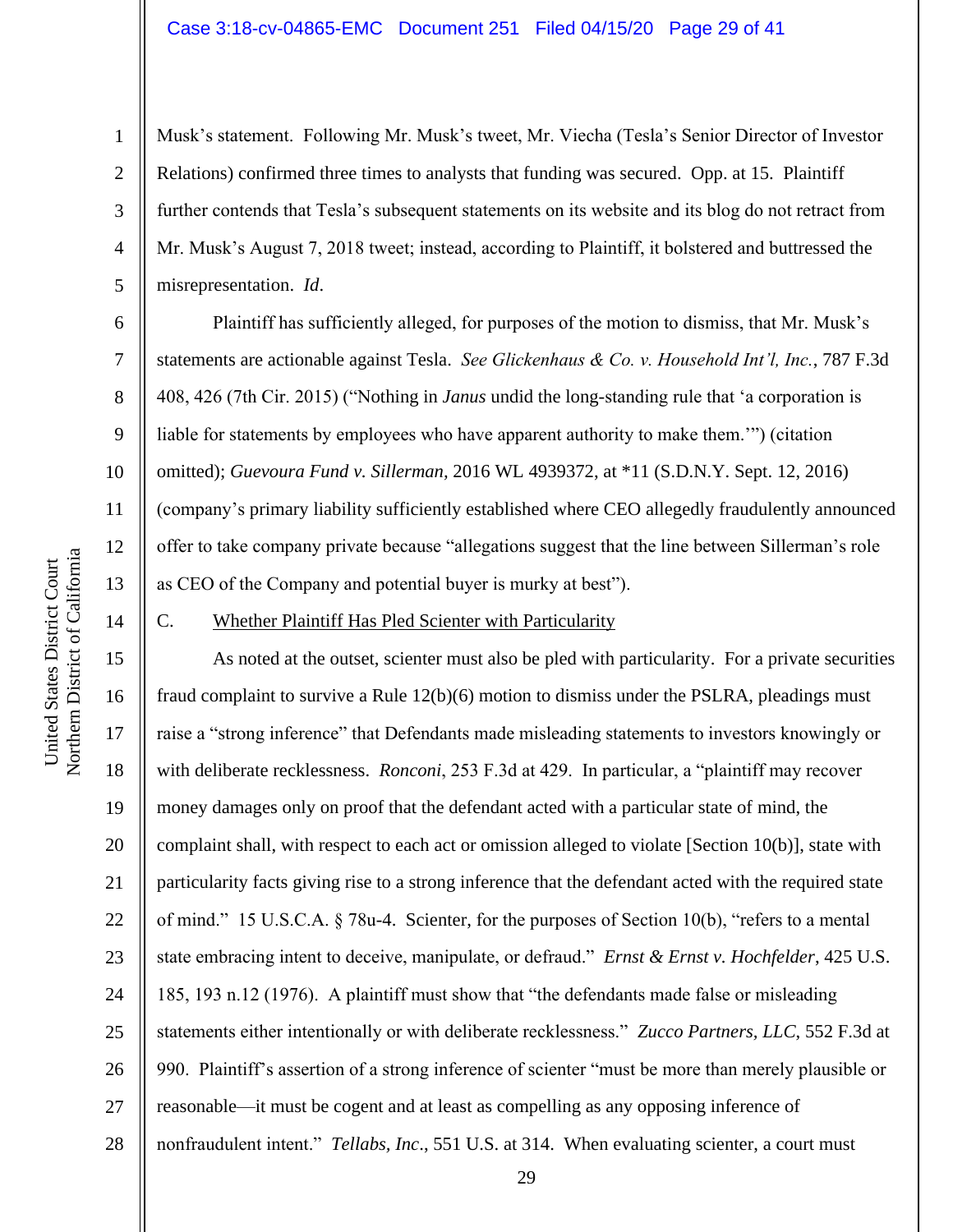"engage in a comparative evaluation," and must consider "not only inferences urged by the plaintiff," but the court must also consider "competing inferences rationally drawn from the facts alleged." *Id. See Tellabs, Inc.,* 551 U.S. at 314.

Defendants contend that Plaintiff has failed to satisfy the pleading requirements demonstrating scienter because: (1) Mr. Musk's public statements were consistent with his private statements; (2) there were indicia of good faith surrounding Mr. Musk's tweets; and (3) Mr. Musk stood to gain nothing from misleading shareholders. Mot. at 16. Plaintiff responds that he has adequately pled scienter because the Consolidated Complaint shows, with specificity, that Mr. Musk knew the statement was false at the time he posted it on Twitter, and was motivated by his targeting of short investors—he wanted to "burn" the shorts. Compl. ¶ 153.

11

12

13

14

15

16

17

10

1

2

3

4

5

6

7

8

9

1. Mr. Musk's Knowledge of Funding As of August 7, 2018

Plaintiff contends that Mr. Musk, acting on behalf of Tesla in his role as CEO, purposefully (or at least with deliberate recklessness) released false or misleading information in order to impede short-sellers' agenda of betting against the company. Defendants contend Mr. Musk acted in good faith—Mr. Musk had, in the past, openly discussed taking Tesla private, and his tweets were consistent with his continued consideration of taking Tesla private, funding of which was no real obstacle.

18 19 20 21 22 23 24 25 26 Defendants point to an August 2, 2018 e-mail (*see* Bretan Decl., Ex. A) from Mr. Musk to the Tesla Board entitled "Offer to Take Tesla Private at \$420" in which he advocated for a private Tesla. According to Defendants, this inquiry led Mr. Musk to hire financial advisors, and Tesla's Board responded by forming a special committee and hiring its own advisors—all of which demonstrate good faith, not scienter. Mot. at 16–17. Defendants argue that the August 7, 2018 tweet was a good-faith effort by Mr. Musk to inform shareholders of the transaction Mr. Musk was considering because he believed there was a media leak of Mr. Musk's July 2018 talks with the PIF, based on the Financial Times reporting PIF's recent 5% ownership stake in Tesla, and the tweeted disclosure was compelled by this leak. *Id*.

27 28 Regarding Defendants' argument that Mr. Musk was simply proactively dealing with a leak, the Financial Times article does not clearly support Defendants' suspicion of a leak. Indeed,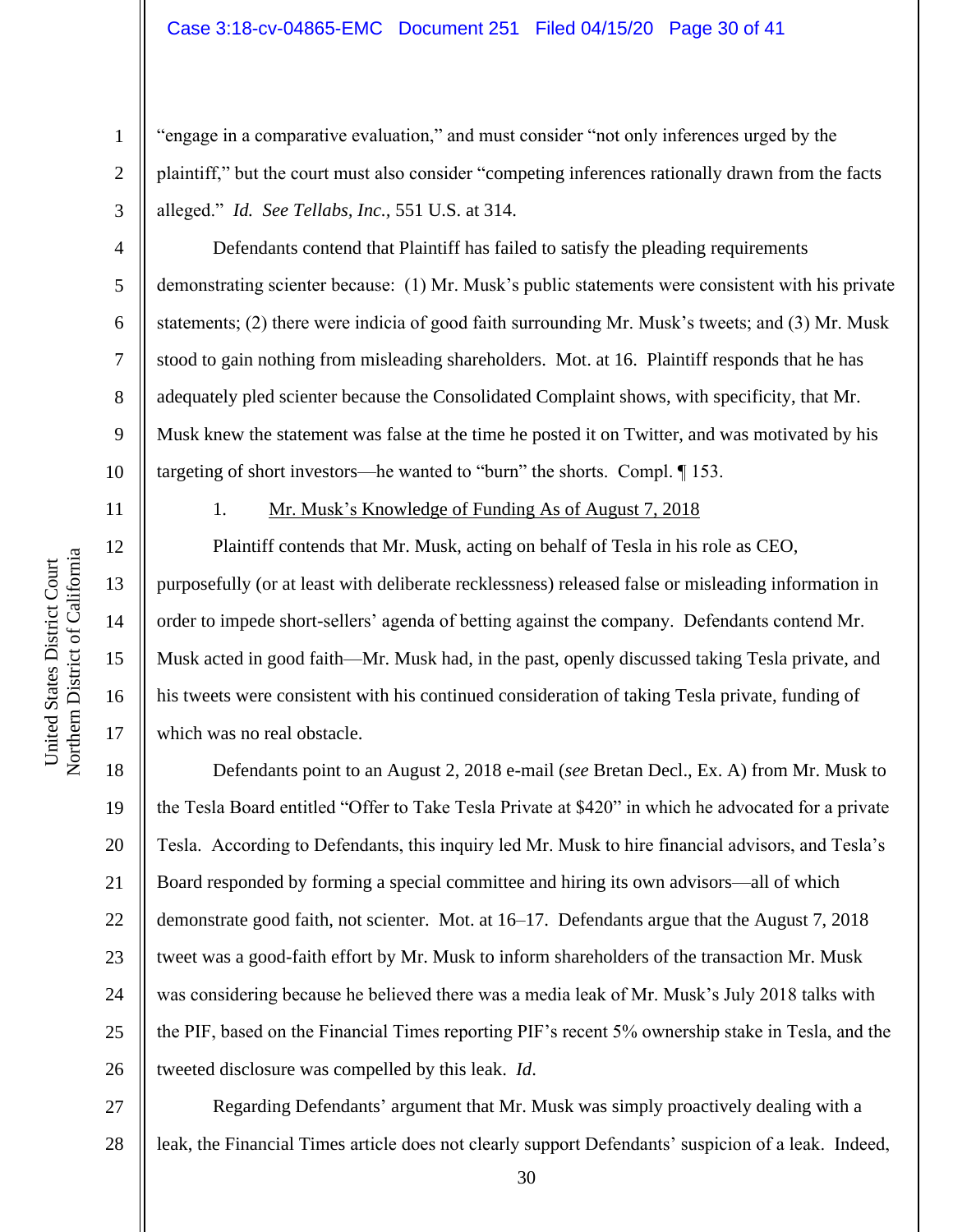there is no mention of a "leak" in subsequent clarifying statements from Mr. Musk or Tesla. Further, the Financial Times article on which Defendants rely also states that Tencent (a Chinese company) took a 5% interest in Tesla the year prior—yet Mr. Musk did not, at the time, feel pressured to inform the public of that investment.

More centrally, the Consolidated Complaint contains numerous detailed factual allegations showing that Mr. Musk knew or should have known the funding was *not* secured when he made his public statements on August 7 and 13, 2018. Mr. Musk's August 2 e-mail to the Board does *not* represent that any funding was secured—instead, it confirms there was only a conditional offer that expired in thirty days. According to the Consolidated Complaint, the following day's telephonic Board meeting also does not support Defendants' theory; during this call, Board members reacted negatively to the PIF's condition that Tesla would have to build a production facility in the Middle East (Compl. ¶ 72) in order to fund a going-private transaction for Tesla; it was called a "non-starter," and the Board considered keeping small investors in this going-private transaction "really difficult . . . ." Compl. ¶ 72. Notwithstanding the fact that he allegedly knew of these hurdles, Mr. Musk still sent the August 7, 2018 tweet.

16 17 18 19 20 21 22 23 24 25 Not only did Mr. Musk send the tweet indicating that funding was secured, he continued to reinforce the notion that funding was secured in follow-up conversations on Twitter—this time, without aspirational undertones. Mr. Musk responded—publicly and with confidence—to a Twitter user's question about the price per share in this funded transaction: "\$420." Compl. ¶ 77. He then represented highly-specific details of this going-private transaction as though the terms of the deal were complete—*e.g.*, investors could still invest into a private Tesla, and Tesla will have a provision allowing retail investors who invested before December 31, 2016, to convert their shares into private shares in the company. *Id*. ¶ 79–80. The Consolidated Complaint alleges that Mr. Musk had knowledge that these representations were not true (or, at the very least, highly uncertain) at the time he made these guarantees to the public.

26 27 28 As discussed in the preceding section herein, Mr. Musk was privy to meetings with the PIF, and the Tesla Board meeting thereafter, where he had high-level discussions about the possibility of a transaction and its funding. Thus, according to the Consolidated Complaint, he

1

2

3

4

5

6

7

8

9

10

11

12

13

14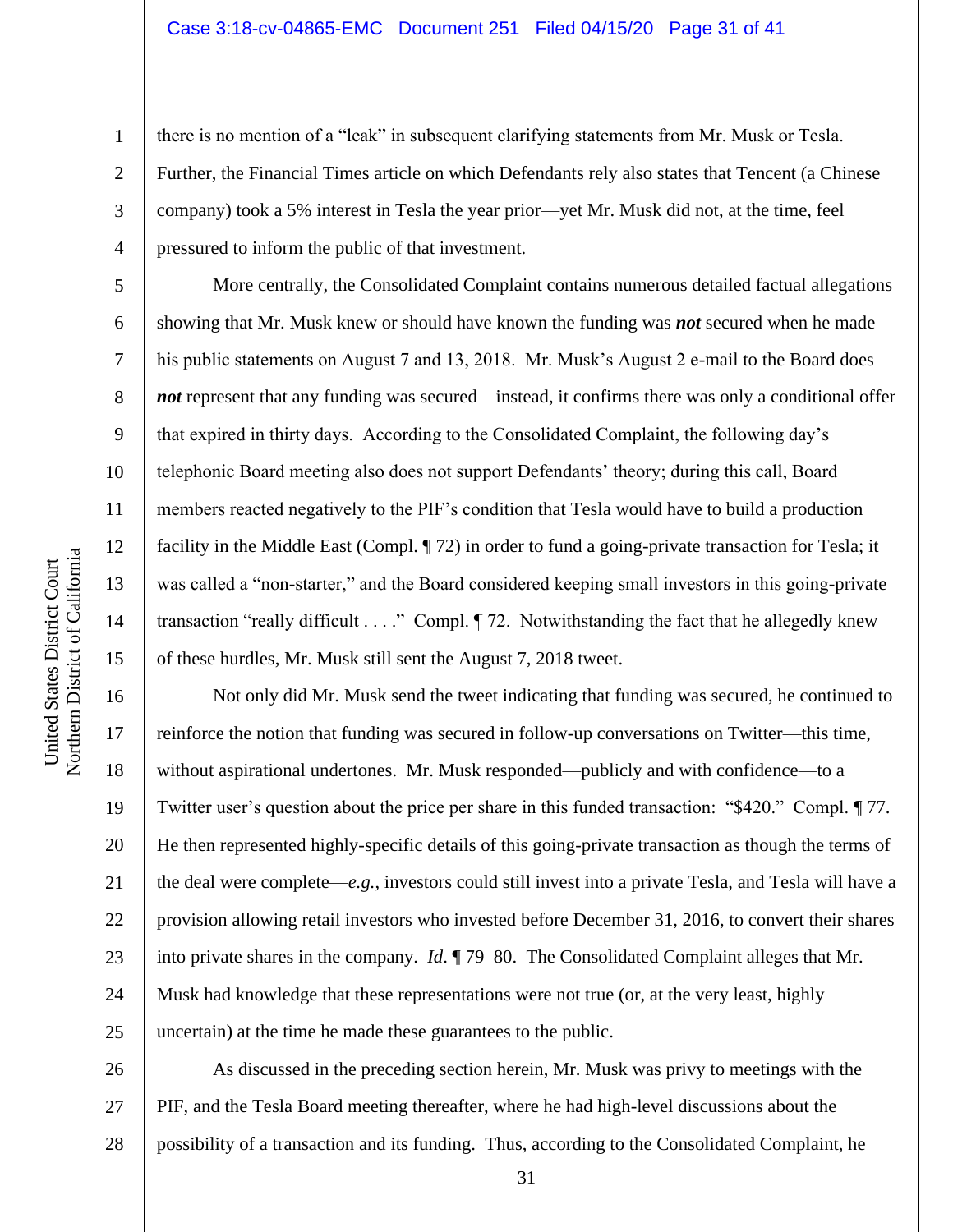10 11 12 13 14 Northern District of California

1

2

3

4

5

6

7

8

9

had direct knowledge of the status of a going-private transaction, the status of which was not congruent with the representations he made to the public via Twitter. Plaintiff supports his theory of scienter (*i.e.*, that Mr. Musk knew the true, materially-different status surrounding the financials of the transaction) by citing to the August 13, 2018 blog post that confirms—by Mr. Musk himself—the transaction was in preliminary stages, subject to due diligence and review before obtaining multiple levels of approval. This is made most apparent, as alleged by Plaintiff, by Mr. Musk's interview with the New York Times where he acknowledged that the \$420 price was chosen for "better karma," and the article noted (after summarizing the one-on-one interview) that the going-private transaction was "far from secure" because the PIF "had not committed to provide any cash." Compl. ¶ 112.

16 Accordingly, the allegations in the Consolidated Complaint are sufficient to plead scienter. *See Livid Holdings Ltd. v. Salomon Smith Barney, Inc.*, 416 F.3d 940, 948 (9th Cir. 2005) (for the representation "that this cash had already been received[,]" the court held that if the defendants wanted to inform potential investors that the memorandum was not up to date regarding the initial \$25 million investment, they "could have conveyed this warning in a much clearer way."); *Nursing Home Pension Fund, Local 144 v. Oracle Corp.*, 380 F.3d 1226, 1230 (9th Cir. 2004)("[t]he most direct way to show both that a statement was false when made and that the party making the statement knew that it was false is via contemporaneous reports or data, available to the party, which contradict the statement.").

20

15

United States District Court

Northern District of California United States District Court

17

18

19

### 2. Mr. Musk's Motive And The Prior SEC lawsuit

21 22 23 24 25 26 27 28 Plaintiff makes two additional arguments that alone would not be enough to adequately plead scienter, but which support the inference of scienter: (1) Defendants had the motive to disrupt short-sellers on the stock market; and (2) Defendants' quick settlement with the SEC is probative of scienter. Motive can provide circumstantial evidence of scienter. *See Livid*, 416 F.3d at 949 ("[while] allegations of a motive to mislead, standing alone, cannot satisfy the heightened scienter standard, we are not precluded from considering allegations of motive in combination with other allegations of . . . intent to mislead or deliberate recklessness."). On the other hand, Defendants argue that Mr. Musk had nothing to gain from misleading the market, and it would be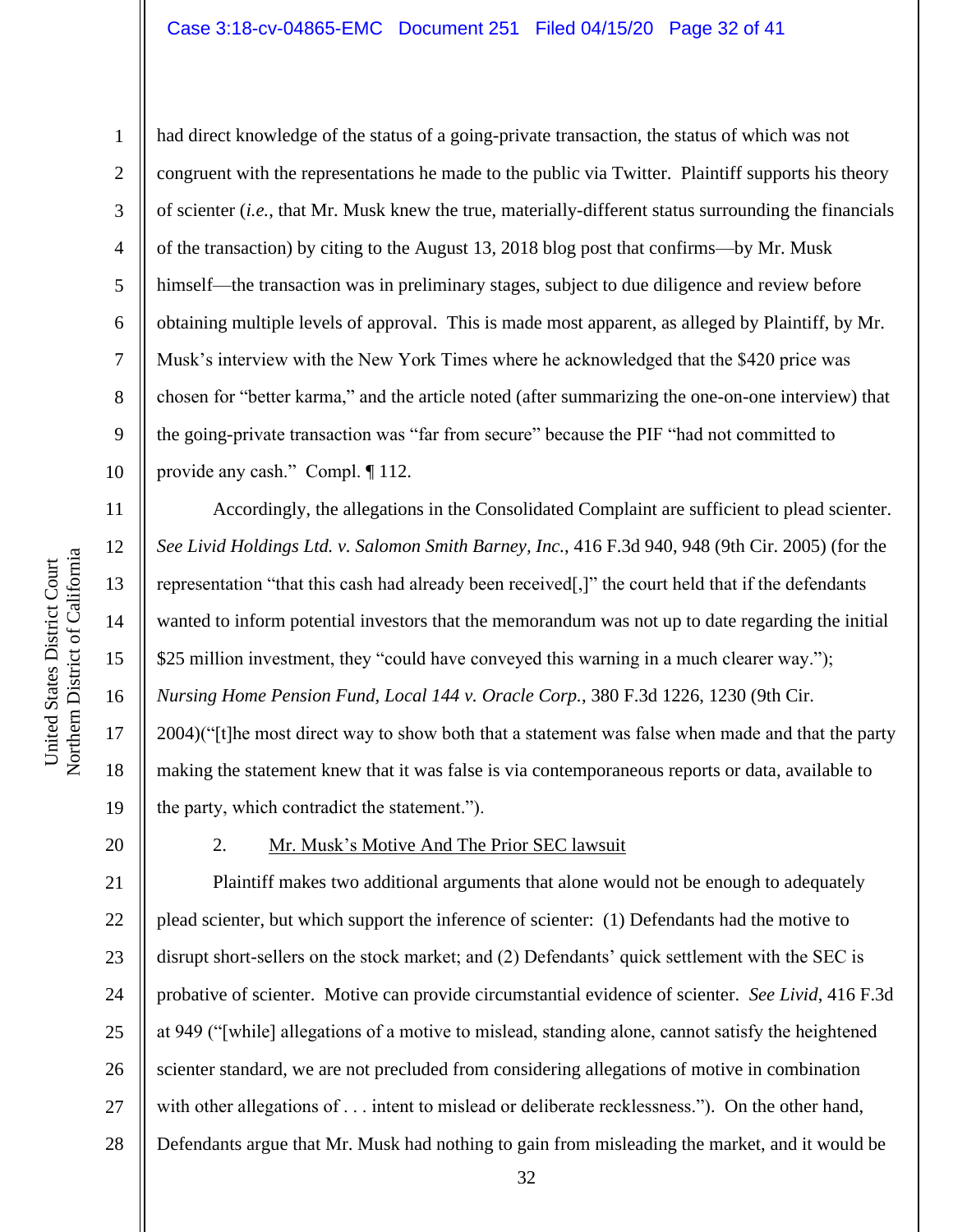improper to rely on the SEC settlement because consent settlements are not admissions. Reply at 8–10.

Regarding Mr. Musk's motive to harm short-sellers, Defendants do not offer a persuasive response. They simply claim that "[m]any companies, executives and shareholders take a similarly dim view of short-selling . . ." and that ultimately abandoning the going-private transaction benefitted the short-sellers. *See* Mot. at 18–19; *see also* Reply at 11. Even if Mr. Musk stood to gain no direct financial benefit from the false statement, he stood to gain satisfaction from watching the short-sellers lose on their investments, sellers against whom he allegedly harbored animosity.

10 12 16 20 21 22 As to the SEC settlement, Plaintiff is not using the settlement as an admission—he is offering the temporal proximity between the SEC Complaint and the settlement as probative of scienter. Specifically, Plaintiff alleges that Defendants "quickly settled the allegations against them," and the speed at which Defendants settled "strongly support[s] Plaintiff's allegations." Opp. at 20. *See McKesson Corp.*, 411 F. Supp. 3d at 593 (allegations in an SEC complaint incorporated into the plaintiff's pleadings]; *In re Musical Instruments and Equip. Antitrust Litig.*, 798 F.3d at 1199 (relying on allegations in an FTC complaint and settlement). The "existence of an ancillary lawsuit charging fraud by a company and the company's quick settlement of that suit" may be one factor in evaluating scienter. *City of Monroe Employees Ret. Sys. v. Bridgestone Corp.*, 399 F.3d 651, 683 (6th Cir. 2005). Plaintiff has alleged such temporal proximity here: the timeframe between the SEC Complaints against Defendants and their settlement was within a matter of a few days. Compl. ¶ 168–172. Thus, Mr. Musk's settlement provides some support for Plaintiff's allegation of scienter.

23 24 25 26 27 28 Further, as Plaintiff contends more specifically, the August 2, 2018 e-mail suggests a motive to target short-sellers, perhaps by making misleading statements. The first item listed in support of Mr. Musk's proposal to the Board to take Tesla private specifically identifies shortsellers. *See* Bretan Decl., Ex A. (maintaining the company as a publicly-traded company "[s]ubjects Tesla to constant defamatory attacks by the short-selling community, resulting in great harm to our valuable brand."). As discussed above, motive may support an inference of scienter.

1

2

3

4

5

6

7

8

9

11

13

14

15

17

18

19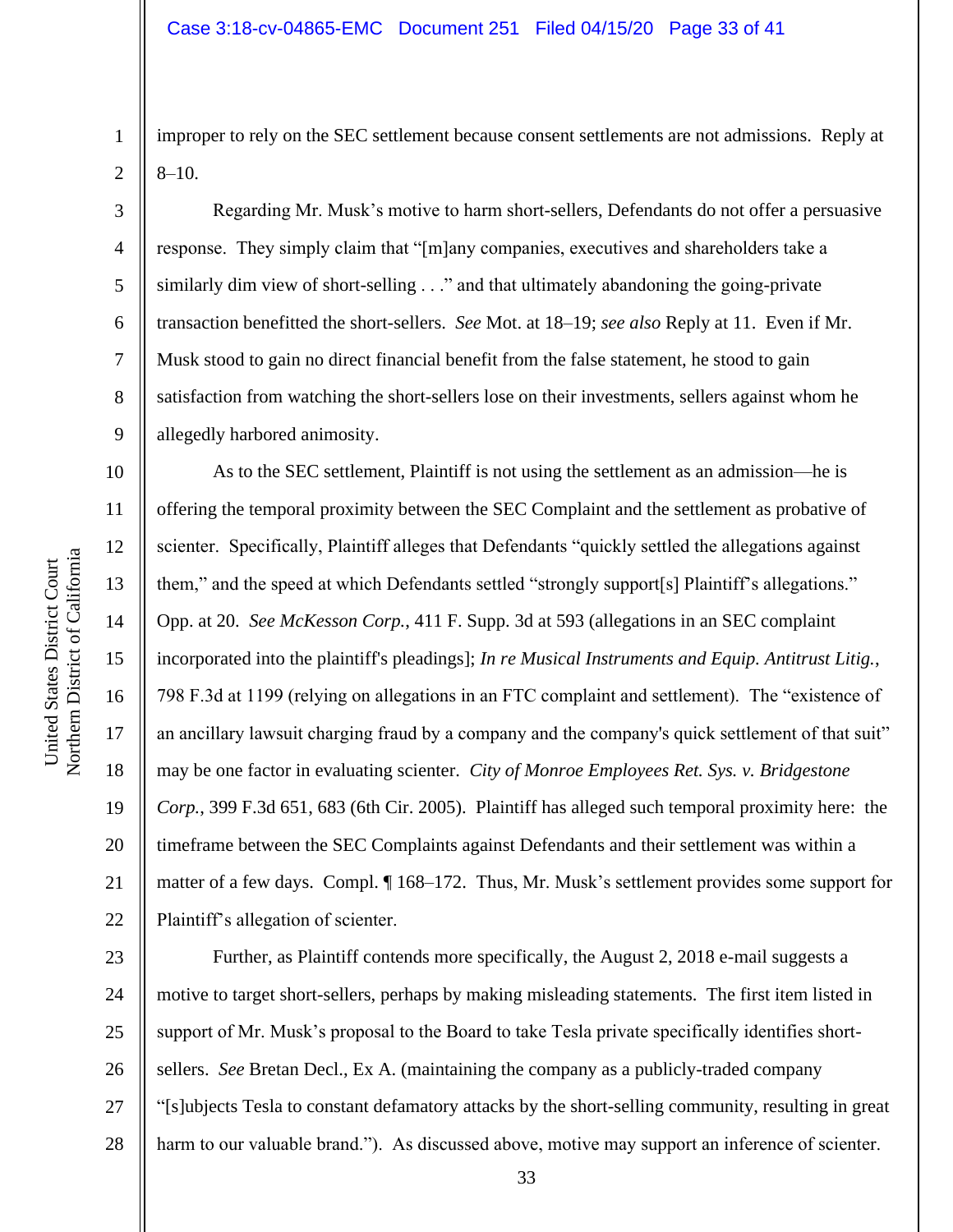2

3

4

5

7

8

9

10

11

12

13

14

15

16

17

18

19

20

21

22

23

## *See Livid*, 416 F.3d at 949

Accordingly, this Court finds that Plaintiff's Consolidated Complaint adequately pleads scienter. Plaintiff has demonstrated with particularity that Mr. Musk was in a position, as the CEO of Tesla, to know that the statements he made were not true. The Consolidated Complaint also lays out, in detail, Mr. Musk's motive for misleading the market.

6

### D. Whether Loss Causation And Economic Loss Are Shown by Stock-Price Declines

As to loss causation, Plaintiff alleges that "[i]nvestors [were] excited over the prospect of owning part of the private company," and there were also investors "looking simply to profit by tendering their shares at \$420 per share . . . ." Compl. ¶ 197. Defendants argue that Plaintiff has not pled facts demonstrating that the declines on August 8, 9, 14, 15, and 17 were related to the August 7 and 13 statements. On August 7, 2018, following Mr. Musk's Twitter activity, Tesla's stock closed up by 10%, rising from \$343.84 per share to \$379.59 per share (the daily high was \$387.46). Compl.  $\P$  86, 190. The stock-price declines during the Class Period were as follows:

- August 8, 2018: Tesla's stock price dropped from \$379.59 to \$370.34 (2.5% drop). *Id*. ¶ 94.
- August 9, 2018: Tesla's stock price dropped from \$370.34 to \$352.45 (5% drop). *Id*. ¶ 99.
- August 14, 2018: Tesla's stock price dropped from \$361.13 to \$347.64 (2.5% drop). *Id*. ¶ 108.
- August 15, 2018: Tesla's stock price dropped from \$346.64 to \$338.69 (2.6% drop). *Id*. ¶ 110.
- August 17, 2018: Tesla's stock price dropped from \$335.45 to \$305.50 (9% drop). *Id*. ¶ 114.

24 25 26 27 28 Defendants argue that neither of these price drops are tied to a corrective disclosure vis-avis a misrepresentation. Mot. at 22. As to the August 8 declines, Plaintiff pleads that Tesla's press release following Mr. Must's August 7, 2018 tweet failed to mention that funding was secured, which contradicted Mr. Musk's representation to the public. Compl. ¶ 191. Regarding the August 9 drop, the Consolidated Complaint attributes it to the announcement of the SEC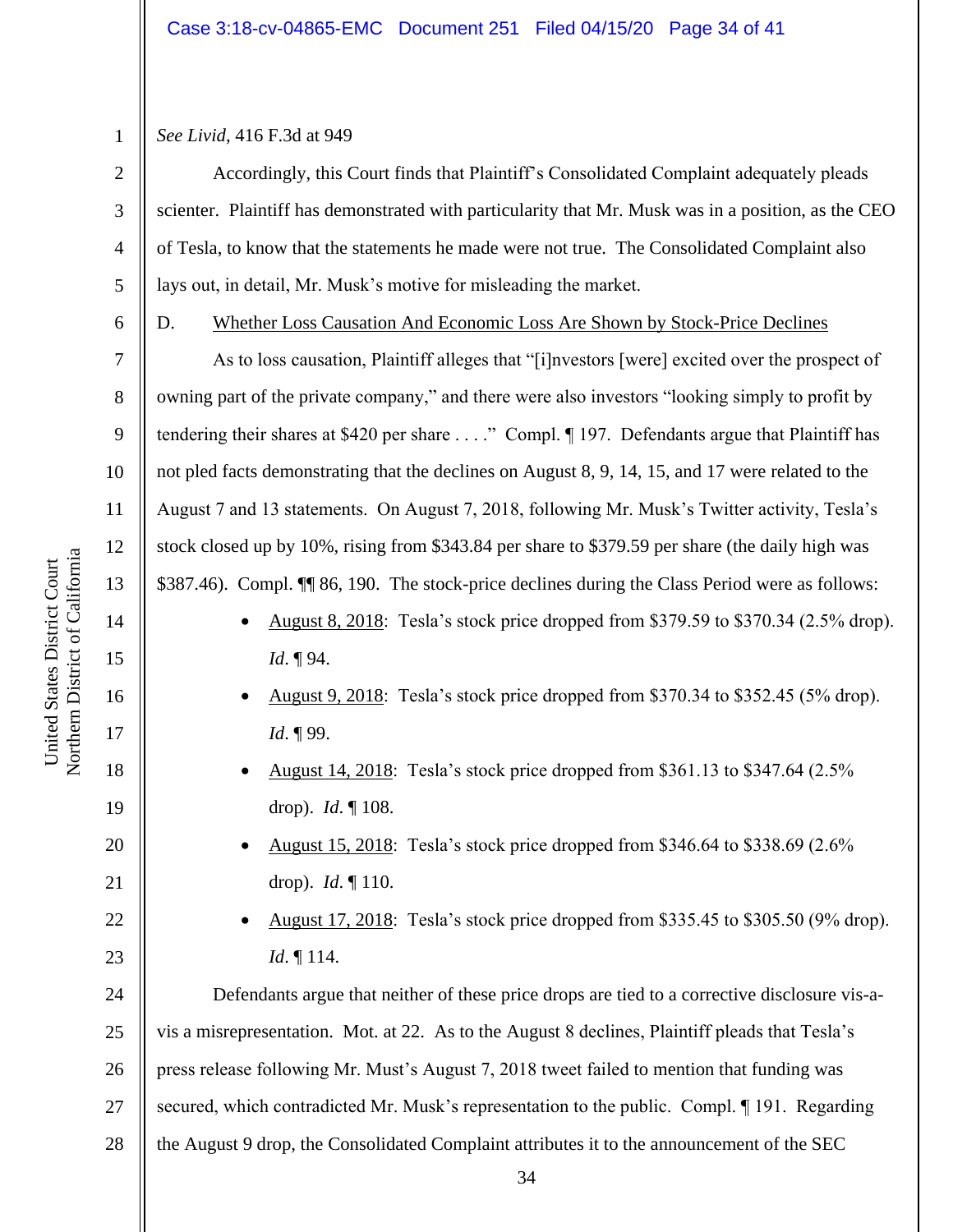1 2 3 4 5 6 7 8 9 10 11 12 13 14 investigation of Mr. Musk and Tesla. *Id*. ¶ 192. The August 14 closing price is alleged to be the result of a news report that Defendants' representation on August 13 that he engaged financial advisors was false. *Id*. ¶ 193. Plaintiff ties the August 15 stock-price fall to the SEC issuing formal subpoenas to Mr. Musk and Tesla. Lastly, the final price decrease during the Class Period is alleged to be linked to a New York Times article that described a recent interview with Mr. Musk, wherein he admitted that "there was no definitive agreement to take Tesla private in place, or even close to being finalized." *Id*. ¶ 196. In sum, Plaintiff alleges that each of these stock-price declines are attributable to partially corrective disclosures (*e.g.*, August 9, 2018 SEC investigation, Tesla public statements, and the August 17, 2018 New York Times article). In order to plead loss causation, [A] securities fraud plaintiff must prove that the defendant's misrepresentation was a substantial cause of his or her financial loss. At the pleading stage, however, the plaintiff need only allege that the decline in the defendant's stock price was proximately caused by a revelation of fraudulent activity rather than by changing market conditions, changing investor expectations, or other unrelated

factors. In other words, the plaintiff must plausibly allege that the defendant's fraud was revealed to the market and caused the resulting losses.

*Loos v. Immersion Corp.*, 762 F.3d 880, 887 (9th Cir. 2014), as amended (Sept. 11, 2014) (internal

17 citations and quotations omitted). The issue here, at the pleading stage, is whether the

18 Consolidated Complaint sufficiently pleads that the August 7 or August 13 statements were the

19 proximate cause of the stock-price declines. Plaintiff's showing of loss causation is predicated on

20 two theories: (1) short-selling investors were forced to prematurely cover their bets because of the

21 artificially inflated prices; and (2) long investors bought at artificially high prices and ultimately

22 suffered losses when the prices declined (as the truth regarding the lack of secured funding

23 became known).

The Supreme Court addressed the sufficiency of pleading<sup>11</sup> loss causation in *Dura* 

25 *Pharmacy, Inc. v. Broudo*, 544 U.S. 336 (2005). In *Dura*, the Supreme Court reversed a Ninth

26

24

15

<sup>27</sup> 28  $11$  The Supreme Court has not weighed in on whether loss causation must be pled with specificity under Rule 9(b) or the PLSRA. However, the Ninth Circuit has held that "Rule 9(b) applies to all elements of a securities fraud action, *including loss causation*." *Apollo Grp. Inc.*, 774 F.3d at 605 (emphasis added).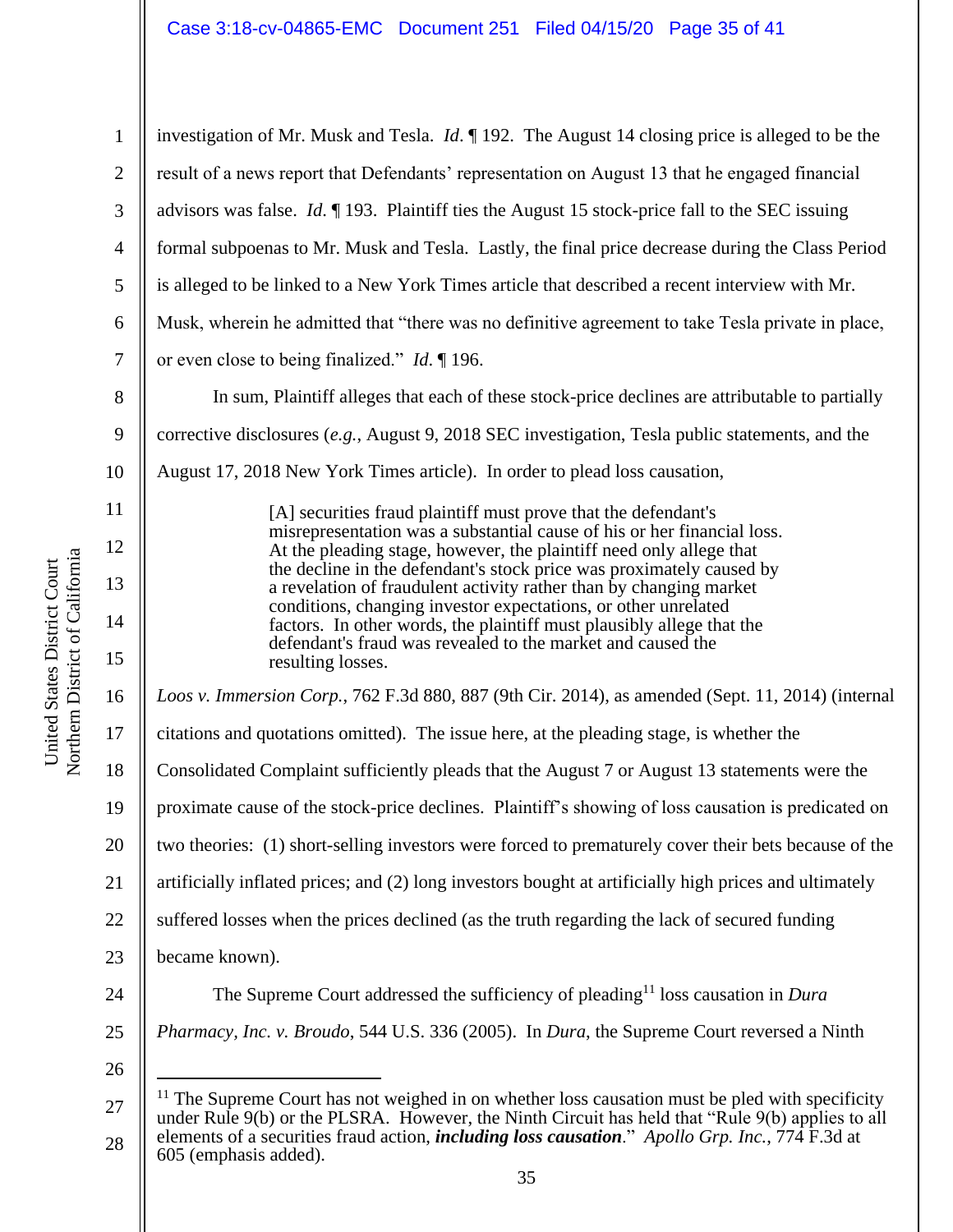Circuit decision that held a complaint adequately alleges loss causation simply by pleading that the price on the date of purchase was inflated because of the misrepresentation. *Id*. at 340. In other words, a plaintiff "who has suffered an economic loss [must] provide a defendant with some indication of the loss and the causal connection that the plaintiff has in mind." *Id*. at 347. More specifically, the Court reasoned that,

> . . . at the moment the transaction takes place, the plaintiff has suffered no loss; the inflated purchase payment is offset by ownership of a share that at that instant possesses equivalent value. Moreover, the logical link between the inflated share purchase price and any later economic loss is not invariably strong. Shares are normally purchased with an eye toward a later sale. But if, say, the purchaser sells the shares quickly before the relevant truth begins to leak out, the misrepresentation will not have led to any loss. If the purchaser sells later after the truth makes its way into the marketplace, an initially inflated purchase price might mean a later loss. But that is far from inevitably so. *When the purchaser subsequently resells such shares, even at a lower price, that lower price may reflect, not the earlier misrepresentation, but changed economic circumstances, changed investor expectations, new industry-specific or firm-specific facts, conditions, or other events, which taken separately or together account for some or all of that lower price.* (The same is true in respect to a claim that a share's higher price is lower than it would otherwise have been—a claim we do not consider here.) Other things being equal, the longer the time between purchase and sale, the more likely that this is so, *i.e.*, the more likely that other factors caused the loss.

Given the tangle of factors affecting price, the most logic alone permits us to say is that the higher purchase price will sometimes play a role in bringing about a future loss. It may prove to be a necessary condition of any such loss, and in that sense one might say that the inflated purchase price suggests that the misrepresentation (using language the Ninth Circuit used) "touches upon" a later economic loss. But, even if that is so, it is insufficient. To "touch upon" a loss is not to cause a loss, and it is the latter that the law requires.

*Id.* at 342–43 (emphasis added) (internal citations removed). Relying on this, Defendants argue

that Plaintiff does not tie the stock-price declines to a corrective disclosure, thereby foreclosing the

24 Consolidated Complaint's ability to sufficiently plead, with particularity, loss causation. Mot. at

25 22.

26

27

- 1. Loss Causation for Short-selling Investors
- As to Plaintiff's loss causation theory against short-selling investors, the Consolidated
- 28 Complaint alleges that "an investor who was betting against Tesla and was 'short' its stock before

1

2

3

4

5

6

7

8

9

10

11

12

13

14

15

United States District Court Northern District of California

Northern District of California United States District Court

16

17

18

19

20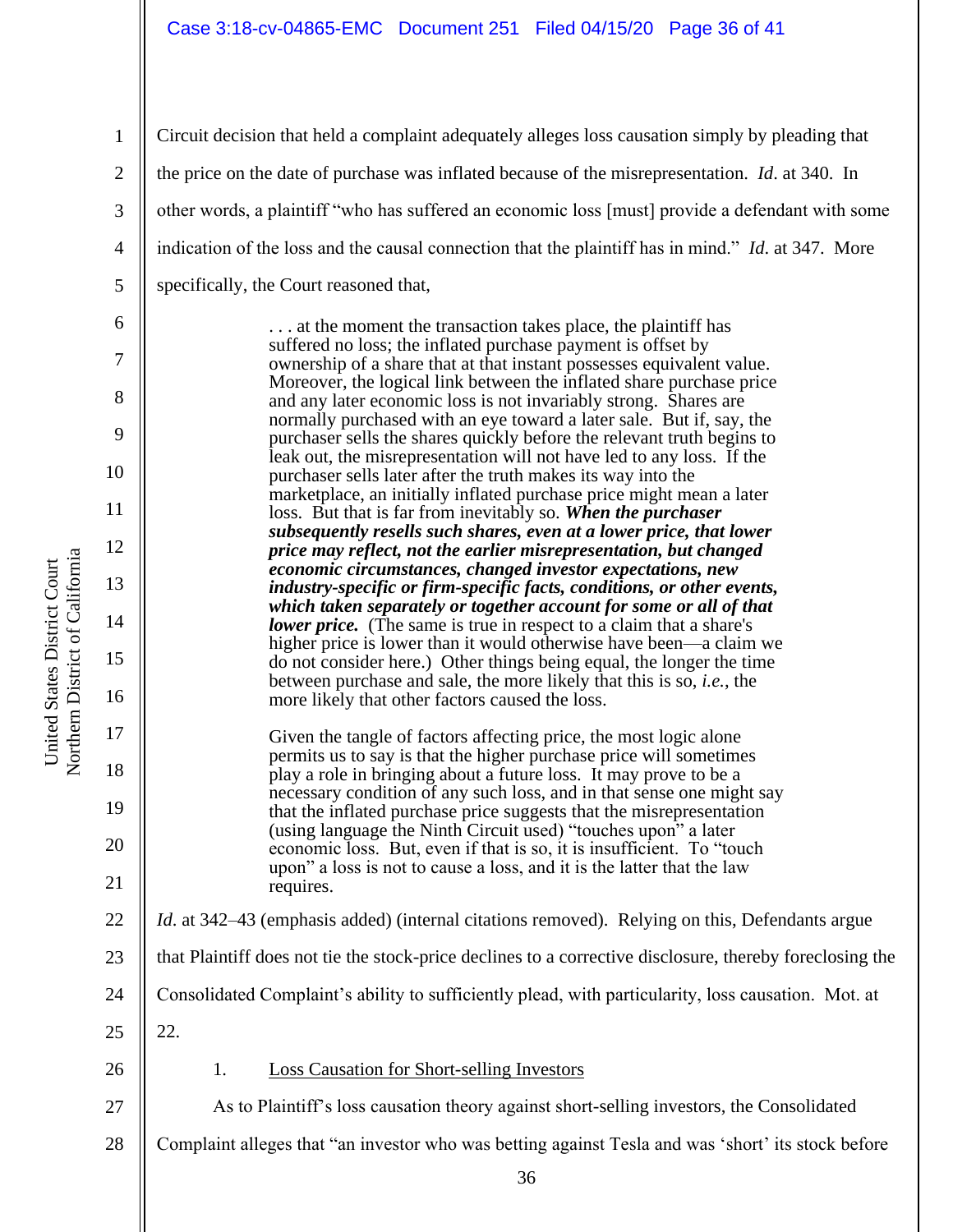2

3

4

5

6

7

8

9

10

11

12

13

14

15

16

17

18

19

20

21

22

23

24

August 7, 2018 [] sustained losses in connection with Musk's and Tesla's false and misleading statements." *Id*. ¶ 199. Plaintiff alleges that "[m]any short investors were required to 'cover' their short positions when Musk tweeted that he had 'secured' funding to take Tesla private at \$420 per share. Any short investor that 'covered' in the wake of Mr. Musk's tweet suffered significant damages as a result of having to purchase shares at artificially inflated prices." *Id*. ¶ 202. Plaintiff relies on one out-of-district case for the proposition that in the short-selling context, he can demonstrate loss causation by alleging that false statements forced investors to cover transactions at a significant loss. *See Rocker Mgmt., L.L.C. v. Lernout & Hauspie Speech Prod. N.V.*, 2005 WL 1366025, at \*7 (D.N.J. June 8, 2005). Defendant argues that *Rocker* is inconsistent with *Dura*, and that *Wilamowsky v. Take-Two Interactive Software, Inc.*, 818 F. Supp. 2d 744, 755 (S.D.N.Y. 2011) is more on point.

Both *Rocker* and *Take-Two* are instructive for this Court's determination of loss causation. These two decisions confirm that a plaintiff can plead loss causation on a short-selling theory. *Take-Two*, 818 F. Supp. 2d at 753 ( "[c]onsistent with *Dura*, there is no question that a short seller can allege an actionable economic loss by making covering purchases following a corrective disclosure"); *Rocker*, 2005 WL 1366025, at \*10 (same). The timing of the false statements (and the corrective disclosures) in relation to the alleged trading can support an inference of loss causation. *Compare Rocker*, 2005 WL 1366025, at \*7 ("[r]ead in the light most favorable to short-selling [p]laintiffs, the inference to be drawn from the allegations of the [complaint] is that the false financial statements artificially inflated [defendant's] stock, which, in turn, forced [p]laintiffs to make cover transactions and incur significant losses."); *with Take-Two*, 818 F. Supp. 2d at 758 ("unlike the short sellers in *Rocker*, [p]laintiff began his short sales well after the prices were already inflated, and makes no allegations of a subsequent scheme by Take–Two to manipulate prices in order to force short sellers like him to prematurely cover.").

25 26 27 28 Plaintiff has adequately pled that the stock price increases and decreases were related to Defendants' false statements and corrective (or partially corrective) statements. The Consolidated Complaint pleads factual allegations that, if accepted as true, demonstrate that the stock price rose when Mr. Musk indicated the going-private share price would be \$420, which was above the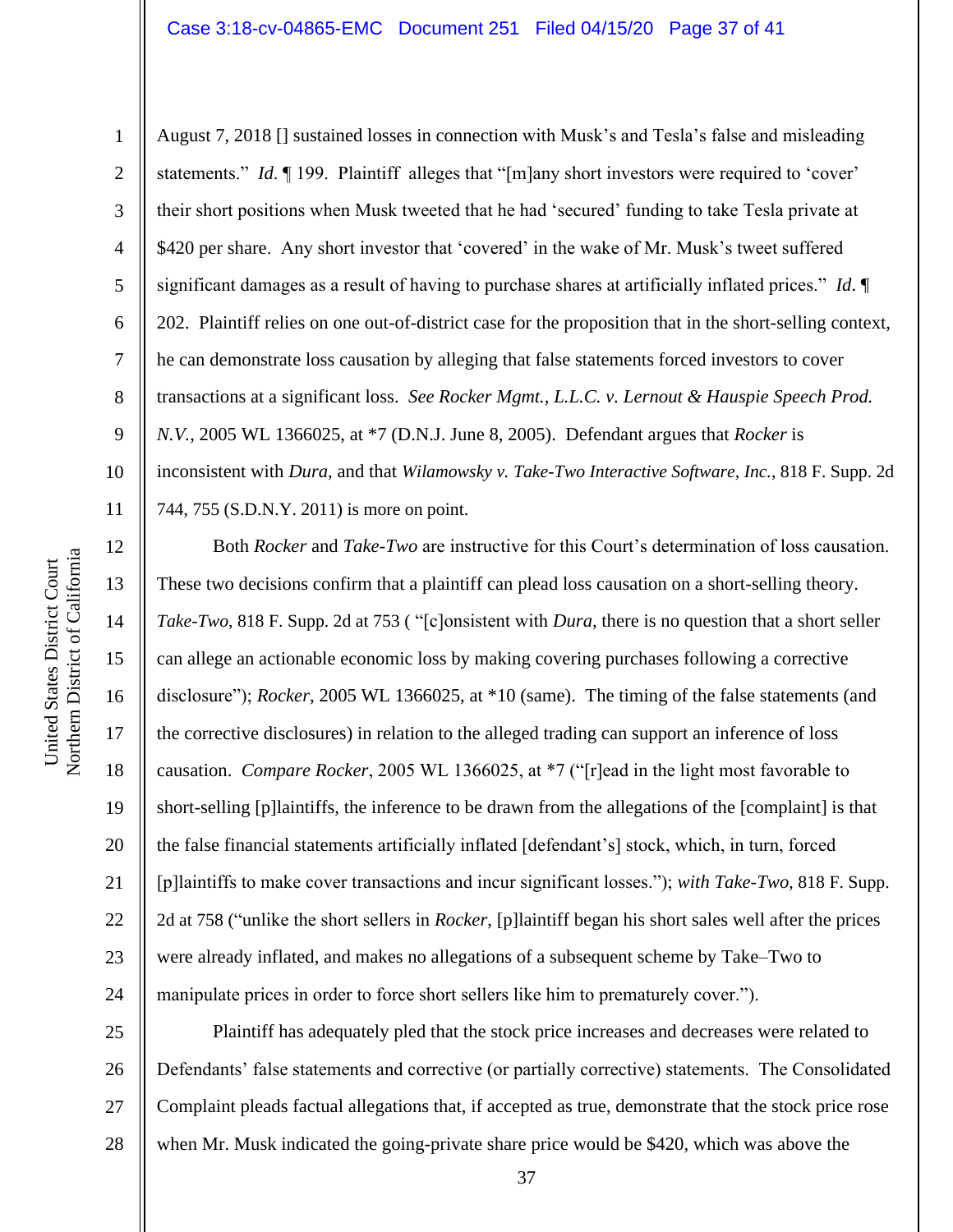current share price. Compl. ¶ 197. Because of this allegedly artificial rise in price, short sellers betting against Tesla were forced to sell their stocks to prevent further loss. Additionally, as more fully discussed in the section that follows, Plaintiff has pled the stock prices went down as Defendants subsequently released partial corrective disclosures (*e.g.*, clarification of the preliminary nature of the funding, revelation of the SEC investigation, and the New York Times interview). The rise and fall of Tesla's stock prices corroborated with the timing of the alleged false and misleading statements, all of which occurred within a less-than-two-week period, and which suggests Mr. Musk's false statements were the proximate cause.

9

1

2

3

4

5

6

7

8

10

11

12

13

14

15

16

17

18

### 2. Loss Causation for Long-selling Investors

Regarding the long investors, Defendants contend, relying on *Loos v. Immersion Corp.*, 762 F.3d 880, 887 (9th Cir. 2014), that the SEC investigation, alone, is insufficient to constitute a corrective disclosure for loss causation under a fraud-on-the-market theory. In *Loos*, the Ninth Circuit held that "the announcement of an SEC investigation, 'standing alone and without any subsequent disclosure of actual wrongdoing, does not reveal to the market the pertinent truth of anything, and therefore does not qualify as a corrective disclosure.' [Citations.] To the extent an announcement contains an express disclosure of actual wrongdoing, the announcement alone might suffice." *Loos*, 762 F.3d at 890 n. 3 (quoting *Meyer v. Greene*, 710 F.3d 1189, 1201 n. 13 (11th Cir.2013)).

19 20 21 22 23 24 25 26 27 28 But as Plaintiff correctly points out, the Ninth Circuit in *Lloyd v. CVB Fin. Corp.*, 811 F.3d 1200, 1209–10 (9th Cir. 2016) recognized that *Loos* "left open whether the announcement of an investigation can 'form the basis for a viable loss causation theory' if the complaint also alleges a subsequent corrective disclosure by the defendant. The *Lloyd* court then answered that question in the affirmative. *Id*. at 1210 ("*Loos* made clear that the announcement of a government investigation, without more, cannot meet the loss causation requirement, *but much more is alleged here*.") (emphasis added). Indeed, as the Ninth Circuit explained, "any other rule would allow a defendant to escape liability by first announcing a government investigation and then waiting until the market reacted before revealing that prior representations under investigation were false." *Id*. at 1210.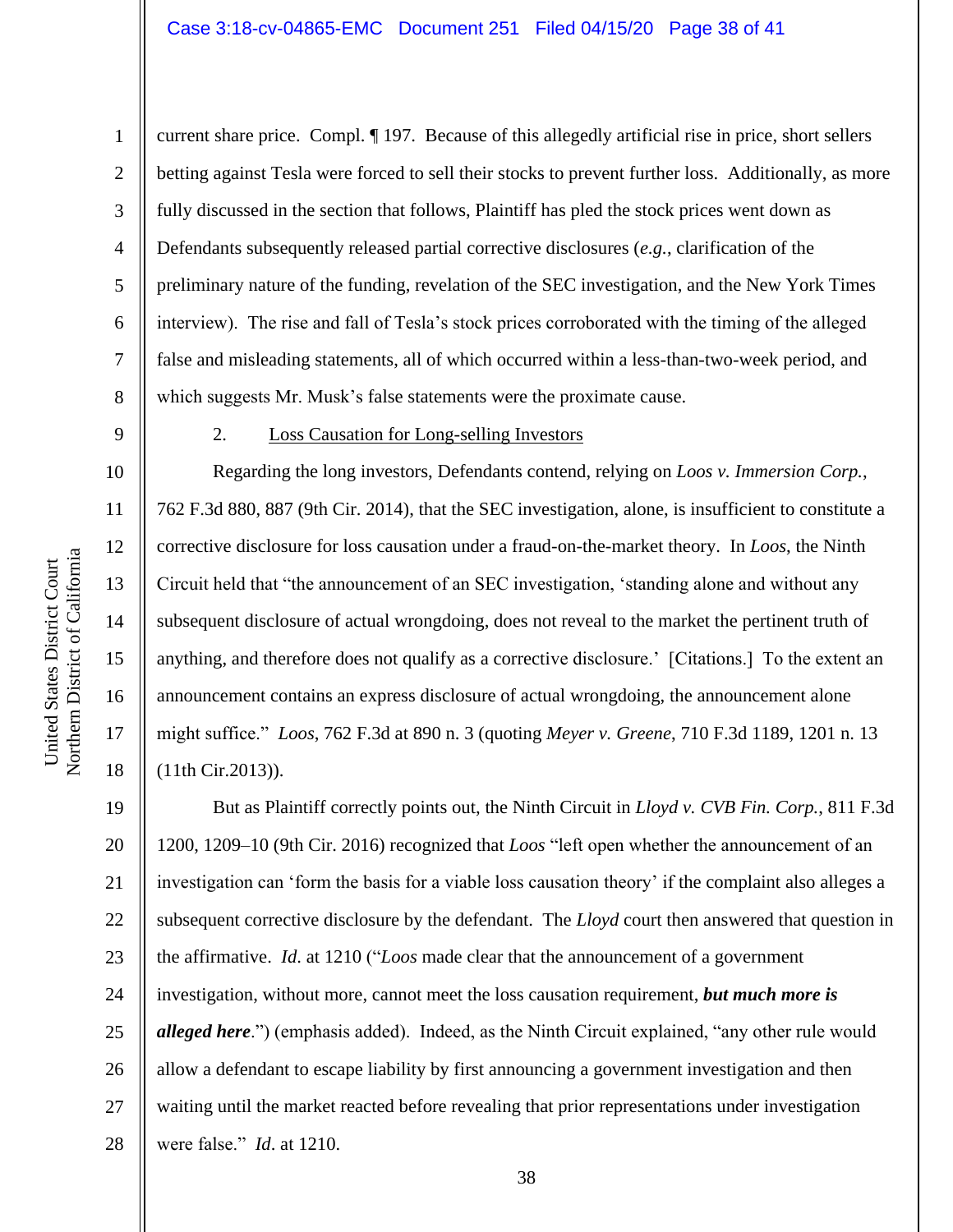2

3

4

5

6

7

8

9

10

11

12

13

14

15

16

17

18

19

20

21

22

23

24

This Court finds *Lloyd* applicable here because much more than an SEC investigation is alleged. Like the plaintiff in *Lloyd*, Plaintiff here does not solely rely on SEC investigations/subpoenas as his corrective disclosure—his pleaded theory involves follow-up statements from Mr. Musk and Director Defendants that came in the form of tweets, blogpostings, and official Tesla statements that allegedly walked back or minimized the magnitude of the August 7, 2018 tweet. More centrally, as noted above, the Consolidated Complaint sufficiently alleges that the stock dropped on several occasions keyed to the SEC investigation, partial disclosures, and the New York Times interview. According to Plaintiff's allegations, each price decline following the August 7, 2018 price increase was correlated with some partial disclosure. Thus, Plaintiff has sufficiently pled a series of disclosing events—each one having a causal relationship with the decline of stock price that ties back to the "funding secured" false statement—that permits a reasonable inference sufficient to survive a motion to dismiss.

Defendants argue that the August 17, 2018 New York Times article<sup>12</sup> cannot be the subsequent corrective statement because (1) the article contained the writer's opinion, not a statement from Mr. Musk on behalf of Tesla and (2) the article revealed nothing new to the market. In support of this position, Defendants directed this Court's attention to two cases from this District: (1) *Bonanno v. Cellular Biomedicine Grp., Inc.*, 2016 WL 2937483 (N.D. Cal. May 20, 2016); and (2) *In re Intrexon Corp. Sec. Litigation.*, 2017 WL 732952 (N.D. Cal. Feb. 24, 2017). These authorities support Defendants' argument that a corrective disclosure must inject new information into the market. However, the August 17, 2018 article *did* contain new information surrounding the misleading statement on August 7—it revealed that (1) Mr. Musk posted the tweet while driving himself to the airport; (2) he had been under a lot of work-related stress; (3) the PIF did not commit any cash; (4) funding was far from secure; and (5) people were concerned about his drug use at the time. While Defendants may be correct that this New York

<sup>26</sup> 27 28  $12$  The August 17, 2018 New York Times article is not an exhibit to the Consolidated Complaint, nor is it the subject of Defendants' request for judicial notice (though it is an exhibit to Defendants' reply brief). Because it is referenced and relied upon throughout the Consolidated Complaint, this Court *sua sponte* incorporates it by reference and, therefore, considers it in deciding Defendants' motion to dismiss.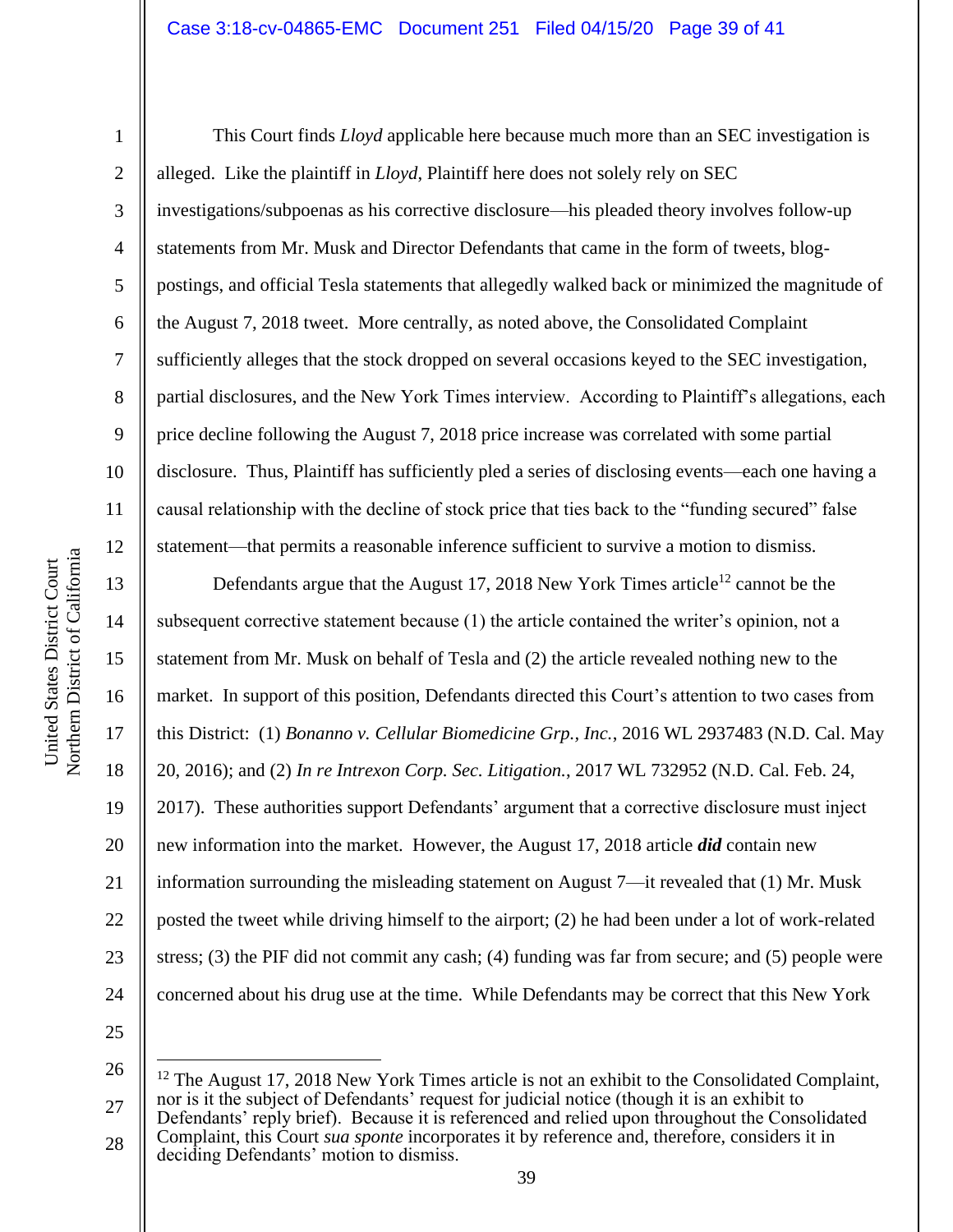### Case 3:18-cv-04865-EMC Document 251 Filed 04/15/20 Page 40 of 41

1

2

3

5

8

12

13

14

15

16

17

18

19

20

21

22

4 Times article contained opinions from and/or summations by the reporter—it also contained many direct quotes from Mr. Musk. Indeed, the sole topic of this publication was to report on the "hourlong interview" with Mr. Musk, in which he, the CEO of Tesla, "provided a detailed timeline of events leading up to the Twitter posting on Aug. 7" to a reporter for a national newspaper. Reply, Ex. 1. The Court finds that this publication can constitute a corrective disclosure for the purposes of pleading loss causation. Whether or not this publication will become admissible at trial (and, thus, overcome hearsay objections) for proving loss causation, this Court reserves that determination for another day.

At this stage, Plaintiff has pled sufficient factual allegations that Mr. Musk's August 7, 2018 statement was the proximate cause to the decline in Tesla stock prices. *See In re Gilead Scis. Sec. Litig.*, 536 F.3d 1049, 1057 (9th Cir. 2008) ("So long as the complaint alleges facts that, if taken as true, plausibly establish loss causation, a Rule 12(b)(6) dismissal is inappropriate. This is not 'a probability requirement . . . it simply calls for enough fact to raise a reasonable expectation that discovery will reveal evidence of' loss causation.") (quoting *Twombly*, 127 S.Ct. at 1965.) As with the plaintiff in *Lloyd*, whether Plaintiff here can actually establish loss causation on the merits is another question. *See Lloyd*, 811 F.3d at 1211.

As a result, Plaintiff has adequately pled that Mr. Musk made false or materially misleading statements in the scope of his role as CEO of Tesla, with knowledge of the inaccuracies of his statements—or was, at minimum, deliberately reckless when making such public disclosures. The Consolidated Complaint sufficiently alleges that the market relied on these public statements, and Tesla's stock price declined as a proximate result. Accordingly, Defendants' motion to dismiss the Consolidated Complaint is **DENIED**.

23

E. Whether The Director Defendants Are Liable Under Section 20(a)

24 25 26 27 28 For a Section 20(a) claim, Plaintiff "must show that a primary violation was committed and that the defendant 'directly or indirectly' controlled the violator." *Paracor Fin., Inc. v. Gen. Elec. Capital Corp.*, 96 F.3d 1151, 1161 (9th Cir. 1996). "Section 20(a) claims may be dismissed summarily . . . if a plaintiff fails to adequately plead a primary violation of section 10(b)." *Zucco Partners, LLC*, 552 F.3d at 990. Plaintiff's Section 20(a) claim relies on the viability of a Section